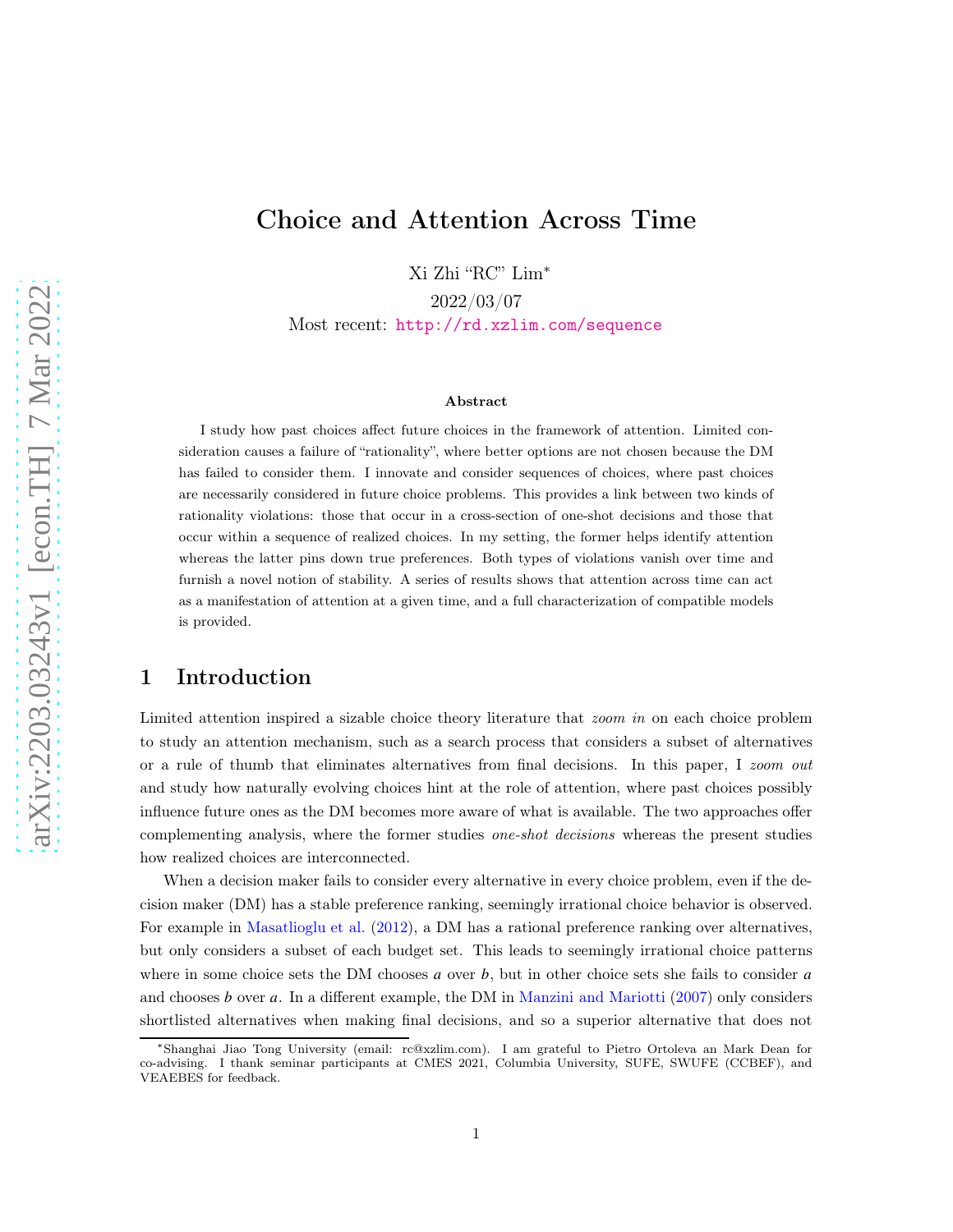make the shortlist is forgone. Besides decision theoretic approaches, *consideration set* is also stud-ied extensively in the marketing and finance literature.<sup>[1](#page-1-0)</sup> It provides straightforward explanations for violations of the weak axiom of revealed preferences (WARP) and presents itself as a form of bounded (consideration sets) rationality (utility maximization) [\(Aumann,](#page-18-2) [2005\)](#page-18-2).

Yet, our ability to explain anomalies using limited consideration—a simple idea backed by compelling intuition and accumulating evidence—is not without cost. When attention cannot be directly observed and preferences not pinned down, our ability to explain burdens our ability to predict and analyze economic models, especially when it concerns welfare.

This paper addresses this issue by exploiting the wealth of information contained in the natural evolution of choices. The DM is assumed to face choice sets one after another, and from each choice set she makes a choice. The key assumption is one of intuition: Realized choices should be automatically considered in the future, and so choice behavior becomes increasingly informative. Then, when a latter choice contradicts an earlier choice, the latter choice suggests true preference. It turns out that this simple assumption, backed by an axiomatic framework, allows us to confirm mistakes and fully identify true preferences.

The primitive of this paper is a dataset of choice sequences. It differs from the standard "oneshot" setting where a DM has a set of potential choice sets, encounters *one* choice set, and makes one choice. Choice sequences are inherently richer but nevertheless confined to observable choice.<sup>[2](#page-1-1)</sup> As a result, even if neither attention manipulation nor intermediate choices took place, decisions that depend on the historical choice problems hint at a mechanism of evolving attention.<sup>[3](#page-1-2)</sup>

To illustrate, suppose you are unaware of Penang (an awesome island in Malaysia), a vacation destination within your budget set. Then, an analyst who observes your choice of Hawaii may falsely jump to the conclusion that you prefer Hawaii over Penang by revealed preference. However, if you were attending the Asian Meeting of the Econometric Society, you might discover and choose Penang for a drop-by vacation. This incident makes Penang then and forever an option you are aware of, and your future choices will more informatively suggest your true preference between Penang and other destinations. The underlying intuition applies broadly. For instance, a DM who uses the iPad may or may not have considered a Surface Go, but a DM who converted to an iPad from a Surface Go probably prefers iPad to Surface Go. Likewise, a person who reads physical books may actually prefer e-readers, but one who left e-readers for physical books probably prefers physical books.

Building on this intuition, I propose an axiomatic framework that studies limited attention and revealed preference using the link between past and future choices. Three behavioral postulates underpin a DM with an *Attention Across Time* (AAT) representation: the DM has one utility function, considers a (weak) subset of alternatives to maximize utility, but always considers past choices. Specifically, the DM has a set-dependent default attention function that selects what she would normally consider from a choice set,  $\Gamma(A)$ . As the DM experiences more decision problems,

<span id="page-1-0"></span><sup>1</sup>See for example [Wright and Barbour](#page-18-3) [\(1977\)](#page-18-3); [Hauser and Wernerfelt](#page-18-4) [\(1990\)](#page-18-4); [Roberts and Lattin](#page-18-5) [\(1991\)](#page-18-5), and a more thorough review can be found in [Masatlioglu et al.](#page-18-0) [\(2012](#page-18-0)).

<span id="page-1-1"></span><sup>2</sup>Without further restriction, using choice sequences as primitive is richer in that choices may depend not only on the underlying choice sets but also on historical choice problems.

<span id="page-1-2"></span><sup>3</sup>[Gossner et al.](#page-18-6) [\(2021\)](#page-18-6) manipulates attention to study attention through changes in behavior. [Caplin and Dean](#page-18-7) [\(2011](#page-18-7)) studies intermediate choices to infer attention. Both require a primitive richer than choice behavior.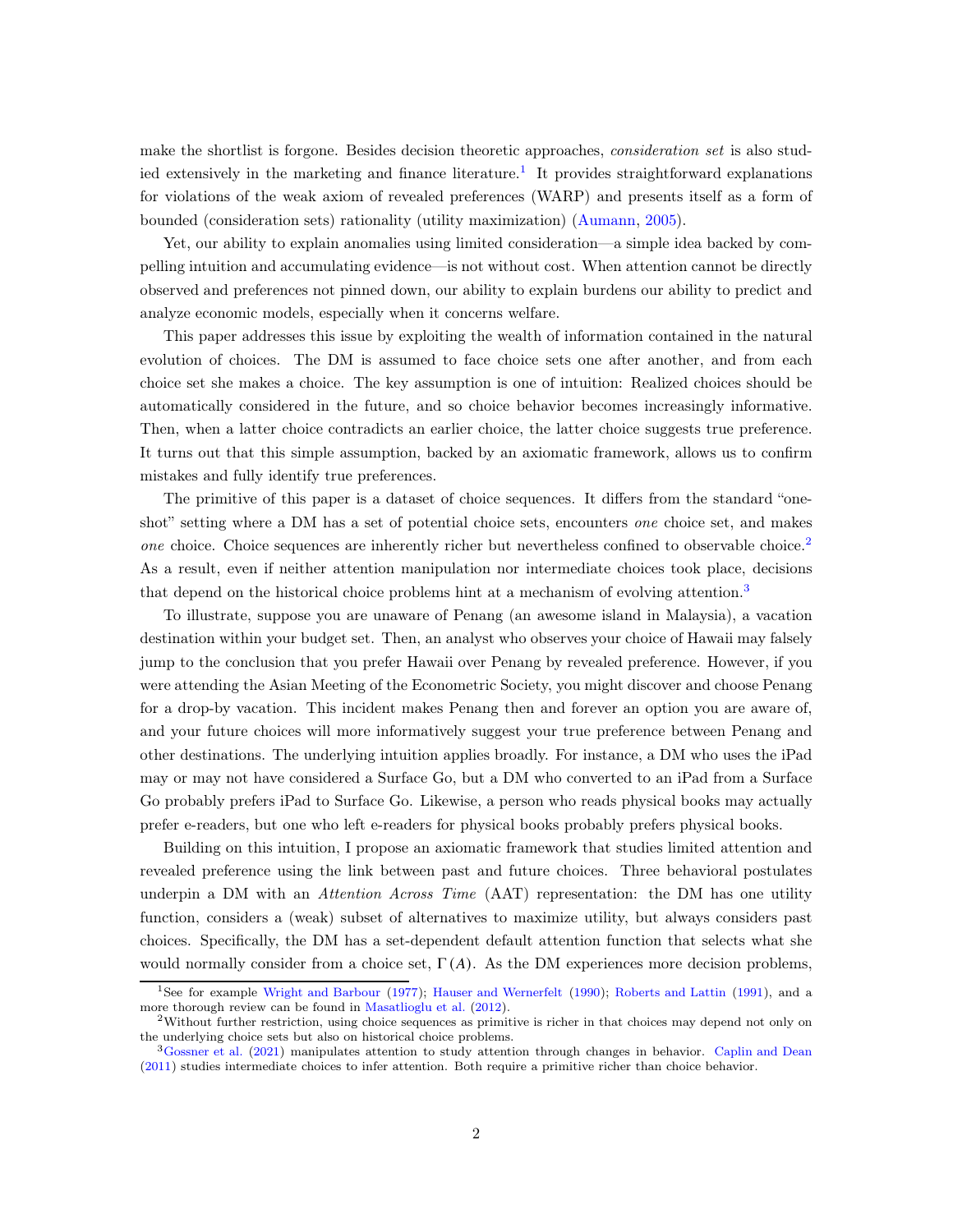h, from which  $c(h)$  is the set of previously chosen alternatives, the DM's next decision solves

$$
\tilde{c}(h)(A) = \max_{x \in \Gamma(A) \cup [c(h) \cap A]} u(x).
$$

The first two axioms introduce basic structure to the primitive of choice sequences. Axiom [1,](#page-5-0) Weak Stability, imposes restriction on behavior over time. In contrast to full compliance with WARP (which could be called full stability), Weak Stability allows for one-time switches between every pair of alternatives. This is accompanied by Axiom [2,](#page-6-0) Past Dependence, which limits the way past choices may affect future choices. When the experience of a recent choice problem changes the choice from the current choice set, the new choice is posited to be that recently chosen alternative. These axioms do not at first appear related to limited attention, but it turns out that their standard counterparts will necessarily be violated when behavior *cannot* be explained by utility maximization without limited attention in the present framework (Proposition [1\)](#page-8-0).

The third and last axiom delivers the behavioral signature of attention. First, I define revealed preference in this setting by means of two behavioral patterns. The first indication of revealed preference is when  $y$  is chosen over  $x$  even though  $x$  was already chosen in the past, which suggests the DM is aware of x when y was chosen. The second indication is when y is chosen over x in the some choice set, even though x would have been chosen if there were no history, which also suggests that the DM is aware of  $x$  when  $y$  was chosen. In both cases, I consider  $y$  revealed preferred to  $x$ . Axiom [3,](#page-6-1) Default Attention, posits that if y is revealed preferred to x then x will never be chosen from a choice set from which  $y$  is chosen when there is no history—as in  $y$  receives attention no matter what, and therefore a subjectively inferior alternative will never be chosen.

In AAT, preferences are pinned down among all alternatives that could ever be chosen (Proposition [3\)](#page-8-1). Moreover, by asking the right questions (choice sets) with the right timing (position in a sequence), preferences are fully revealed within one sequence of realized choices (Proposition [4](#page-9-0) and Proposition [5\)](#page-9-1). This is because past experiences can help certain alternatives garner the DM's consideration, even if they would normally be ignored. For instance, imagine a DM who does not by default consider  $\zeta$  when it appears in a choice set  $\zeta$ , but she does consider  $\zeta$  when it appears in a different choice set  $T$ . Then, having experienced  $T$  and choosing  $z$ , the model posits that she would consider  $z$  when she faces  $S$  next, and therefore her impending choice reveals her preference about  $z<sup>4</sup>$  $z<sup>4</sup>$  $z<sup>4</sup>$ 

Necessary revelation of preferences is both a testable prediction and a tool for preference elicitation. It can be shown that under AAT, WARP violating choices must be corrected in favor of true preference when the "problematic" choice sets are presented in alternating order. Specifically, if a WARP violation occurs between the choice of x from  $\{x, y, z\}$  and the choice of y from  $\{x, y\}$ , then the sequence of choice sets  $({x, y}, {x, y, z})$  would produce choice sequence  $(y, x)$  if  $u(x) > u(y)$ , a revealed correction in favor of x. On the other hand if  $u(y) > u(x)$ , we would observe  $(x, y)$  from  $({x, y, z}, {x, y})$ , a revealed correction in favor of y. It turns out that convergence of this kind is necessary in AAT, ruling out sticky choice and past independence (Proposition [7](#page-10-0) and Corollary [2\)](#page-10-1).<sup>[5](#page-2-1)</sup>

<sup>&</sup>lt;sup>4</sup>In this example, S could be a superset of T, or it can be a subset of T, or the two sets can be non-nested and at least intersect at z, the model does not place restrictions on  $\Gamma(A)$ .

<span id="page-2-1"></span><span id="page-2-0"></span><sup>&</sup>lt;sup>5</sup>Let  $AxBy$  denote a choice sequence where x is chosen from A and then y is chosen from B. Sticky choice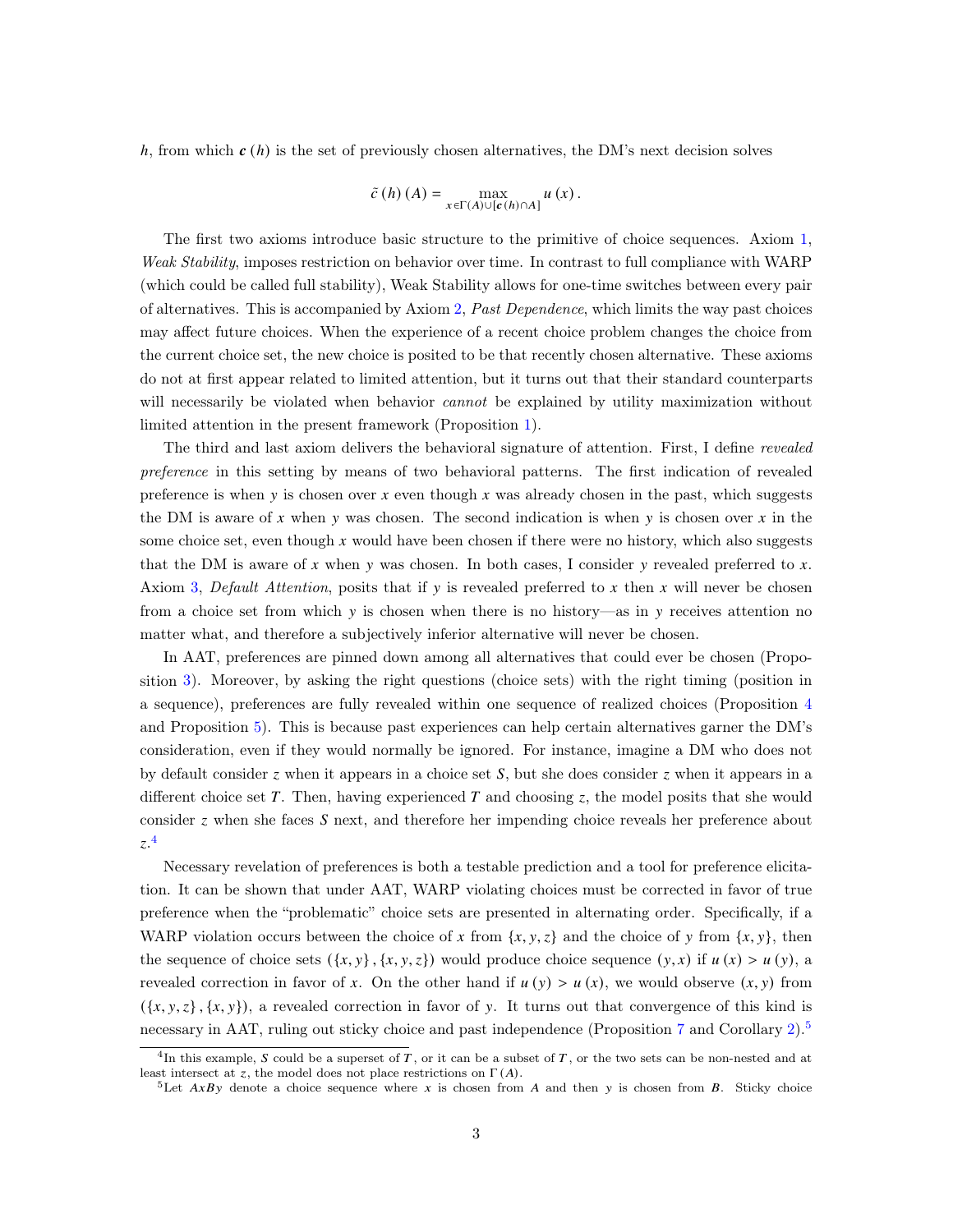Although preferences are pinned down, default attention  $\Gamma$  is not. This is because the DM can always pay or not pay attention to something she would never choose without changing her choice behavior.<sup>[6](#page-3-0)</sup> This very intuition helps pin down the exact set of admissible attention function. They are characterized by a maximal set of which an attention function is admissible if and only if it is a subset (Proposition [6\)](#page-9-2).

This analysis was made possible by the innovation to explicitly consider choices over time, which in so doing connects past and future choices of the same individual. The underlying intuition is similar in flavor to the technology used in [Caplin and Dean](#page-18-7) [\(2011\)](#page-18-7) and [Caplin et al.](#page-18-8) [\(2011\)](#page-18-8), which studies the search process that took place as the DM works toward a final decision in a single choice problem. In an experiment, the DM must make tentative choices in response to an abrupt termination that would automatically confirm the currently chosen alternative. A dataset of tentative choices are informative about what the DM has considered, and preference is revealed whenever a tentative choice is *switched* to another. [Masatlioglu and Nakajima](#page-18-9) [\(2013](#page-18-9)) also suggests a search process but does not assume that it can be directly observed, and therefore can be viewed an endogenization of search. A DM begins from a starting point and searches related alternatives, which leads to more related alternative that become searched, until the process ends. Like AAT, the above models suggest a way to confirm preferences by confirming what has already been considered. Unlike the other two, AAT takes each choice problem to be completely standard (i.e., a choice set and a choice) but extracts information about consideration by linking past and future choices. The underlying mechanisms are so different that AAT and [Caplin and Dean](#page-18-7) [\(2011\)](#page-18-7)'s *alternative-based* search and reservation-based search intersect only when no switches would occur.<sup>[7](#page-3-1)</sup>

More broadly, whereas AAT studies attention across time, many models study attention at a given time (what this paper refers to as *one-shot choices*). In this case, predictive power comes from assumptions across choice set. Two related models that study different assumptions on how one consideration set is related to another are [Masatlioglu et al.](#page-18-0) [\(2012](#page-18-0))'s choice with limited attention (CLA), where the removal of an not-considered alternatives does not alter consideration sets, and [Lleras et al.](#page-18-10) [\(2017](#page-18-10))'s *overwhelming choice*, where a considered alternative is always considered when the choice set shrinks. Taking a broader view, consideration sets are not exclusive to the study of attention, where other heuristics could effectively give rise to consideration sets. This includes [Manzini and Mariotti](#page-18-1) [\(2007](#page-18-1))'s rational shortlist method (RSM) and [Masatlioglu et al.](#page-18-0) [\(2012\)](#page-18-0)'s categorize-then-choose, where potentially superior alternatives that do not survive an elimination process are excluded from final decisions.

would be  $\{x, y, z\}$   $\{x, y\}$  and  $\{x, y\}$   $\{x, y, z\}$   $\}$ —the first choice remains chosen when the second choice problem is presented. Past independence would be  $\{x, y, z\}$   $\{x, y\}$  and  $\{x, y\}$ ,  $\{x, y, z\}$  and  $\{x, y, z\}$  and  $\{x, y\}$  and  $\{x, y\}$  and  $\{x, y\}$  and  $\{x, y\}$  and  $\{x, y\}$  and  $\{x, y\}$  and  $\{x, y\}$  and  $\{x, y\}$  and the sequence. Convergence is the only other possibility, where  $\{x, y, z\}$  and  $\{x, y\}$   $\{x, y, z\}$  and  $\{x, y, z\}$  for some  $a = x, y$ .

<span id="page-3-0"></span><sup>6</sup>The most straightforward example is the choice behavior given by a completely standard utility maximizer, who can either be paying attention to everything, or paying attention only to what is chosen, or any combination of the two, and none of these very different specifications would cause an inch of change in the DM's behavior.

<span id="page-3-1"></span><sup>&</sup>lt;sup>7</sup>In [Caplin and Dean](#page-18-7) [\(2011](#page-18-7))'s models, the DM faces just one choice set, but her decision evolves as she searches through the choice set. A "switch" in this setting occurs when an option was temporarily chosen during this choice process but is not the final choice, as it was replaced by an option that is revealed better. In my model, AAT, a switch never occurs when the underlying choice set does not change, even if the same choice set is faced again and again. Instead, it is precisely because the underlying choice set has changed that other options have gained the DM's attention.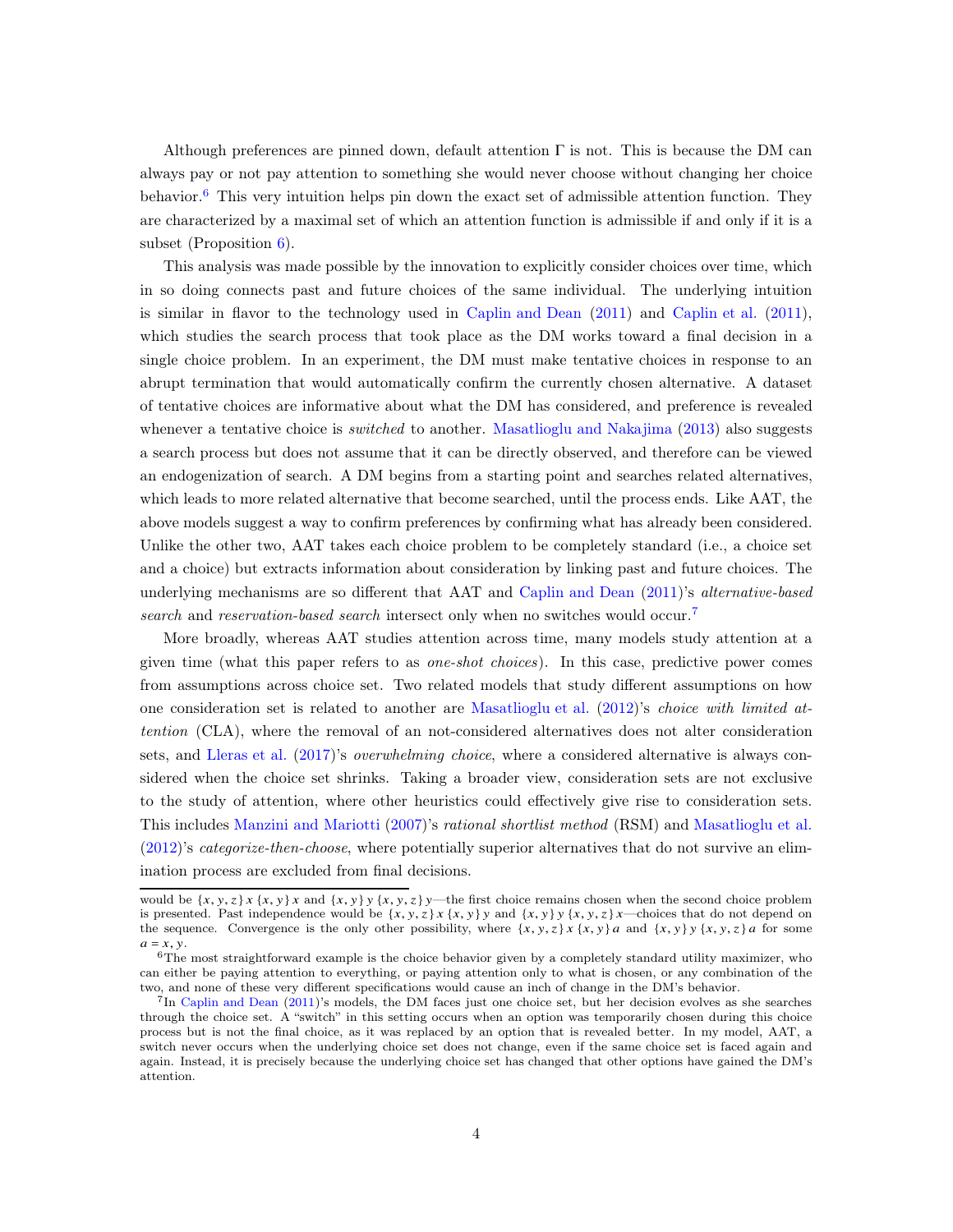Built on a richer primitive, AAT's puts restrictions on choices across time and no restriction on choices at a given time, leaving room for a complementary relationship with one-shot models. In Section [4,](#page-10-2) Proposition [9](#page-13-0) demonstrates that choice behavior that satisfies CLA will result in future behavior that always satisfies CLA, so long that the evolution of choice are governed by AAT. Proposition [10](#page-14-0) does the same for RSM. The resulting models are intuitive. Take RSM for instance, in which a DM first forms a shortlist and then makes a final decision. This could be a grad school admission committee that does not consider a collaboration with Shanghai Jiao Tong University (SJTU) when Peking University is also available. However, suppose the committee encounters a choice problem in which SJTU survives the shortlist and is chosen (for example, the university signed a regional agreement with Shanghai). AAT predicts that SJTU will no longer be excluded in future shortlists, regardless of the choice problem, and will be chosen whenever it is in fact superior among what is available. Even though the DM's shortlisting rationales have changed, it can be shown that changes are limited and RSM continues to hold (with a different specification). Formally, I define a notion that reflects full compatibility and introduce a complete characterization of fully compatible models (Theorem [2\)](#page-11-0).

Full compatibility is not a mere convenience; instead, a harmony between attention across time and attention at a given time suggests that they may be fully manifested in one another. To make this point, I introduce in Subsection [4.2](#page-11-1) a complete representation theorem for AAT where default attention  $\Gamma$  is a CLA's *attention filter* [\(Masatlioglu et al.](#page-18-0) [\(2012\)](#page-18-0)), without using CLA's original axioms. A new axiom is introduced, which postulates that if  $x$  would have been revealed preferred to y à la CLA (which is a condition on one-shot choices), then y would not have been revealed preferred to  $x$  in a choice sequences (which is a condition on realized choices). Notice that this axiom does not assume CLA, but places restrictions on future behavior if a CLA pattern is observed. It turns out that this additional axiom is sufficient and necessary for  $\Gamma$  to be an attention filter, providing an independent axiomatic foundation for CLA that is manifested in choices across time.

The rest of the paper is organized as follows. Section [2](#page-4-0) formalizes the primitive and provides the axiomatic foundation. This is followed by the main model representation theorem in Section [3,](#page-7-0) in which my model Attention Across Time (AAT) is formally introduced. In Section [4,](#page-10-2) I analyze how AAT is complementary to various one-shot decision making models, including [Masatlioglu et al.](#page-18-0) [\(2012\)](#page-18-0)'s model of limited attention and [Manzini and Mariotti](#page-18-1) [\(2007](#page-18-1))'s rational shortlist method. That section also provides a full characterization of compatible models. The main model is extended to accommodate indifference (choice correspondence) in Section [5.](#page-14-1)

## <span id="page-4-0"></span>2 Primitive

## 2.1 Preliminaries

Let X be a countable set of alternatives, and let  $\mathcal A$  be the set of all finite subsets of X with at least two elements. Let  $\mathcal{A}^N$  be the set of all infinite sequences of choice sets and let  $X^N$  be the set of all infinite sequences of alternatives. My primitive is a choice function that maps each infinite sequence of choice sets to an infinite sequence of choices,  $c : \mathcal{A}^N \to X^N$ , where for every sequence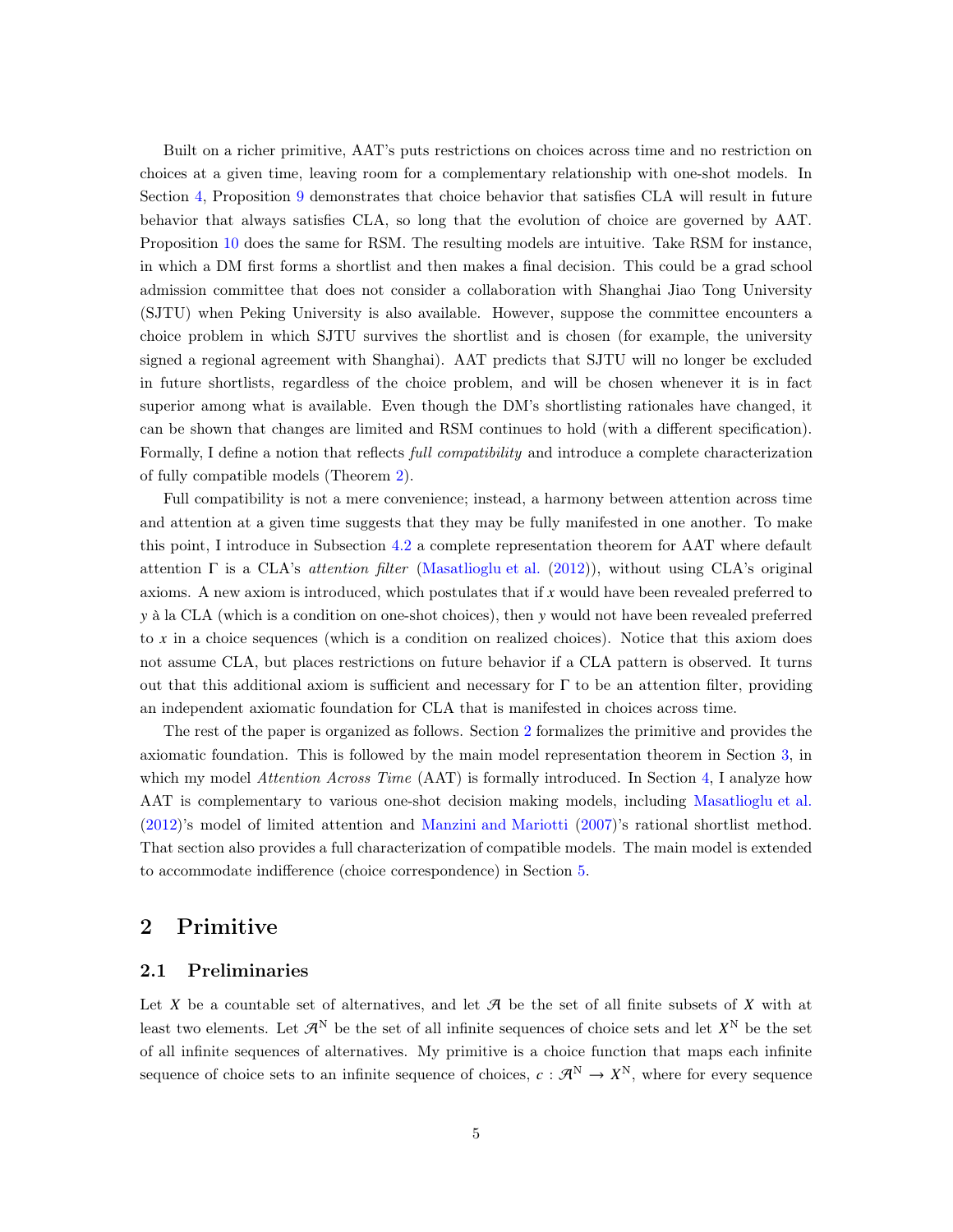of choice sets  $(A_n) \in \mathcal{A}^N$  and any natural number k, the corresponding alternative is an element of the corresponding choice set:  $c((A_n))_k \in (A_n)_k$ .<sup>[8](#page-5-1)</sup> The first choice (when  $k = 1$ ) can be treated as the first decision since the DM enters the analyst's observation. When there is no confusion, I write  $A_k$  for  $(A_n)_k$ .

Throughout, I limit the scope of this paper to choice situations in which the DM is not building a bundle. Formally, for all  $(A_n)$ ,  $(B_n) \in \mathcal{A}^N$ , if  $A_k = B_k$  for all  $k \leq K$ , then  $c((A_n))_k = c((B_n))_k$  for all  $k \leq K$ . In other words, for any two sequences of choice sets that are identical up to a certain point, the corresponding choices are too identical up to that point. This property, henceforth *future* independence, rules out choices that are made in anticipation of future choice sets, and in so doing allows us to focus on how past choices affect future choices (instead of the opposite).

With future independence, I introduce two notations for convenience. Let A be the set of all finite sequences of choice sets, including the empty sequence denoted by  $\emptyset$ . For each  $h \in \mathbb{A}$ , denote by  $\tilde{c}(h) : \mathcal{A} \to X$  the cross-sectional choice function or one-shot choice function that gives the choice from each potential choice set right after history h, where  $\tilde{c}(\emptyset)$  :  $\mathcal{A} \to X$  denotes the cross-sectional choice function without history.<sup>[9](#page-5-2)</sup> Due to future independence, cross-sectional choice functions  $\{\tilde{c}(h): h \in \mathbb{A}\}\$  are fully and uniquely pinned down by c. Also, denote by  $c(h)$  the accumulated set of chosen alternatives from history  $h$ ; this too is pinned down by  $c$ .<sup>[10](#page-5-3)</sup> If a DM maximizes standard utility throughout, then  $\tilde{c}(h) = \tilde{c}(h')$  for all  $h, h' \in A$  (i.e., choices do not depend on past choice sets) and every collection of past choices is independent of the order of past choice sets.<sup>[11](#page-5-4)</sup> In general, both are not true, even with future independence.

## 2.2 Weak Stability and Past Dependence

I begin with two axioms that provide basic structure to the primitive.

<span id="page-5-0"></span>Axiom 1 (Weak Stability). For any  $(A_n) \in \mathcal{A}^N$  and  $h < i < j$ , if  $c((A_n))_h = x$ ,  $c((A_n))_i = y$ ,  $x \in A_i$ , and  $y \in A_j$ , then  $c((A_n))_j \neq x$ .

Section [2](#page-4-0) imposes a version of the infamous weak axiom of revealed preferences (WARP) with two key differences. First, it is imposed within each sequence of choice problems  $(A_n) \in \mathcal{A}^N$ . In particular, there is no restriction on how choices differ across sequences. Second, it does so without demanding full compliance with WARP, but limits the instances of WARP violations. A conforming DM may switch between  $x$  and  $y$ , but she does not go back and fourth between them.

To illustrate, suppose a DM first chose  $x$  in the presence of  $y$ , and then chose  $y$  in the presence of x. The latter choice violates WARP, and it may be due to the emerging consideration of  $\gamma$ . Axiom [1](#page-5-0) does not exclude this behavior, but posits that from here on the choice between  $x$  and  $y$  has finalized. In other words, the DM may "flip", but must not "flip-flop".

<sup>8</sup>Even though I work with infinitely long choice sequences, the main representation theorem only requires choice sequences to have at least length 4.

<span id="page-5-2"></span><span id="page-5-1"></span><sup>&</sup>lt;sup>9</sup>The name "cross-sectional" comes from viewing  $\tilde{c}$  (h) as a slice of c. Moreover, I call it "one-shot" because a DM who faces  $A$  after history  $h$  can never go back and face  $B$  with history  $h$ , hence "one-shot", even though this data can be extracted from a population of DMs.

<span id="page-5-3"></span> $^{10}$ When  $h = (A_1, ..., A_K), c(h) := \{\tilde{c}(0)(A_1)\} \cup \{\tilde{c}((A_1))(A_2)\} \cup \{\tilde{c}((A_1, ..., A_{i-1}))(A_i) : i = 3, ..., K\}$ .

<span id="page-5-4"></span><sup>&</sup>lt;sup>11</sup>Standard utility maximization means there exists  $u: X \to \mathbb{R}$  such that  $c((A_n))_k = \arg \max_{x \in A_k} u(x)$  for all  $(A_n)$ and  $k$ .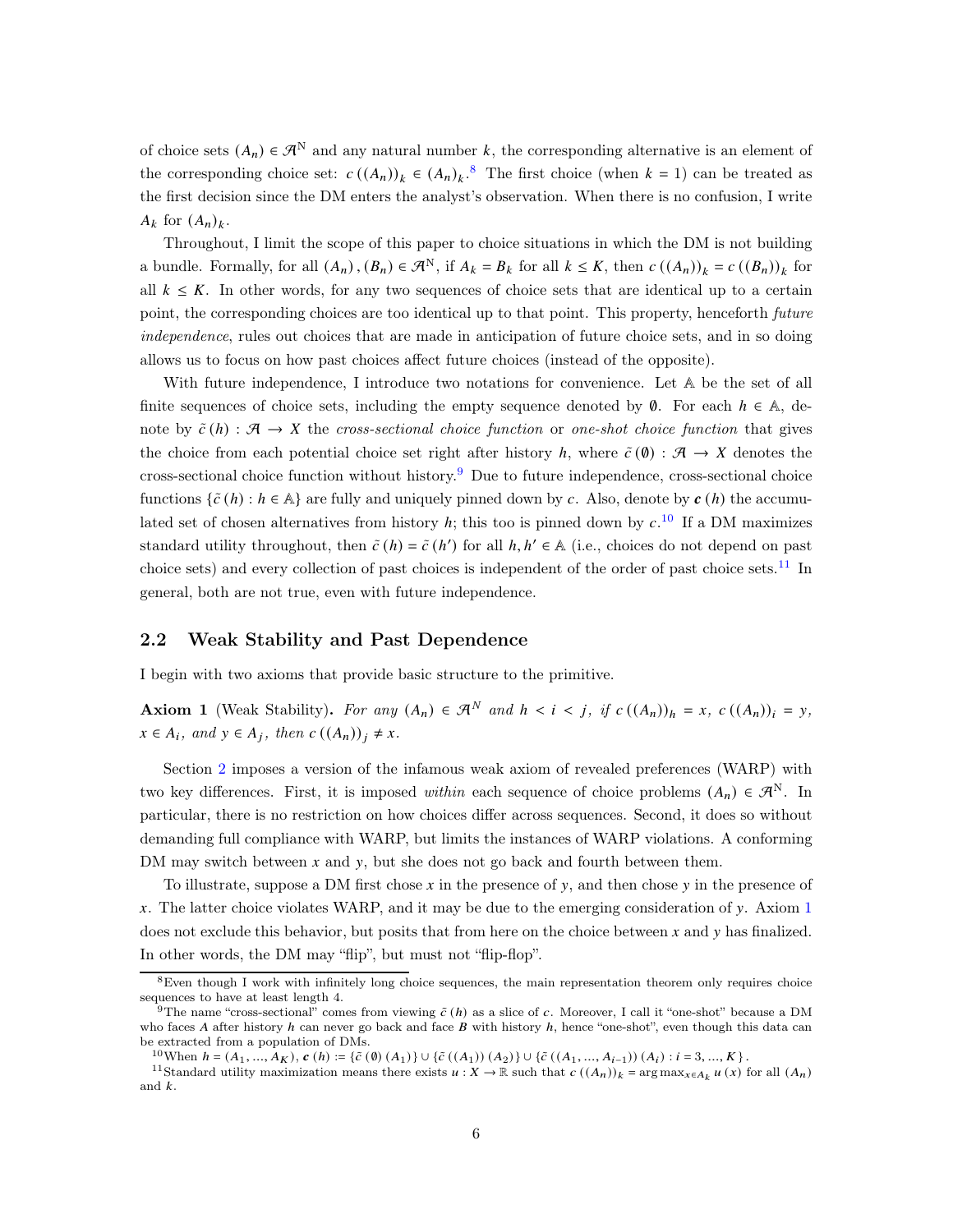Notice that DM who never switches automatically satisfies this axiom—Axiom [1](#page-5-0) without " $c((A_n))_h = x$ " equates WARP (within sequence).<sup>[12](#page-6-2)</sup> However, that assumption may deprive us the opportunity to separate utility from attention, since WARP is equally plausible to be the consequence of either standard utility maximization or conveniently paying attention to the right things at the right time. This is formalized by Proposition [1,](#page-8-0) which states that a DM who never switches always has a standard utility representation (assuming other axioms hold). On the other extreme, dropping Axiom [1](#page-5-0) altogether allows for the DM's behavior to go wild and identification of any form of utility maximization becomes impossible.

The next axiom allows past choices to affect future choices with limited scope.

<span id="page-6-0"></span>Axiom 2 (Past Dependence). For any  $(A_n) \in \mathcal{A}^N$ ,  $B \in \mathcal{A}$ , and  $K \in \mathbb{N}$ ,

$$
\tilde{c}((A_1, ..., A_K))(B) \in \tilde{c}((A_1, ..., A_{K-1}))(B) \cup \tilde{c}((A_1, ..., A_{K-1}))(A_K).
$$

One way to understand this axiom is to contrast it with past independence, or  $\tilde{c}((A_1,..., A_K))$   $(B) = \tilde{c}((A_1,..., A_{K-1}))$   $(B)$ , which satisfies Axiom [2](#page-6-0) trivially. In that case, the DM's choice after history  $(A_1, ..., A_K)$  does not depend on whether or not she had faced  $A_K$ . Axiom [2](#page-6-0) weakens past independence by allowing for one type of departure: the next choice is exactly the choice it succeeded. After facing choice sets  $(A_1, ..., A_K)$ , what a DM chooses from B is either (i) what she would have chosen had she not faced  $A_K$  or (ii) exactly what she chose from  $A_K$ .

The axiom is therefore a disciplined weakening of past independence. First, even though past choices may affect future choices, it must do so in a tractable manner, since period  $k-2$ 's decision can only affect period k's decision via period  $k-1$ 's decision. Moreover, said effect is limited to helping the chosen alternative gets chosen again, and all other forms of past dependence is prohibited.

### 2.3 Default Attention

Finally I introduce my key postulate that embodies the behavioral signature of (limited) attention. Let  $c_0(B)$  denote the choice from B without history (that is,  $c_0(B) := \tilde{c}(0)(B)$ ). Consider the following axiom.

<span id="page-6-3"></span>**Definition 1.** Given c, define  $xPy$  if at least one of the following is true for some  $(A_n) \in \mathcal{R}^N$ :

- 1.  $c((A_n))_i = x, y \in A_i$  and  $c((A_n))_i = y$  such that  $i < j$ .
- 2.  $c((A_n))_j = x$  such that  $c_0(A_j) = y$ .

<span id="page-6-1"></span>**Axiom 3** (Default Attention). If  $c_0(A)Py$ , then y is never chosen from A.

The behavioral constraint characterized by this axiom is two-fold. First, the relation  $xPy$  captures the inference that x is better than y. This relationship is identified either when x is chosen over y when y was chosen in the past (Condition 1 of Definition [1\)](#page-6-3) or when x is chosen from a choice from

<span id="page-6-2"></span><sup>12</sup>WARP stands for the Weak Axioms of Revealed Preferences. There are many (roughly) equivalent definitions. Here, since I consider choice functions (as opposed to correspondence), I use "if x is chosen in  $y$ 's presence, then  $y$  is never chosen in  $x$ 's presence".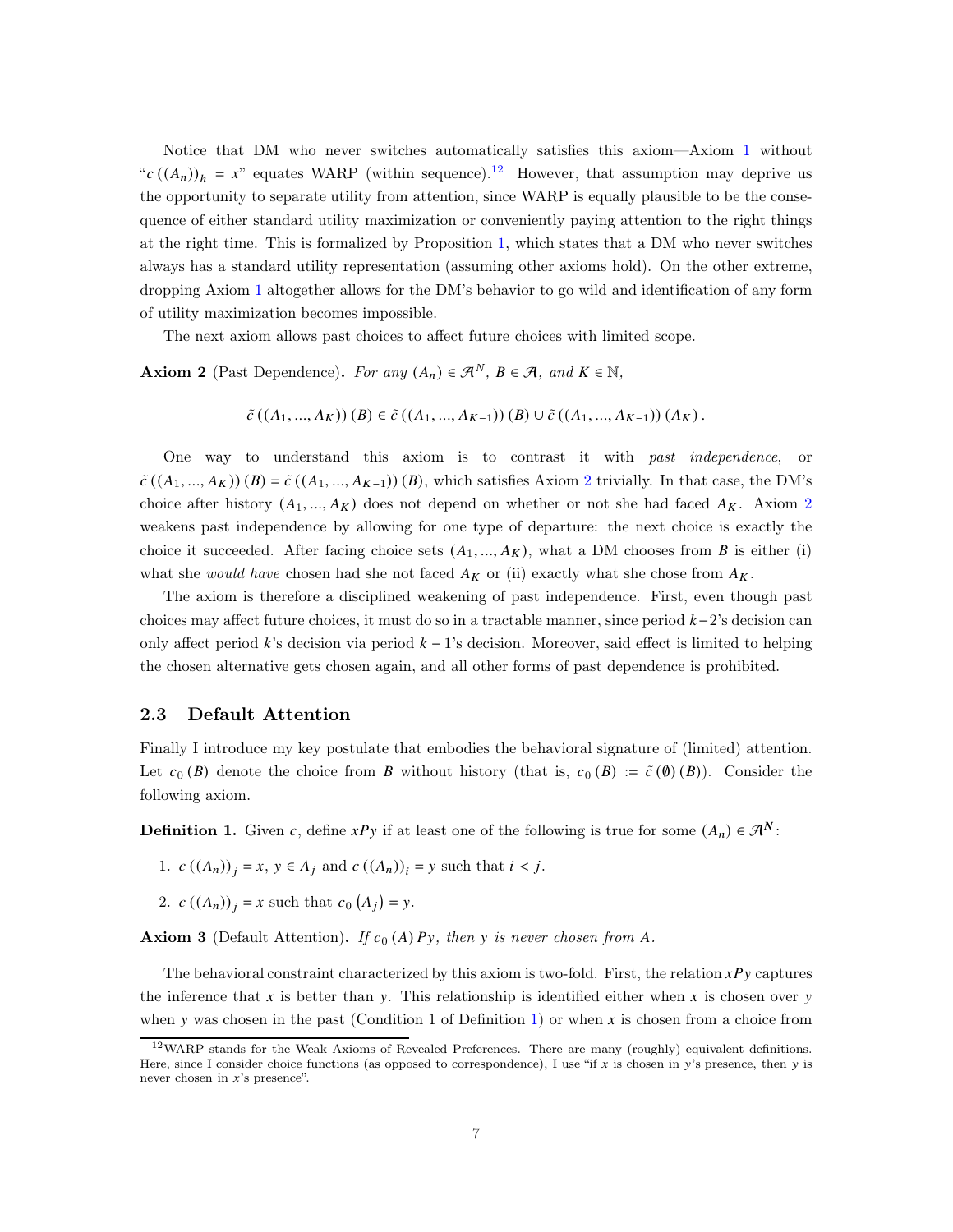which y is chosen by default (Condition 2 of Definition [1\)](#page-6-3). Then, Axiom [3](#page-6-1) says that  $\gamma$  will never be chosen from  $A$  (no matter the sequence in which  $A$  appears) if the default choice from  $A$  is identified to be better than y, or  $c_0(A)Py$ .

Taken together, Axiom [3](#page-6-1) captures the idea that certain alternatives always receive attention when they appear in certain choice sets, regardless of what happened in the past. For example, these may be the most salient alternatives insofar as to attract attention: Even though the consideration of satay (Malaysian skewers) depends on whether the DM has been to a Malaysian restaurant and learned of this dish, pizza is always in the consideration set for football night.

Even though the axiom posits on the consistency of attention structure across periods, it stops short of limiting its form. A different interpretation of default attention is the contemporary attention structure when a DM first enters the analyst's observation. Within the model, period 1 decisions are considered history-less, but they could be the consequence of past choices that occurred outside of our observation. In this case, default attention simply captures the resulting attention structure formed in the (unobserved) past.

## <span id="page-7-0"></span>3 Model

## 3.1 Attention Across Time

We are ready for the main representation theorem!

**Definition 2.**  $c$  admits an Attention Across Time (AAT) representation if there exist

- 1. a *utility function*  $u: X \to \mathbb{R}$  and
- 2. a default attention function  $\Gamma : \mathcal{A} \to 2^X \setminus \{\emptyset\}, \Gamma(A) \subseteq A$ ,

such that

$$
\tilde{c}(h)(A) = \arg\max_{x \in \tilde{\Gamma}(h)(A)} u(x)
$$

where  $\tilde{\Gamma}(h)(A) = \Gamma(A) \cup (c(h) \cap A)$ .

<span id="page-7-1"></span>**Theorem 1.** c satisfies Axioms [1,](#page-5-0) [2,](#page-6-0) and [3](#page-6-1) if and only if it admits an Attention Across Time (AAT) representation.

AAT prescribes the following choice procedure: When DM faces choice set  $B$ , she not only considers alternatives that she would always consider when she faces  $B$ , but also the alternatives that she had chosen in the past. The former is *history-independent* and may capture what is salient (to her) in the underlying choice problems. The latter is history-dependent and receive her attention due to her past experiences. The intuition is straightforward—a DM may be unaware of certain alternatives that she had never chosen before, but she must be aware of the alternatives that she had chosen, which certainly depend on the choice sets she faced in the past.

Under AAT, the analyst knows definitively that DM prefers  $a$  to  $b$  if she chose  $b$  in the past and chooses  $a$  over  $b$  at the present, since both  $a$  and  $b$  are within the attention set of the latter choice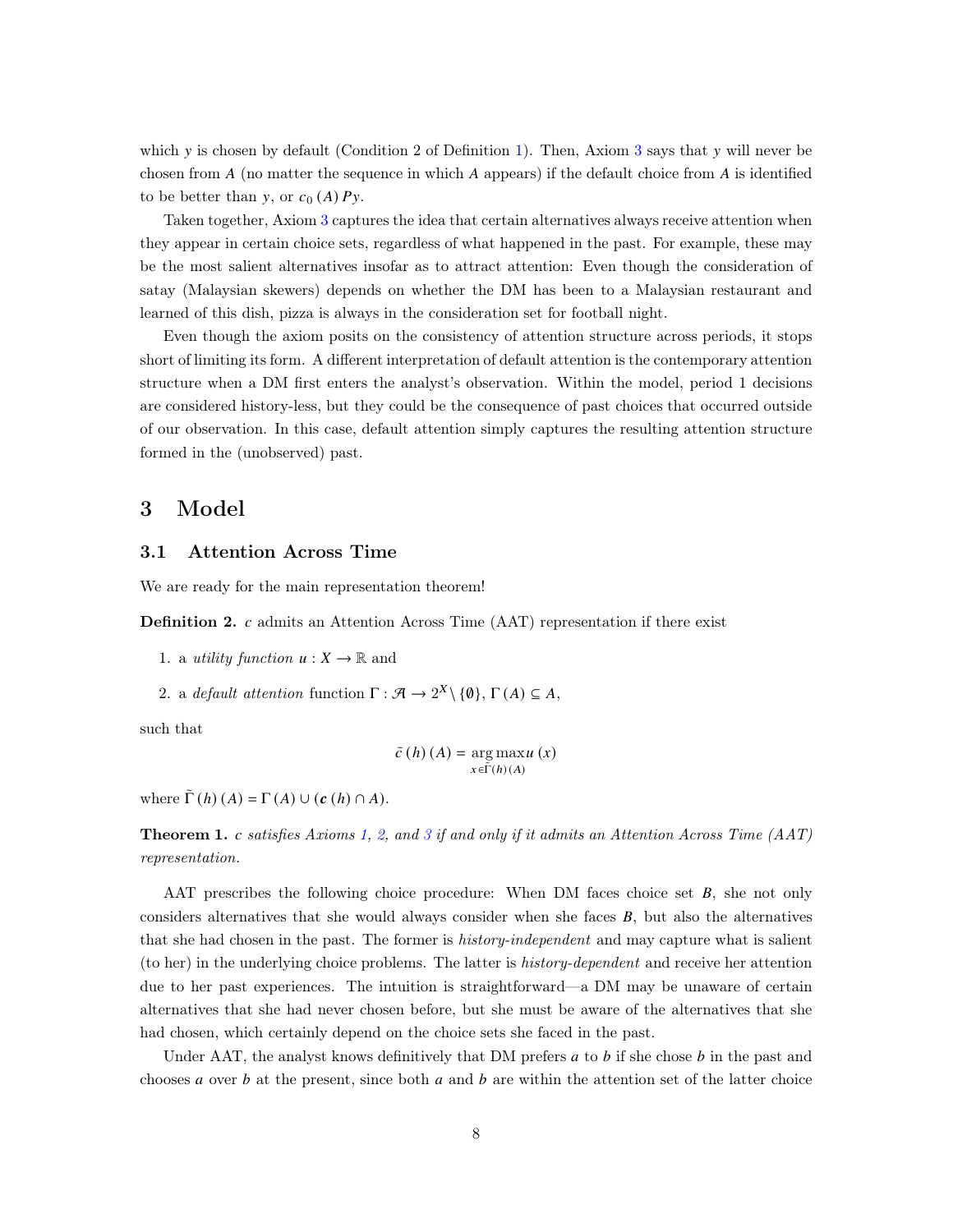problem. In fact, one way to elicit such preference is to first introduce a choice set under which the DM would choose  $b$ , and then ask the DM to choose from a choice set from which she would normally choose a.

The axiomatic foundation of AAT allows for limited WARP violations in choice sequences and limited past dependence. Each axiom departs from a stronger "standard" counterpart, which could be called *WARP within sequence* and *past independence* respectively. It turns out that these departures are indispensable in the sense that any non-trivial model of AAT must involve both WARP violations and past independence. Then, an immediate consequence is that WARP violations and past independence necessitate one another. I formalize these statements next.

Analogous to Weak Stability, we say a choice function satisfies Full Stability if for any  $(A_n) \in \mathcal{A}^N$ and  $x, y \in (A_n)_i$ ,  $(A_n)_j$ ,  $c((A_n))_i = x$  implies  $c((A_n))_j \neq x$ . Analogous to Past Dependence, we say a choice function satisfies *Past Independence* if  $\tilde{c}((A_1, ..., A_K))$  (*B*) =  $\tilde{c}((A_1, ..., A_{K-1}))(B)$  for any  $(A_1, ..., A_K)$  $(A_1, ..., A_K)$  $(A_1, ..., A_K)$  and B. It is straightforward that they imply Axiom 1 and Axiom [2](#page-6-0) respectively. As is standard, we say c admits a standard utility representation if there exists a utility function  $u: X \to \mathbb{R}$ such that  $\tilde{c}(h)(A) = \arg \max_{x \in A} u(x)$  for all h and A.

<span id="page-8-0"></span>**Proposition 1.** c satisfies Full Stability, Axiom [2,](#page-6-0) and Axiom [3](#page-6-1) if and only if it admits a standard utility representation.

<span id="page-8-3"></span>**Proposition 2.** c satisfies Axiom [1,](#page-5-0) Past Independence, and Axiom [3](#page-6-1) if and only if it admits a standard utility representation.

<span id="page-8-5"></span>**Corollary 1.** If c admits an AAT representation, then it satisfies Full Stability if and only if it satisfies Past Independence.

## <span id="page-8-4"></span>3.2 Uniqueness

In AAT, utility functions are unique (up to strictly increasing transformation) for all but at most one never-chosen alternative. I formalize this statement now.

For a given c, define by  $\hat{X} := \{x \in X : c((A_n))_i = x \text{ for some } (A_n) \text{ and } i\}$  the set of alternatives that are sometimes-chosen. It can also be shown that there is at most one never-chosen alternative,  $|X \setminus \hat{X}| \leq 1$  (this does not depend on AAT). In AAT, it can be shown that if alternative x is never chosen at period 1 (without history), then it is never-chosen, i.e.,  $x \in X\backslash X$ . This would arise when every choice set in which x receives default attention contains a better alternative that also receives default attention. I summarize:

<span id="page-8-2"></span>**Lemma 1.** Suppose c admits an  $AAT$  representation.

- 1.  $x \in \hat{X}$  if and only if  $x \in c_0(A)$  for some  $A \in \mathcal{A}$ .
- 2.  $|X \backslash \hat{X}| \leq 1$ .

<span id="page-8-1"></span>**Proposition 3.** Suppose c admits an AAT representation with specifications  $(u_1, \Gamma_1)$  and  $(u_2, \Gamma_2)$ . For any  $x, y \in \hat{X}$ ,  $u_1(x) > u_1(y)$  if and only if  $u_2(x) > u_2(y)$ .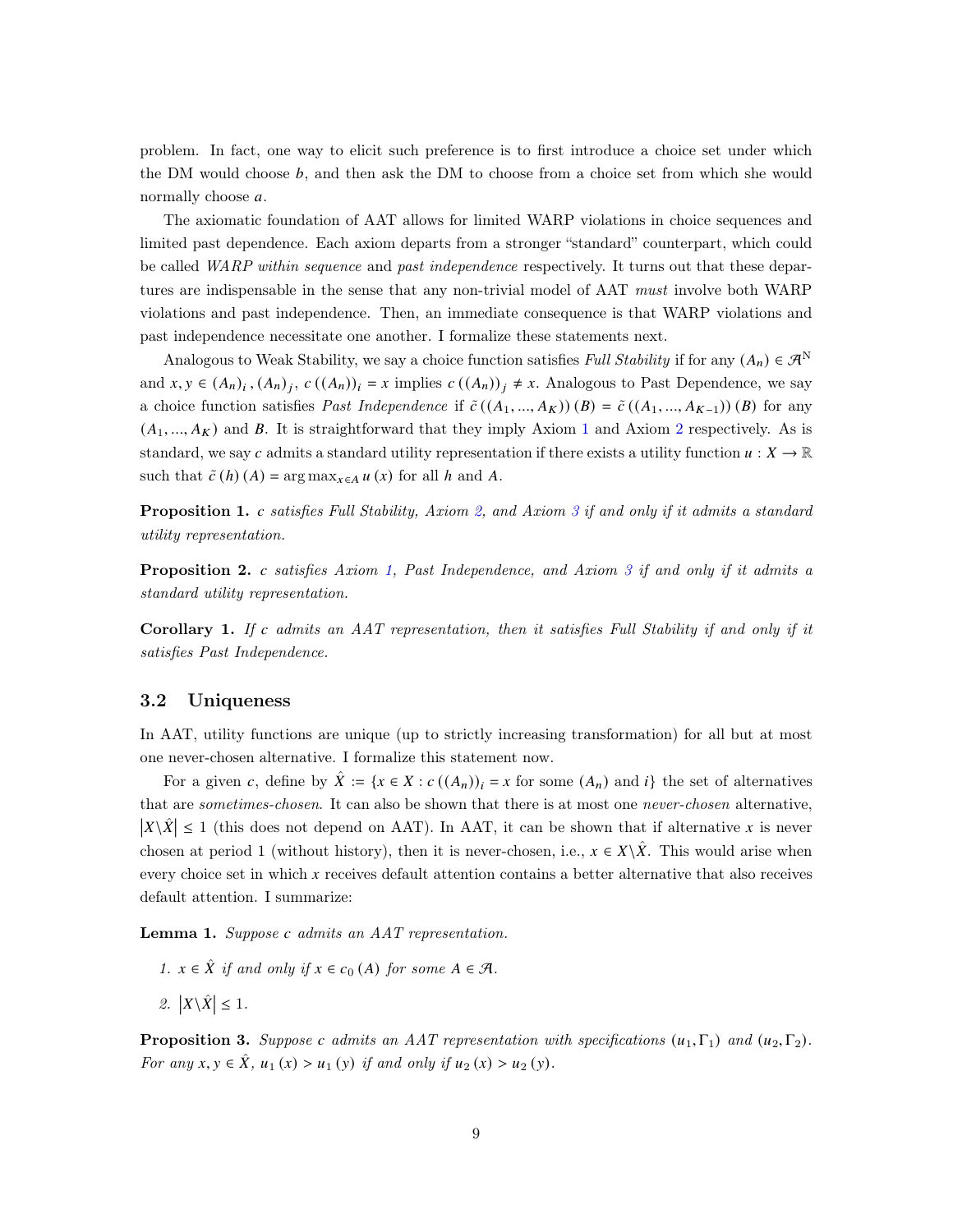Proposition [3](#page-8-1) asserts that standard economics problems that concern welfare and incentives, and therefore rely on the identification of preferences, is possible to study even when economists cannot directly observe attention. By analyzing choice sequences, my model proposes a solution that resolves not some but all instances of preference misidentification in an framework of (limited) attention. On the contrary, if we were to analyze past and future choices in isolation of one another, we face an often difficult to resolve dilemma trying to conclude whether choices are the result of preference or the result of lack of attention.

When the universe of alternatives is finite, preference ranking can be fully identified using just one  $c$ -specific sequence of choice sets and almost fully identified using just one  $c$ -independent sequence of choice sets. To formalize these statements, recall that if  $x$  is chosen over  $y$  after  $y$  was previously chosen, this allows us to conclude that  $x$  is better than  $y$ , since  $y$  received attention when  $x$  was chosen. This notion of revealed preference is formally stated in Definition [3,](#page-9-3) and will be used in the rest of the paper. Then, Proposition [4](#page-9-0) and Proposition [5](#page-9-1) capture the straightforward intuition that if we ask the right questions in the right order, we can essentially force a DM to pay attention to the universe of available alternatives and, as a consequence, allows us to pin down preferences using realized choices.

<span id="page-9-3"></span>**Definition 3.** Given c and a sequence of choice sets  $(A_n) \in \mathcal{A}^N$ , define  $x >_{(A_n)} y$  if  $c((A_n))_i = y$ and  $c((A_n))_i = x$  with  $y \in A_j$  for some  $i < j$ . Else, we write  $x \neq_{A_n} y$ . Also, define  $x > y$  if  $x >_{A_n} y$ for some  $(A_n) \in \mathcal{A}^N$ .

<span id="page-9-0"></span>**Proposition 4.** Suppose  $X$  is finite. For any choice function  $c$  that admits an AAT representation, there exists a sequence of choice sets  $(A_n) \in \mathcal{A}^N$  such that  $\succ_{(A_n)}$  is complete and transitive over  $\hat{X}$ .

<span id="page-9-1"></span>**Proposition 5.** Suppose X is finite. There exists a sequence of choice sets  $(A_n) \in \mathcal{R}^N$  such that for any choice function  $c$  that admits an AAT representation, there exists a subset of alternatives  $\bar{X}_c \subseteq X$  of size  $|X \setminus \bar{X}_c| \leq 1$  such that  $\succ_{(A_n)}$  is complete and transitive over  $\bar{X}_c$ .

It remains to address whether default attention  $\Gamma$  is also unique, and the answer is negative. Consider the extreme where choice behavior fully conforms with standard utility maximization, then it makes no difference whether or not DM has considered unchosen alternatives, since they are necessarily inferior. The very intuition holds even when behavior violates standard utility maximization sometimes, since we can alter  $\Gamma$  by adding or removing inferior alternatives without the behavior it implies. This allows us to capture the extent to which  $\Gamma$  is general, given in

<span id="page-9-5"></span>**Lemma 2.** Suppose c admits AAT representations with  $(\Gamma, u)$  and  $(\Gamma', u)$ , then it also admits AAT representations with  $(\Gamma \cup \Gamma', u)$  and  $(\Gamma \cap \Gamma', u)$ .

It is also possible to find the set of all admissible default attention set for a given  $c$ . Let  $\Gamma^+(A) := \{x \in A : c_0(A) > x \text{ or } x = c_0(A) \text{ or } x \in X \setminus \hat{X}\}\)$  for all  $A \in \mathcal{A}$ .<sup>[13](#page-9-4)</sup>

<span id="page-9-2"></span>**Proposition 6.** Suppose c admits an AAT representation. Then, c also admits an AAT representation  $(\Gamma, u)$  if and only if  $\Gamma \subseteq \Gamma^+$  where  $c_0(A) \in \Gamma(A)$  for all A.

<span id="page-9-4"></span><sup>&</sup>lt;sup>1[3](#page-9-3)</sup>Recall ≻ is defined in Definition 3 and  $X\backslash\hat{X}$  is the set of never-chosen alternatives.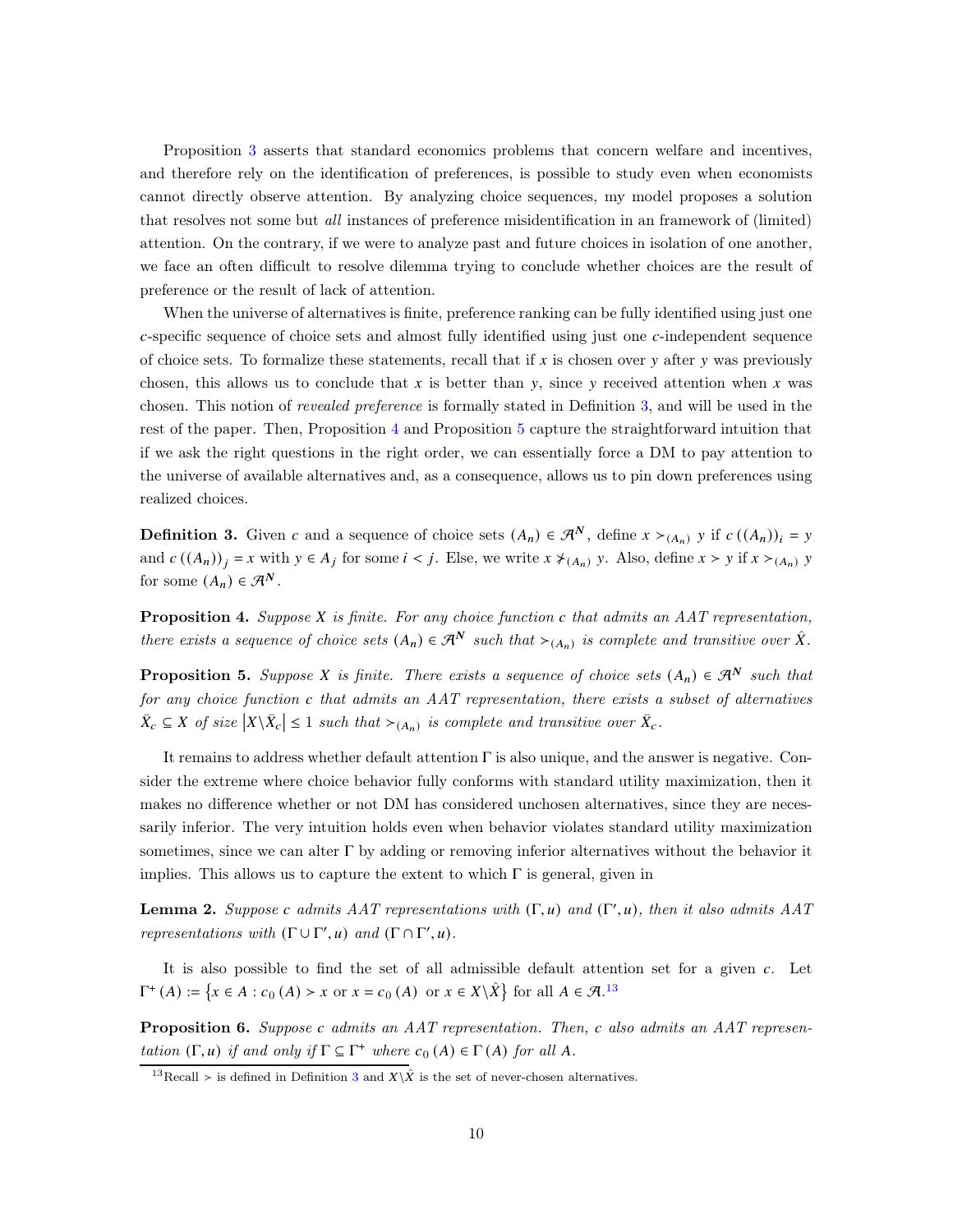## 3.3 Switches across choice sequences

The fact that utility functions are unique is linked to a testable prediction on preference revelation. Recall that a DM may switch from choosing  $y$  to choosing  $x$  (over  $y$ ) if she actually prefers  $x$ , which could appear as a WARP violation. Proposition [7](#page-10-0) show that these switches (and therefore, WARP violations) are not only unidirectional within sequences (Axiom [1\)](#page-5-0) but also across sequences. Then, observing any switches from any choice sequence allows us to definitively learn the DM's preference.

<span id="page-10-0"></span>**Proposition 7.** Suppose c admits an AAT representation  $(u, \Gamma)$ . If  $x >_{(A_n)} y$  for some  $(A_n) \in \mathcal{R}^N$ , then  $u(x) > u(y)$  and  $y \neq_{(B_n)} x$  for all  $(B_n) \in \mathcal{A}^N$ .

When combined with one-shot WARP violations, Proposition [7](#page-10-0) necessitates correction of "mistakes". Specifically, suppose WARP is violated between two choice sets  $(A \text{ and } B)$ . Presenting these "problematic" choice sets in alternating order  $(AB \text{ and } BA)$  will force the DM to reveal her true preference in her second choice, regardless of which choice set is presented first. This is because both alternatives are considered at the second stage—if a DM first faces choice set  $A$  and then faces choice set  $B$ , the choice from  $A$  receives attention because it was chosen before and the choice from  $B$  receives attention by default—so the choice would pin down true preference between the two alternatives.

<span id="page-10-1"></span>Corollary 2. Suppose  $c_0(A) = x$ ,  $c_0(B) = y$ ,  $y \in A$ , and  $x \in B$  (a WARP violation). If c admits an AAT representation  $(u, \Gamma)$ , then one of the following will hold:

- 1.  $\tilde{c}((A))(B) = \tilde{c}((B))(A) = x$  and  $u(x) > u(y)$
- <span id="page-10-2"></span>2.  $\tilde{c}((A))(B) = \tilde{c}((B))(A) = y$  and  $u(y) > u(x)$

## 4 Compatible models

AAT complements (instead of competes with) attention-based choice models in which past choices are not modeled. This section provides a set of results that formalize this complementary relationship. Subsection [4.1](#page-10-3) introduces a complete characterization of compatible models with a sufficient and necessary condition (of arbitrary axioms). Then, as an illustrative example, Subsection [4.2](#page-11-1) presents a "vertical" merger between AAT and [Masatlioglu et al.](#page-18-0) [\(2012\)](#page-18-0)'s choice with limited attention (CLA)—an attention-based choice models that does not consider choice sequences.

## <span id="page-10-3"></span>4.1 General characterization of compatibility

This subsection introduces an "axiom of axioms" that fully characterize models that are compatible with an AAT representation. They include [Manzini and Mariotti](#page-18-1) [\(2007\)](#page-18-1)'s Rational Shortlist Methods and [Masatlioglu et al.](#page-18-0) [\(2012\)](#page-18-0)'s Choice with Limited Attention.

Fix X and A (as in Section [2\)](#page-4-0). Let  $\mathbb{C}_{All}$  be the set of all choice functions  $\hat{c}: \mathcal{A} \to X$  such that  $\hat{c}(A) \in A$ . An arbitrary set of axioms on  $\hat{c}$  can be equivalently characterized by a subset  $\mathbb{C}$  of  $\mathbb{C}_{All}$ . For example, let  $\mathbb{C}_{WARP}$  characterize the set of all choice functions that satisfies WARP, in the sense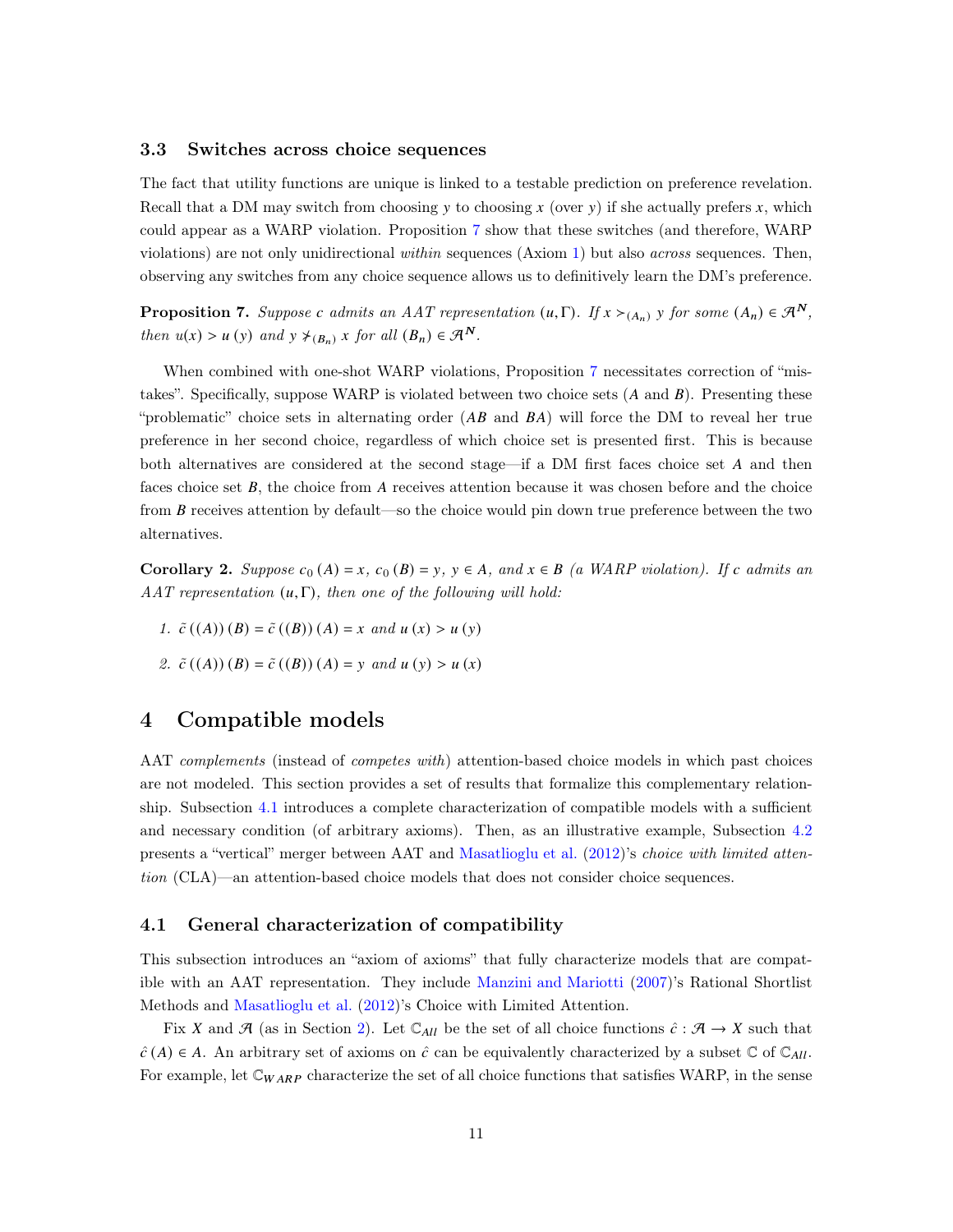that  $\hat{c} \in \mathbb{C}_{WARP}$  if and only if  $\hat{c}(T) = \hat{c}(S)$  if  $\hat{c}(S) \in T \subseteq S$ . When a set of axioms are known to be sufficient and necessary for a particular representation, C can be understood as the set of behaviors associated to said representation. By convention,  $f(\mathcal{A}) := \{f(A) : A \in \mathcal{A}\}.$ 

I first define a relationship between two choice functions:  $\kappa$ -cousin. Let  $f, g, \kappa$  be choice functions, I call g is a  $\kappa$ -cousin of f if for some  $X^* \subseteq f(\mathcal{A})$ ,  $g(A) = \kappa({f(A)} \cup [A \cap X^*])$  when  $|\{f(A)\}\cup [A\cap X^*]| > 1$  and  $g(A) = f(A)$  otherwise.

<span id="page-11-2"></span>**Definition 4.**  $\mathbb{C}_*$  is *WARP-convex* if for all  $f \in \mathbb{C}_*$ , there exists  $\kappa \in \mathbb{C}_{WARP}$  such that every  $\kappa$ -cousin of f is in  $\mathbb{C}_*$ .

Definition [4](#page-11-2) introduces a concept of inclusiveness. An axiom(s) (resp. model) is WARP-convex if, whenever a WARP-violating choice function is included by the axiom, choice functions that are "in between" said choice function and an arbitrary WARP-conforming choice function are also included by the axiom. This means the underlying axiom does not have "holes" in what it would include, and departure from WARP, whenever included, can find its way back to WARP-compliance without being excluded by the axiom. A handful of non-WARP models in the literature are WARP-convex, including [Manzini and Mariotti](#page-18-1) [\(2007](#page-18-1))'s Rational Shortlist Methods and [Masatlioglu et al.](#page-18-0) [\(2012\)](#page-18-0)'s Choice with Limited Attention. Moreover, if  $\mathbb{C}_*$  only contains WARP-conforming choice functions, then it is (trivially) WARP-convex, even if  $\mathbb{C}^* \neq \mathbb{C}_{WARP}$ , and therefore every model that implies WARP is WARP-convex, such as the expected utility model.

To elaborate on the details, starting from a choice function  $f$ , a  $\kappa$ -cousin of  $f$  is a modification on f in  $\kappa$ 's direction. Said modification can applied to an arbitrary subset of alternatives  $X^*$ , giving f one  $\kappa$ -cousin for every variation of  $X^*$ . This process generates a family of choice functions (cousins) related by  $\kappa$  (their bloodline). When  $X^* = \emptyset$ , no modification is made, and therefore f is always a  $\kappa$ -cousin of itself (you are your own cousin). Now consider  $X^* \neq \emptyset$ . For choice set A where  $A \cap X^* = \emptyset$  or  $\{f(A)\} = A \cap X^*$ , no modification is made, and  $g(A) = f(A)$ . But for A such that  $|\{f(A)\} \cup [A \cap X^*]| > 1$ ,  $\kappa$  comes into play and sets  $g(A) := \kappa(\{f(A)\} \cup [A \cap X^*])$ , potentially resulting in  $g(A) \neq f(A)$ . Every g generated from this process is called a  $\kappa$ -cousin of  $f$ ;  $g$  and  $f$ may not be identical, but their differences are always rooted in  $\kappa$ . Lastly, when  $\kappa$  satisfies WARP, the modifications push  $f$  towards WARP-compliance.

We are ready for a (meta) representation theorem. Recall that  $A$  denotes the set of all finite sequences of choice problems and its generic element  $h \in \mathbb{A}$  is called a *history*.

<span id="page-11-3"></span>**Definition 5.**  $\mathbb{C}_* \subseteq \mathbb{C}_{All}$  is fully compatible with AAT if for any  $f \in \mathbb{C}_*$ , there exists an AAT representation such that  $c_0 = f$  and  $\tilde{c}(h) \in \mathbb{C}^*$  for all  $h \in \mathbb{A}$ .

<span id="page-11-1"></span><span id="page-11-0"></span>**Theorem 2.** For any  $\mathbb{C}_* \subseteq \mathbb{C}_{All}$ ,  $\mathbb{C}_*$  is fully compatible with AAT if and only if it is WARP-convex.

## 4.2 Attention Filter in Sequences

As an illustrative example, I demonstrate the complementary relationship between AAT, which puts restrictions on attention across time, and [Masatlioglu et al.](#page-18-0) [\(2012\)](#page-18-0) Choice with Limited Attention (CLA), which puts restrictions on attention across choice sets.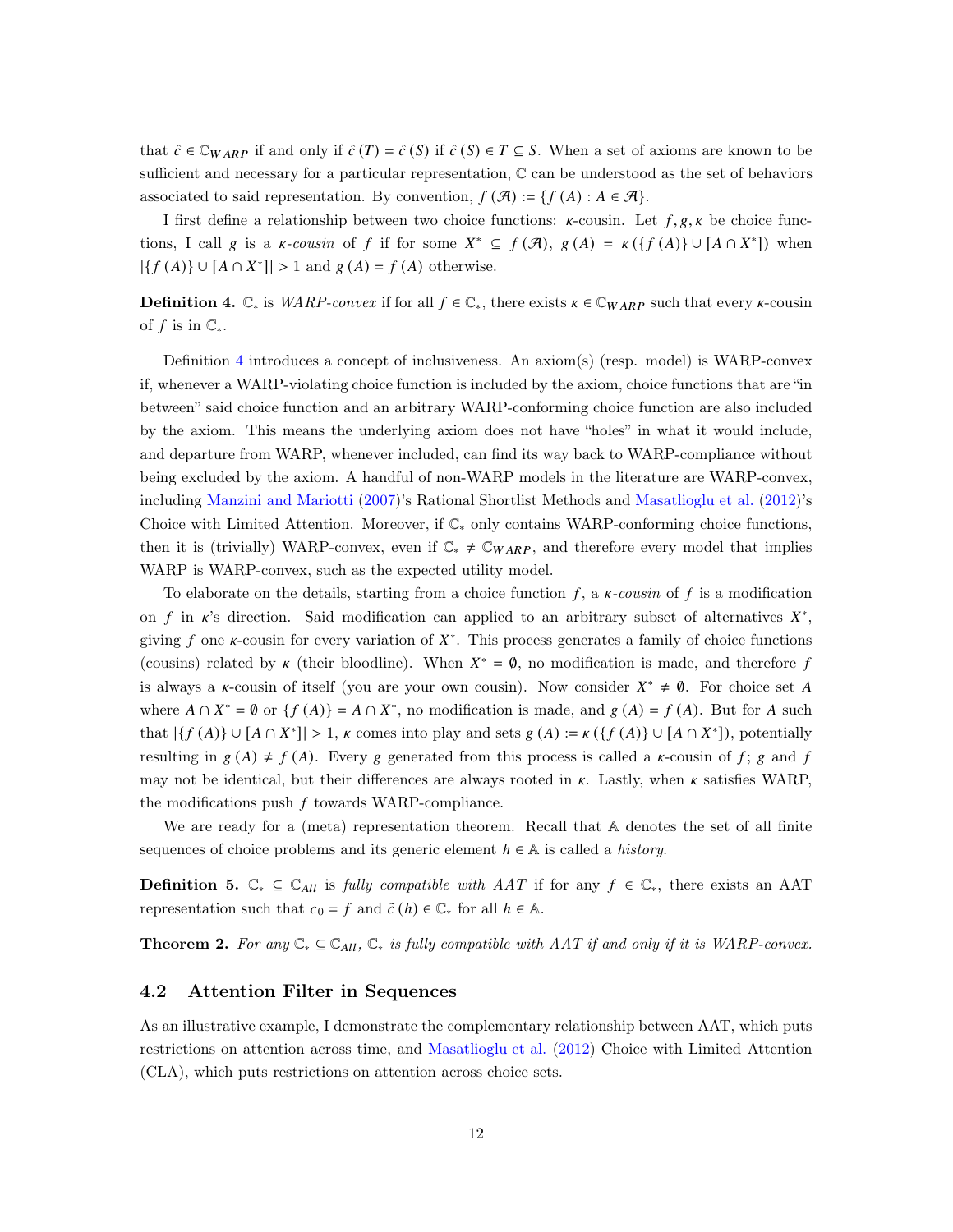Recall that  $\tilde{c}(\emptyset) : \mathcal{A} \to X$  describes choices without history, and note that AAT (Section [3\)](#page-7-0) puts no restrictions on  $\tilde{c}(\mathbf{0})$ .<sup>[14](#page-12-0)</sup> On the other hand, CLA does not consider choice sequences but puts restrictions on  $\tilde{c}(\emptyset)$ . I now reconcile both methods of identifying attention, demonstrate that they bridge the two setups, and argue that this finding is intuitive.

**Definition 6** [\(Masatlioglu et al.](#page-18-0) [\(2012](#page-18-0))). A mapping  $\Gamma : \mathcal{A} \to \mathcal{A}$  is an *attention filter* if  $\Gamma(A) \subseteq A$ and  $y \notin \bar{\Gamma}(A)$  implies  $\bar{\Gamma}(A \setminus \{y\}) = \bar{\Gamma}(A)$ 

**Definition 7** [\(Masatlioglu et al.](#page-18-0) [\(2012\)](#page-18-0)). A choice function  $\hat{c}: \mathcal{A} \to X$  is a *choice with limited* attention (CLA) if there exist  $\bar{u}: X \to \mathbb{R}$  and an attention filter  $\bar{\Gamma}: \mathcal{A} \to \mathcal{A}$  such that

$$
\hat{c}(A) = \argmax_{x \in \bar{\Gamma}(x)} \bar{u}(x).
$$

In CLA, alternative x is inferred to be preferred to y if, in some choice set where x is chosen in the presence of y, dropping y results in  $x$  no longer chosen. This refines the standard definition that simply requires x to be chosen in the presence of y, since we do not know whether or not y is considered. The underlying intuition is that, if y were not initially considered, then dropping y should not result in a change in the consideration set, and hence  $x$  should remain chosen. If, instead, x is no longer chosen, it must be that y was considered, and hence x is inferred to be revealed preferred to y.

This line of argument builds on testable *counterfactual* choices, since each choice problem is encountered without the experience of facing any other choice sets. However, by exploiting a dataset of choice sequences, the very same argument can be substantiated using realized choices. Axiom [4](#page-12-1) expresses the following intuition: If  $x$  is revealed preferred to  $y$  a la CLA, then it never the case that x was chosen in the past but y is chosen over x in the future. That is, if x is inferred to be preferred to y a la CLA, then this preference is manifested in future choices.

<span id="page-12-1"></span>Axiom 4. If  $\tilde{c}(\emptyset)(T) = x$  and  $\tilde{c}(\emptyset)(T\setminus\{y\}) \neq x$ , then  $y \neq_{(A_n)} x$  for all  $(A_n) \in \mathcal{A}^N$ .

<span id="page-12-2"></span>**Theorem [3](#page-6-1).** c satisfies Axioms [1,](#page-5-0) [2,](#page-6-0) 3 and [4](#page-12-1) if and only if it admits an Attention Across Time (AAT) representation  $(u, \Gamma)$  where  $\Gamma$  is an attention filter.

Let me explain the significance of Theorem [3.](#page-12-2) Although *attention* is the foundation for both AAT and CLA, the two models infer attention and preference in seemingly different ways. CLA infers 𝑦 receives attention because dropping it from a choice set changes the choice. On the other hand, AAT infers y receives attention because it is chosen in the past. It turns out that a reconciliation is possible (and fully characterized), in the sense that every choice function that is a CLA can be supported in AAT, and choice behavior in AAT where  $\Gamma$  is an attention filter is a CLA.

This reconciliation allows us to study how attention at a given time is related to attention across time. Revealed preference in CLA relies on the assumption that dropping alternatives that are not considered would not result in a change in the attention set. Independently, revealed preference in AAT relies on the assumption that past choices are considered in the future. Axiom [4](#page-12-1) bridges the

<span id="page-12-0"></span><sup>&</sup>lt;sup>14</sup>That is, if  $f : \mathcal{A} \to X$  is a choice function, there exists c such that c admits an AAT representation where  $\tilde{c}(\emptyset)$  (A) = f (A) for all  $A \in \mathcal{A}$ .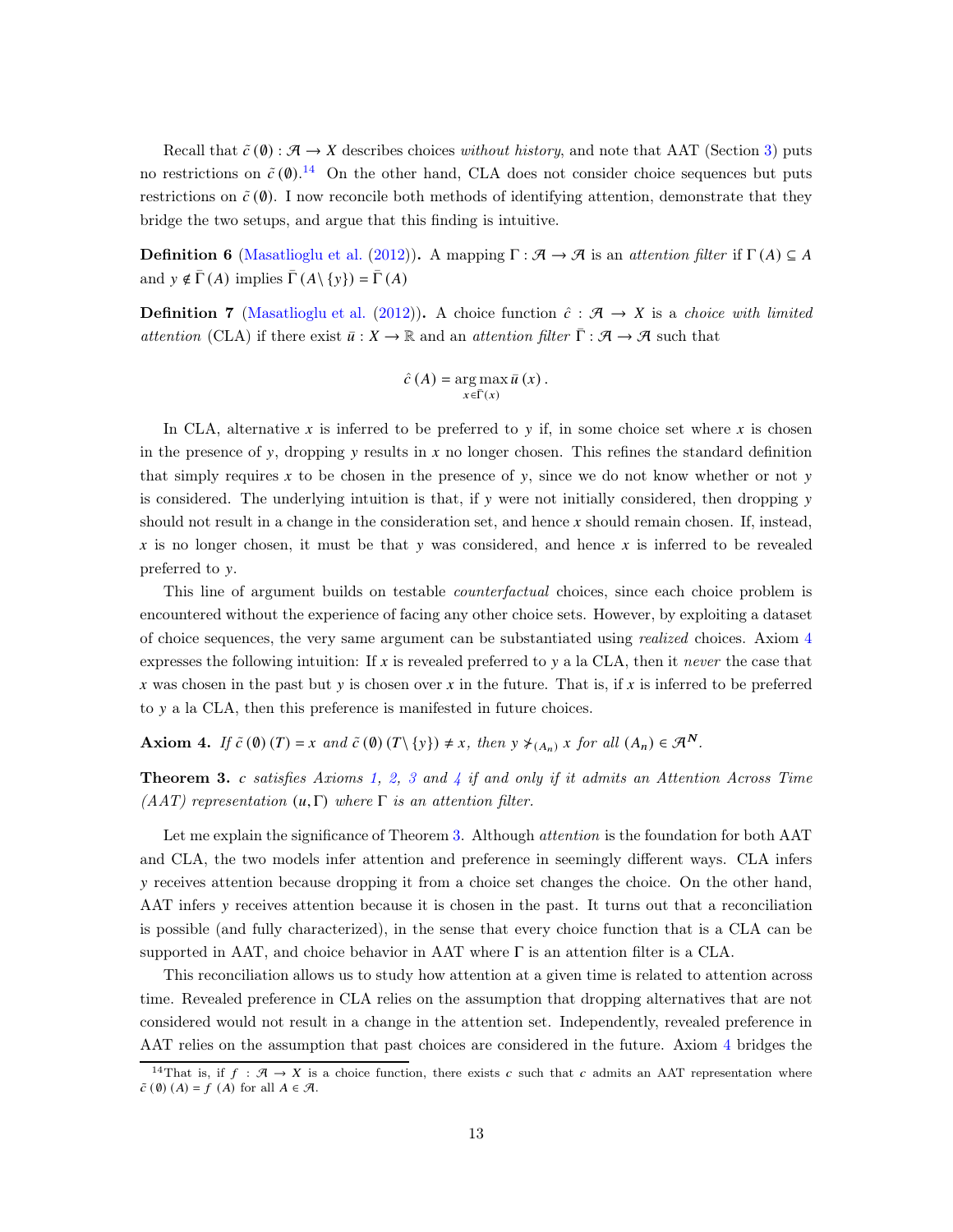two and gives rise to a model where both attention and preference can be identified in either way, rendering them complementary and inexplicably linked.

When we take choice sequences into account, we might wonder if the fact that  $x$  is revealed preferred to y in the sense of CLA means we will observe evidence of x chosen over y after y was chosen in the past, i.e.,  $x \succ_{(A_n)} y$  (Definition [3\)](#page-9-3). It turns out that the answer is yes, as long as y is itself sometimes chosen:

<span id="page-13-3"></span>**Proposition 8.** Suppose c admits an AAT representation  $(\mu, \Gamma)$  where  $\Gamma$  is an attention filter. If  $c_0(T) = x$ ,  $c_0(T\setminus\{y\}) \neq x$  and  $y \in \hat{X}$ , then  $x >_{(A_n)} y$  for some sequence of choice sets  $(A_n) \in \mathcal{A}^N$ .

I end this subsection with a result that, at no extra cost, upgrades the compatibility between AAT and CLA to *full compatibility* (Definition [5\)](#page-11-3). The next result, Proposition [9,](#page-13-0) pitches AAT as a natural extension to one-shot attention-based models, in this case CLA: A DM who starts with an attention filter will make choices that satisfy CLA at every step of the way, regardless of history, since her evolving attention set will always be a (potentially different) attention filter. This is because past-dependence in AAT can propel behavioral properties into the future, even if no assumption was placed on future choices other than those already implied by AAT.

<span id="page-13-0"></span>**Proposition 9.** If c admits an AAT representation  $(u, \Gamma)$  where  $\Gamma$  is an attention filter, then for any history  $h \in \mathbb{A} \cup \{\emptyset\},\$ 

- 1.  $\tilde{\Gamma}$  (h) :  $\mathcal{A} \rightarrow \mathcal{A}$  is also an attention filter,
- 2.  $\tilde{c}(h) : \mathcal{A} \to X$  is also a CLA and satisfies WARP(LA).

Notice that the hypothesis in Proposition [9](#page-13-0) can be given by Axiom [4,](#page-12-1) so full compatibility is achieved without ever relying on the original axiomatic foundation of CLA, WARP with Limited Attention (WARP(LA)).<sup>[15](#page-13-1)</sup> This finding proposes Axiom [4](#page-12-1) as axiomatic substitute for WARP(LA); it captures how WARP(LA) would be manifested in the evolution of past and future choices, and can be used to test for for WARP(LA) / CLA using choice sequences.<sup>[16](#page-13-2)</sup>

## 4.3 Shortlisting in Sequences

The compatibility relationship between AAT and CLA is not exclusive, as already hinted by Theorem [2.](#page-11-0) I now provide a second illustrative example where the companion model is [Manzini and Mariotti](#page-18-1) [\(2007](#page-18-1))'s rational shortlist methods (RSM).

<span id="page-13-1"></span><sup>&</sup>lt;sup>15</sup>[Masatlioglu et al.](#page-18-0) [\(2012](#page-18-0)): a choice function  $\tilde{c}: A \to X$  satisfies WARP with Limited Attention (WARP(LA)) if, for any  $S \in \mathcal{A}$ , there exists  $x^* \in S$  such that for any T including  $x^*$ , if  $\tilde{c}(T) \in S$  and  $\tilde{c}(T) \neq \tilde{c}(T \setminus \{x^*\})$ , then  $\tilde{c}(T) = x^*$ .

<span id="page-13-2"></span><sup>&</sup>lt;sup>16</sup>For interested readers, Axiom [1-](#page-5-0)Axiom [3](#page-6-1) plus WARP(LA) for  $\tilde{c}(\emptyset)$  :  $\mathcal{A} \to X$  are not sufficient for an AAT representation where Γ is an attention filter. Example: Let  $X = \{x, y, z\}$ . Take c represented by AAT with specifications  $u(z) > u(x) > u(y)$  and  $\Gamma({x, y, z}) = {x}$ ,  $\Gamma({x, y}) = \Gamma({y, z}) = {y}$ ,  $\Gamma({x, z}) = {z}$ . Since  $\tilde{c}(0)({x, y, z}) = x$ and  $\tilde{c}(\emptyset) (\{x, y\}) \neq x$ , a CLA representation (which is implied by an AAT representation where Γ is an attention filter) requires  $u(x) > u(z)$ . Separately, since  $\tilde{c}(\emptyset) (\{x, y, z\}) = x$  and  $\tilde{c}(\{x, y, z\}) (\{x, z\}) = z$ ,  $u(z) > u(x)$  is necessary in any AAT representation. So c does not admit an AAT representation where Γ is an attention filter, even though  $\tilde{c}(\theta) : \mathcal{A} \to X$  satisfies WARP(LA) since it is a CLA with specifications  $u(x) > u(z) > u(y)$  and  $\Gamma(\{x, y, z\}) = \{x, y, z\}, \Gamma(\{x, y\}) = \Gamma(\{y, z\}) = \{y\}, \Gamma(\{x, z\}) = \{z\}.$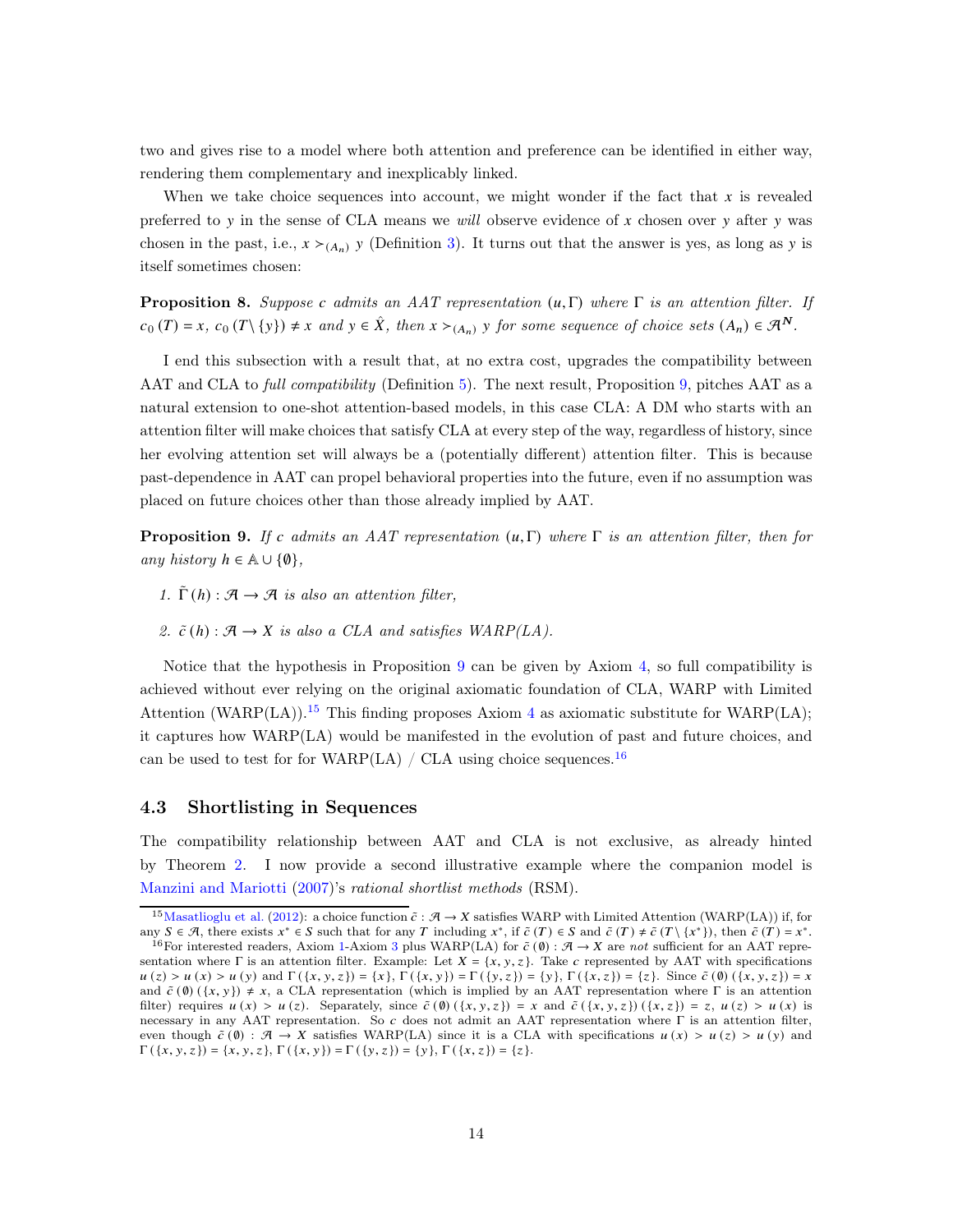**Definition 8** [\(Manzini and Mariotti](#page-18-1) [\(2007\)](#page-18-1)). A choice function  $\hat{c}: \mathcal{A} \to X$  is a rational shortlist methods (RSM) if there exists an ordered pair  $(P_1, P_2)$  such that

$$
\hat{c}(A) = \max(\max(A, P_1), P_2).
$$

 $P_1$  and  $P_2$  are asymmetric binary relations on X that are also called *rationales*, and max  $(S, P)$  :=  $\{x \in S | \nexists y \in S : yPx\}.$  The model describes a choice procedure that involves sequentially making a choice, where the agent first creates a shortlist using  $P_1$ , and then makes a final decision using  $P_2$ .

**Definition 9.** A mapping  $\Gamma : \mathcal{A} \to \mathcal{A}$  is a *shortlist* if there exists an asymmetric binary relation  $P \subseteq X \times X$  such that  $\Gamma(A) = \max(A, P)$  for all A.

<span id="page-14-0"></span>**Proposition 10.** If c admits an AAT representation  $(\mathbf{u}, \Gamma)$  such that  $\Gamma$  is a shortlist, then for any history  $h \in \mathbb{A} \cup \{\emptyset\},\$ 

- 1.  $\tilde{\Gamma}(h) : \mathcal{A} \to \mathcal{A}$  is a shortlist.
- 2.  $\tilde{c}(h)$  :  $\mathcal{A} \to X$  is a RSM and satisfies Weak WARP and Expansion (à la [Manzini and Mariotti](#page-18-1)  $(2007)$  $(2007)$ .

Combining RSM and AAT gives rise to a choice process where the DM shortlists alternatives before making final decisions, but has the opportunity to revise these shortlists. These revisions take place as the DM becomes increasingly experienced and includes past choices in future shortlists. After each history, the original rationale  $P$  is revised so that nothing eliminates  $\gamma$  if  $\gamma$  was chosen in the past, guaranteeing the consideration of y in the future.<sup>[17](#page-14-2)</sup>As a consequence, her decisions not only become increasingly informative of her true preferences, but also explains whether her past choices were in fact influenced by shortlisting. Too see this, consider the observation that  $x$  was at first chosen over  $y$ , and then  $y$  became chosen in an incidental choice problem, and in the future  $y$ is chosen over  $x$ ; this behavioral pattern confirms that the choice of  $x$  was driven by a rationale that eliminated y instead of genuine preference.

## <span id="page-14-1"></span>5 Extension to Choice Correspondences

As an extension, indifferences can be accommodated in AAT in that both the choice and all other alternatives that were indifferent to it would be considered in future choice problems.

## 5.1 Primitive

I begin with the following changes to the primitive  $(X$  remains as a countable set of alternatives). Let  $C : \mathcal{A}^N \to \mathcal{A}^N$ ,  $C((A_n))_i \subseteq A_i$  be a choice correspondence, therefore more than one choice could be chosen from any choice set in any sequence of choice sets. Like before, I assume *future independence*: for all  $(A_n)$ ,  $(B_n) \in \mathcal{A}^N$  such that  $A_k = B_k$  for all  $k \leq K \in \mathbb{N}$ , we have  $C((A_n))_k = C((B_n))_k$  for

<span id="page-14-2"></span><sup>&</sup>lt;sup>17</sup>Formally, after history *h* (which resulted in past choices  $c(h)$ ), the rationale becomes  $xP(h)$  y if and only if  $xPy$ and  $y \notin c(h)$ . Then  $\Gamma(h)(A) = \max(A, P(h))$ .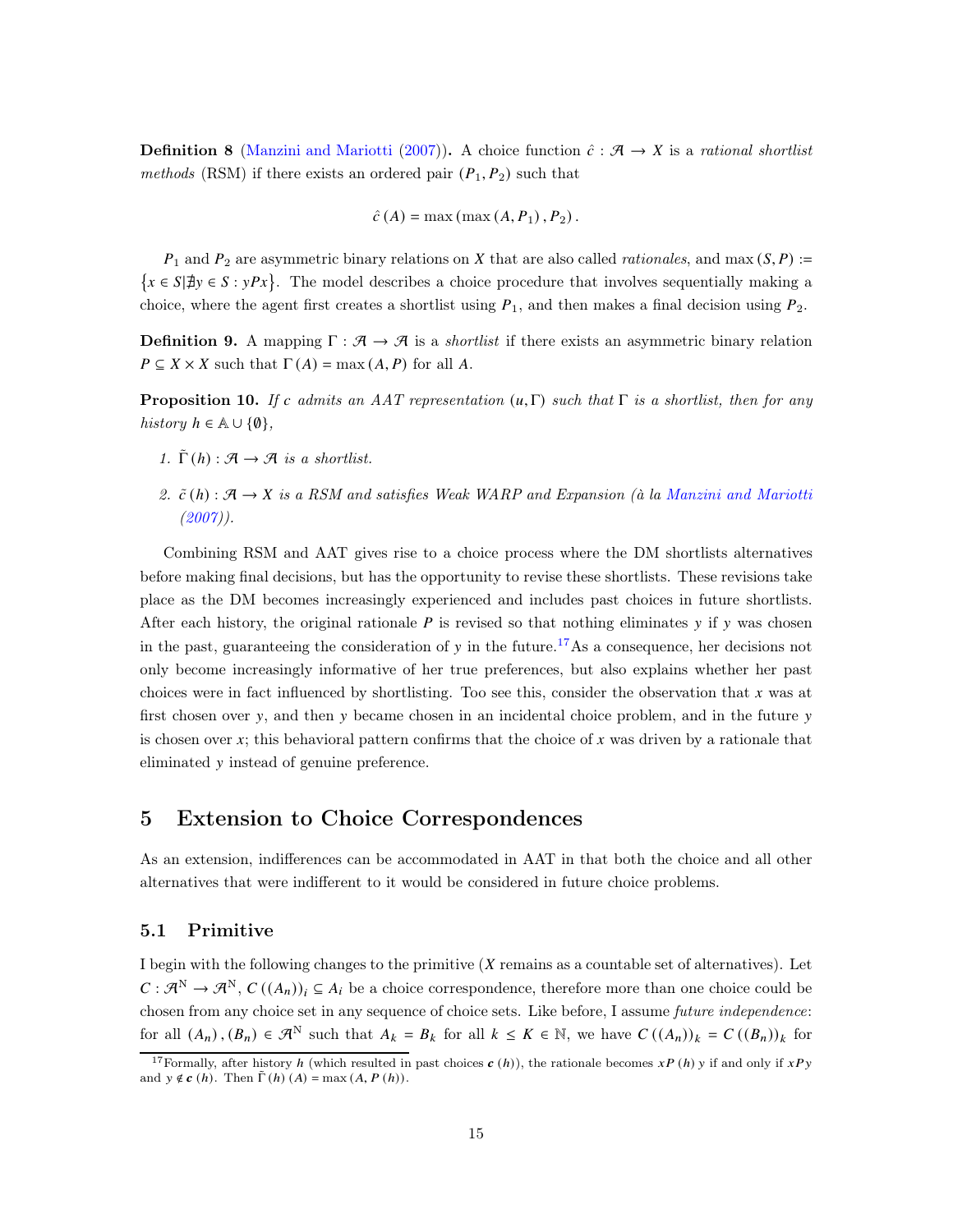all  $k \leq K$ . In other words, if two sequences of choice sets are identical up to a certain point, the corresponding choices up to that point are identical as well. Also similar to before, I define the cross-sectional choice correspondence  $\tilde{C}$  :  $A \times \mathcal{A} \to \mathcal{A}$ , which maps a choice set  $A \in \mathcal{A}$  to a choice  $x \in A$  given a finite sequence of past choice sets  $(A_1, ..., A_K) \in \mathbb{A}$ .

### 5.2 Axioms

I modify Axiom [1,](#page-5-0) Axiom [2,](#page-6-0) and Axiom [3](#page-6-1) to accommodate indifferences. Additionally, I introduce a new axiom, Axiom [8,](#page-15-0) which captures the basic intuition that if  $x$  is indifferent to  $a$ , and  $y$  is indifferent to  $b$ , then having observed a switch from  $y$  to x means we will not observe a switch from  $b$  to  $a$ .

The first two modifications are straightforward adaptations from Axiom [1](#page-5-0) and Axiom [2](#page-6-0) to choice correspondences:

<span id="page-15-1"></span>Axiom 5 (Stability\*). For any  $(A_n) \in \mathcal{A}^N$  and  $k_1 < k_2 < k_3$ ,

$$
x \in C((A_n))_{k_1}, y \in C((A_n))_{k_2}
$$
 with  $x \in A_{k_2} \backslash C((A_n))_{k_2}$  and  $y \in A_{k_3}$ 

implies  $x \notin C((A_n))_{k_3}$ .

<span id="page-15-3"></span>**Axiom 6** (Past Dependence\*). For any  $(A_n) \in \mathcal{A}^N$ ,  $B \in \mathcal{A}$ , and  $K \in \mathbb{N}$ ,

 $\tilde{C} ((A_1, ..., A_K)) (B) \subseteq \tilde{C} ((A_1, ..., A_{K-1}))(B) \cup \tilde{C} ((A_1, ..., A_{K-1}))(A_K).$ 

Next I modify Axiom [3,](#page-6-1) but in addition to simply rewriting it for choice correspondences, I add a property that extends the intuition of default attention to alternatives that are indifferent:

**Definition 10.** Define  $xWy$  if for some  $(A_n) \in \mathcal{A}^N$  and  $i \in \mathbb{N}, \{x, y\} \subseteq C((A_n))_i$ .

<span id="page-15-2"></span>Axiom 7 (Default Attention\*). If  $x \in C((A_n))_j$ ,  $y \in A_j \backslash C((A_n))_j$  and at least one of the following holds:

- 1.  $y \in C((A_n))_i$  where  $i < j$ ,
- 2.  $y \in \tilde{C}(\emptyset) (A_j)$ .

Then for all  $x^*Wx$  and  $y^*Wy$ ,  $x^* \in \tilde{C}(0)(B_k) \cup C((B_n))_k$  implies  $y^* \notin C((B_n))_k$  for all  $(B_n) \in \mathcal{A}^N$ and  $k \in \mathbb{N}$ .

Finally I add an axiom that captures the crucial restriction that reflects a consistent preference ranking—if x is indifferent to a, and y is indifferent to b, then having observed a switch from y to x means I won't observe a switch from  $b$  to  $a$ .

**Definition 11.** Define aSx if for some  $a \in C((A_n))_i$ ,  $x \in c((A_n))_j$ , and  $a \in A_j \setminus c((A_n))_j$  for some  $i < j$ .

<span id="page-15-0"></span>Axiom 8. Suppose  $xWa$  and  $yWb$ . If  $ySx$ , then not  $aSb$ .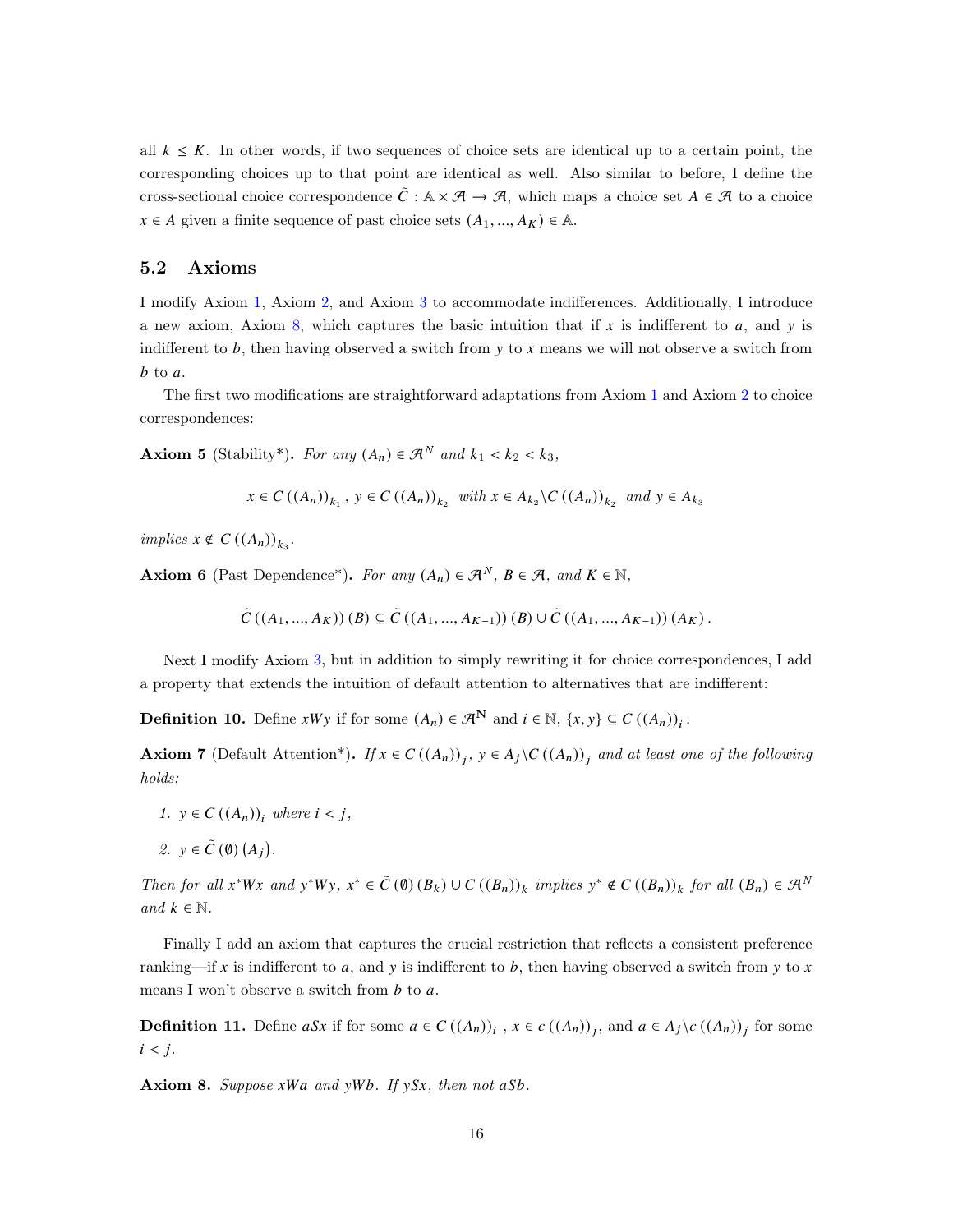## 5.3 Model

We are ready for the model and the representation theorem. As in Section [2](#page-4-0) and Section [3,](#page-7-0) let  $h \in \mathbb{A}$ be an arbitrary history of past choice sets and let  $C(h)$  be the collection of choices from history h.

**Definition 12.**  $C$  admits an Attention Across Time  $(AAT)$  representation if there exist

- 1. a *utility function*  $u: X \to \mathbb{R}$  and
- 2. a default attention function  $\Gamma : \mathcal{A} \to 2^X \setminus \{\emptyset\}, \Gamma(A) \subseteq A$

such that

$$
\tilde{C}(h)(A) = \operatorname*{arg\,max}_{x \in \tilde{\Gamma}(h)(A)} u(x)
$$

where  $\tilde{\Gamma}(h)(A) = \Gamma(A) \cup (C(h) \cap A)$ .

<span id="page-16-0"></span>**Theorem 4.** C satisfies Axioms [5](#page-15-1)[-8](#page-15-0) if and only if it admits an Attention Across Time  $(AAT)$ representation.

## 6 Conclusion

This paper treats past and future choices as related to one another, and introduces a framework that studies how past experience may lead to the consideration of previously chosen alternatives in future choice problems. A model, Attention Across Time, allows us to fully pin down preferences even if attention is not directly observed, paving the way to sharper welfare analysis in the presence of limited attention. This observation is supported by the testable prediction that WARP violations, if exist, must be resolved in favor of true preference when the "problematic" choice sets are presented in alternating order. Moreover, by asking the right questions at the right time, preference can be pinned down using just one sequence of realized choices.

The axiomatic framework has three components, but depends primarily on an axiom that essentially posits presence of default attention. Default attention is what the DM pays attention to in a particular choice set regardless of history. The axiom guarantees that for every choice set there is always a set of things that the DM pays attention to, ruling out the opposite behavior where she pays attention to a brand new set of things every time she faces the same choice set. Two other axioms allow the DM to commit limited WARP violations and past-dependent behavior. It turns out that these assumptions are indispensable in the sense that non-trivial limited attention necessitates WARP violations and past-dependent behavior.

Although the paper focuses on choices and attention across time, it shows that attention across time and attention at a given time may be inherently related. For example, [Masatlioglu et al.](#page-18-0) [\(2012](#page-18-0)) introduces a model of attention at a given time, where predictive power comes from the assumption that considerations sets are attention filters. I show that when time is introduced, an attention filter will always be an attention filter even through it is gradually changing to accommodate the consideration of past choices. An analogous demonstration is provided for [Manzini and Mariotti](#page-18-1) [\(2007\)](#page-18-1)'s introduction of shortlists, where I show that a shortlist will always be a (potentially different)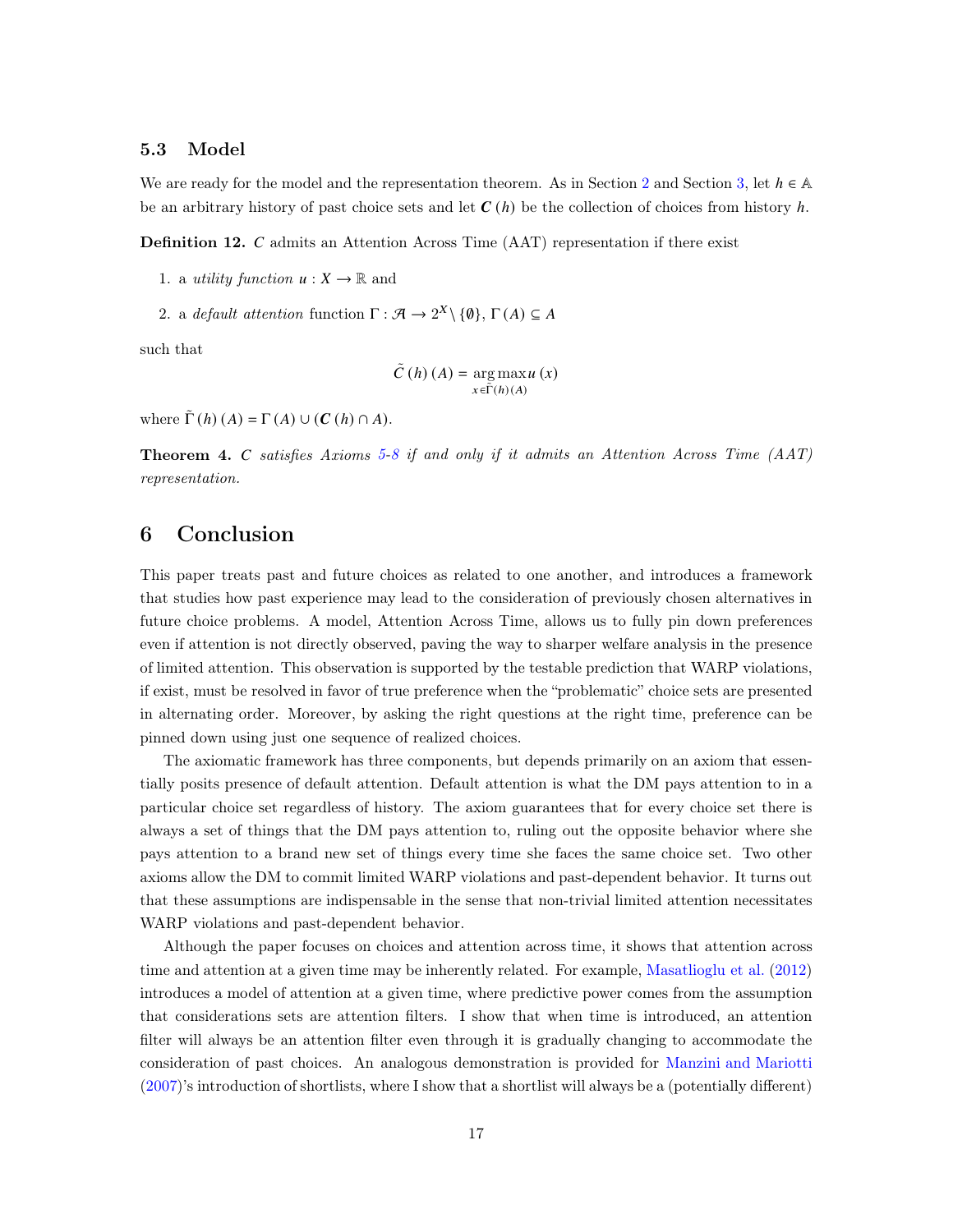shortlist even though it is no longer eliminating past choices from future considerations. A complete characterization of this relationship is provided using an axiom of axioms, satisfied by the above two models, which essentially requires that a model accommodates correction of WARP violations whenever it accommodates non-WARP behaviors.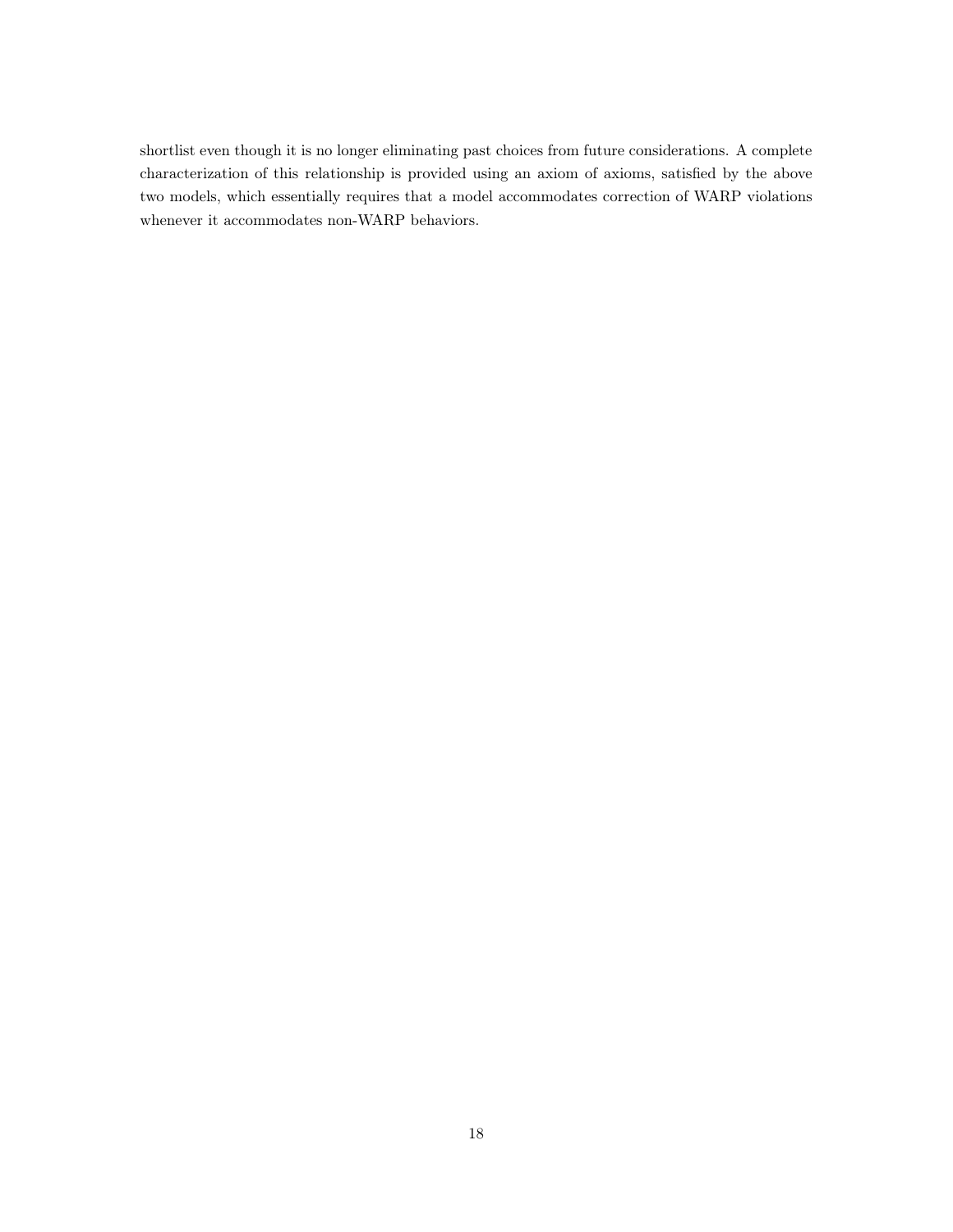# References

<span id="page-18-2"></span>Aumann, R. J. (2005). Musings on information and knowledge. 2(1), 88.

- <span id="page-18-7"></span>Caplin, A. and M. Dean  $(2011)$ . Search, choice, and revealed preference. Theoretical Economics  $6(1)$ , 19–48.
- <span id="page-18-8"></span>Caplin, A., M. Dean, and D. Martin (2011). Search and satisficing. American Economic Review 101(7), 2899-2922.
- <span id="page-18-6"></span>Gossner, O., J. Steiner, and C. Stewart (2021). Attention please! Econometrica 89(4), 1717–1751.
- <span id="page-18-4"></span>Hauser, J. R. and B. Wernerfelt (1990). An evaluation cost model of consideration sets. *Journal of* consumer research  $16(4)$ , 393-408.
- <span id="page-18-10"></span>Lleras, J. S., Y. Masatlioglu, D. Nakajima, and E. Y. Ozbay (2017). When more is less: Limited consideration. Journal of Economic Theory 170, 70–85.
- <span id="page-18-1"></span>Manzini, P. and M. Mariotti (2007). Sequentially rationalizable choice. American Economic Review 97(5), 1824–1839.
- <span id="page-18-9"></span>Masatlioglu, Y. and D. Nakajima (2013). Choice by iterative search. Theoretical Economics  $8(3)$ , 701–728.
- <span id="page-18-0"></span>Masatlioglu, Y., D. Nakajima, and E. Y. Ozbay (2012). Revealed attention. American Economic Review 102(5), 2183–2205.
- <span id="page-18-5"></span>Roberts, J. H. and J. M. Lattin (1991). Development and testing of a model of consideration set composition. Journal of Marketing Research 28(4), 429–440.
- <span id="page-18-3"></span>Wright, P. and F. Barbour (1977). Phased decision strategies: Sequels to an initial screening. Graduate School of Business, Stanford University.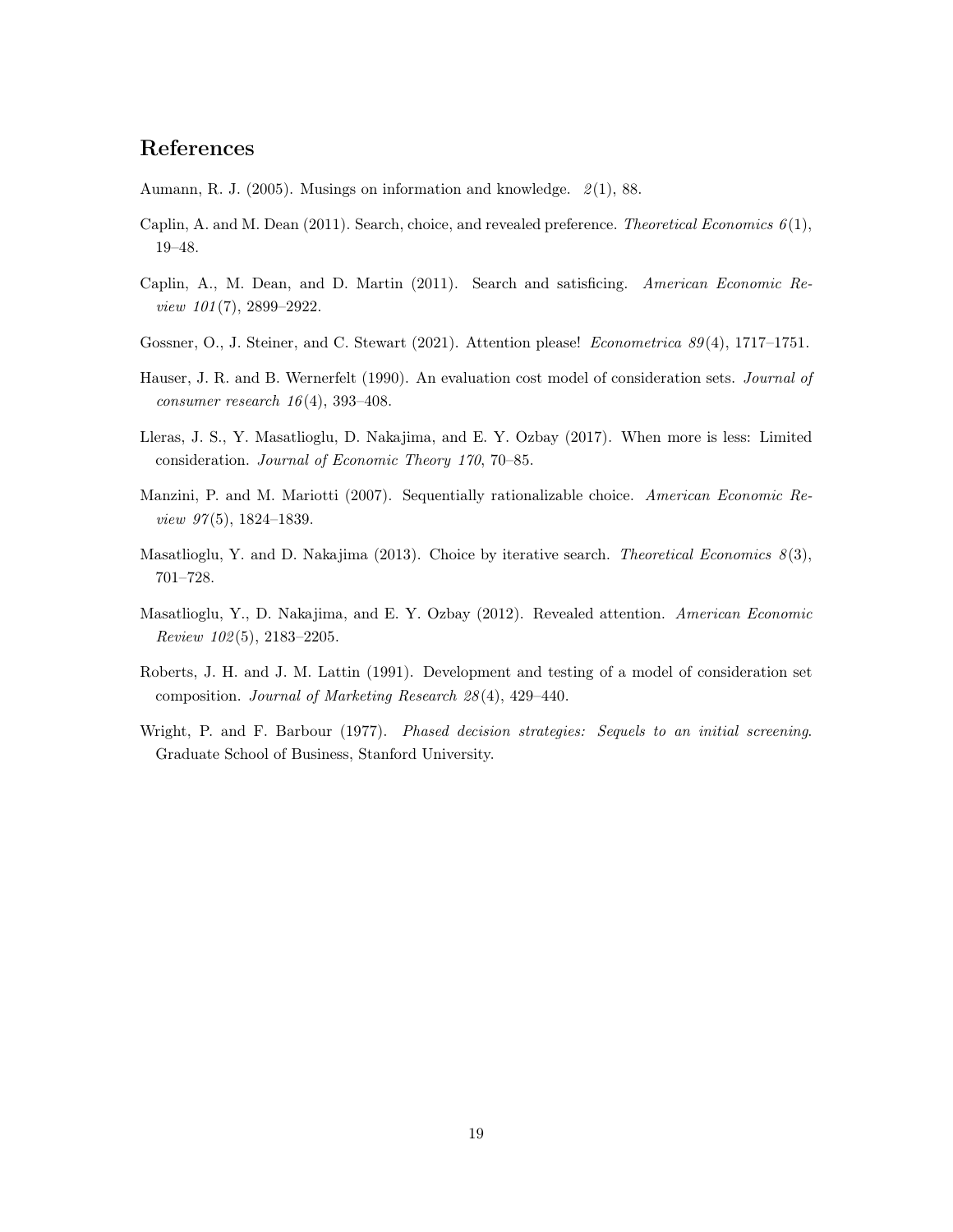## A Proofs

## A.1 Notations

First I introduce notations.

- 1. A: a choice set
- 2.  $\mathbf{A}:$  a sequence of choice sets (of any length).
- 3.  $[A]_{t=k}^l$ : the subsequence of A including only elements in positions k to l.
- 4.  $A \in A$ : a choice set A that is in the sequence of choice sets A.
- 5. ABC: the sequence of choice sets that starts with choice set A, followed by choice set  $B$ , and ends with choice set  $C$ .
- 6.  $x$ : an alternative
- 7. Ax: alternative x is chosen from the choice set A, which is the only choice set in the sequence.
	- (a)  $A^{3}yx$ : alternative x is chosen from the choice set A, which is the only choice set in the sequence, and alternative  $y$  is in  $A$
	- (b) So  $AxByC<sup>3x</sup>z$ : a sequence of choice sets  $ABC$  from which  $x, y, z$  are chosen respectively, and alternative  $x$  is also in  $C$ .
	- (c)  $AByC$ : a sequence of choice sets A, followed by the choice set B from which alternative y is chosen, following by a sequence of choice sets  $\mathcal{C}$ .
	- (d)  $AxzBy$ : a sequence of choice sets A, from which alternative x is chosen from some  $A \in A$ and alternative z is chosen from some  $C \in A$  (in no particular order), followed by choice set  $B$  from which alternative  $y$  is chosen.

## A.2 Basic Implications of Axioms

<span id="page-19-0"></span>Condition 1. If  $ABx$ , either  $Bx$  or  $Ax$ .

<span id="page-19-2"></span>**Lemma 3.** If c satisfies Axiom [2,](#page-6-0) then c satisfies Condition [1.](#page-19-0)

*Proof.* Take  $ABx$ , and suppose not  $Bx$ . Let K be the length of A. By Axiom [2,](#page-6-0) either  $[A]_{t=1}^{K-1} [A]_{t=K}^{K} x$ or  $[A]_{t=1}^{K-1} Bx$  (or both). If it is the former, we are done since  $Ax$ . Suppose it is the latter, then by Axiom [2](#page-6-0) again we have either  $[A]_{t=1}^{K-2}$   $[A]_{t=K-1}^{K-1}$  x or  $[A]_{t=K}^{K-2}$  Bx (or both). Again, if it is the former we are done, otherwise we keep moving backward until we find q such that  $[A]_{t=1}^q [A]_{t=q}^{q+1}$  $_{t=q+1}^{q+1}$  x. This process must end when  $q = 0$ , at which point it must be that  $[A]_{t=1}^1 x$ , so  $Ax$ .

<span id="page-19-1"></span>**Condition 2.** If  $Ax$ , then  $Bx$  for some  $B$ .

<span id="page-19-3"></span>**Lemma 4.** If c satisfies Axiom [2,](#page-6-0) then c satisfies Condition [2.](#page-19-1)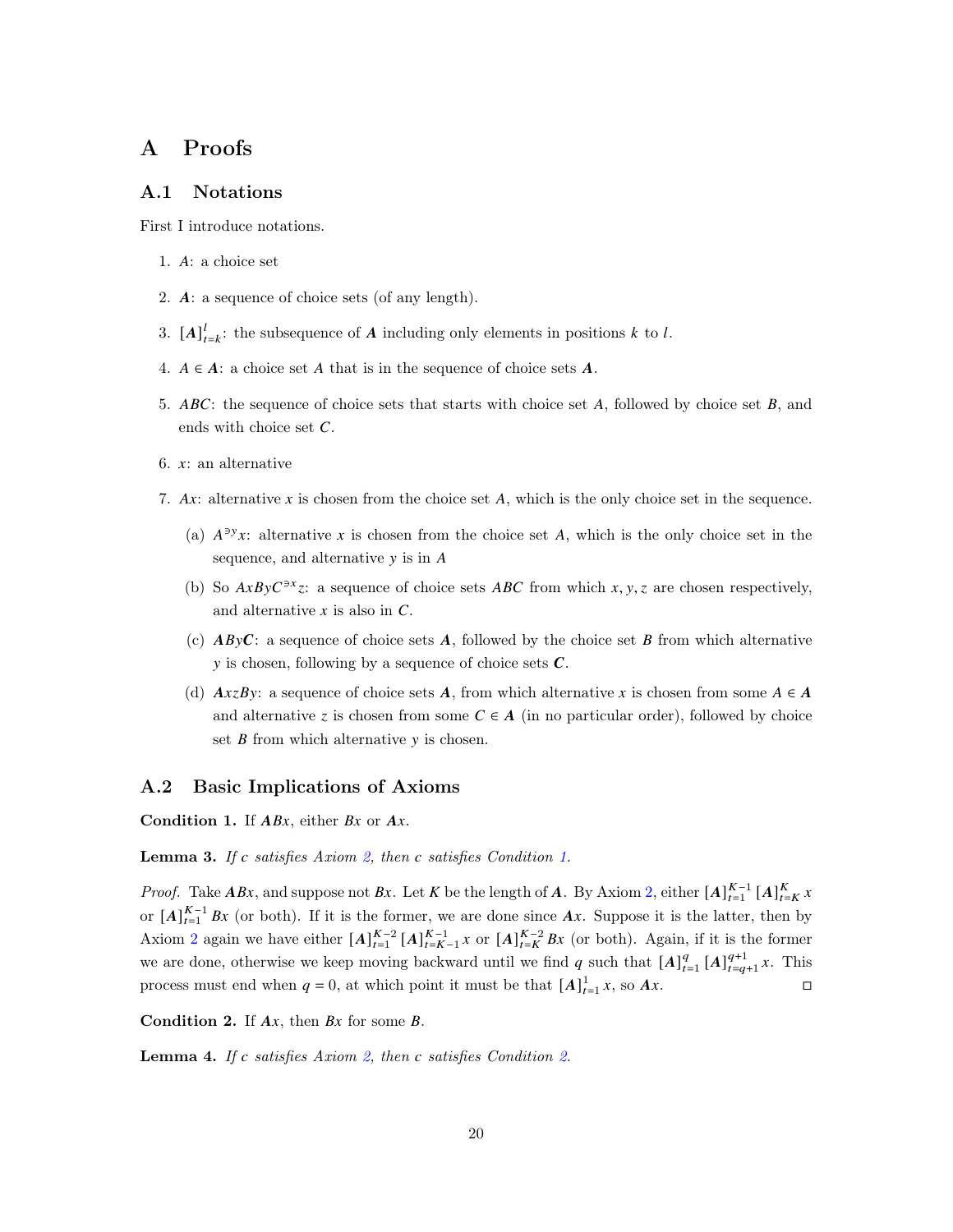*Proof.* This is due to Condition [1.](#page-19-0) Say  $Ax$ , and in particular x is chosen from the K-th element, or equivalently  $[A]_{t=1}^{K-1} [A]_{t=K}^{K} x$ . By Condition [1,](#page-19-0) either  $[A]_{t=K}^{K} x$  or  $[A]_{t=1}^{K-1} x$ . If the former, let  $B = [A]_{t=K}^{K}$  and we are done. If the latter, by Condition [1](#page-19-0) again, either  $[A]_{t=K-1}^{K-1}$  x or  $[A]_{t=1}^{K-2}$  x. If the former, let  $B = [A]_{t=K-1}^{K-1}$  and we are done. Otherwise we keep going backward until we find q such that  $[A]_{t=q}^q x$ . This process must end when  $q = 0$ , at which point it must be that  $[A]_{t=1}^1 x$ , so Bx where  $B = [A]_{t=1}^1$ .<br>1980 - Paul Barbara, politikar eta biztanleria (h. 1980).<br>1980 - Johann John Barbara, politikar eta biztanleria (h. 1980).

<span id="page-20-0"></span>Condition 3. If  $AxyBx$ , then not  $CxyBy$ .

**Lemma 5.** If c satisfies Axiom [1](#page-5-0) and Axiom [3,](#page-6-1) then c satisfies Condition [3.](#page-20-0)

*Proof.* Suppose for contradiction  $AxyBx$  and  $CxyBy$ , then in particular  $x, y \in B$ . Say without loss of generality  $\{x, y\}$ , that is, x is chosen from  $\{x, y\}$  without history. Now suppose  $AxyBx \{x, y\}$   $z_1$ and  $CxyBy \{x, y\} z_2$ . There are two cases:

- [1.](#page-5-0) Say  $z_1 = z_2$ . If  $z_1 = z_2 = y$ , then  $AxyBx \{x, y\} z_1$  violates Axiom 1. In instead  $z_1 = z_2 = x$ , then  $CxyBy\{x, y\}$   $z_2$  violates Axiom [1.](#page-5-0)
- 2. Say  $z_1 \neq z_2$ , and say  $z_1 = y$ . Then since  $\{x, y\}x$  and  $AxyBx \{x, y\}y$ , Axiom [3](#page-6-1) implies  $\exists D y \{x, y\} x$ , but  $CxyBy \{x, y\} x$  is a contradiction. If instead  $z_1 = x$ , then since  $\{x, y\} x$  and  $CxyBy \{x, y\}$ , Axiom [3](#page-6-1) implies  $\sharp Dy \{x, y\}$ , but  $AxyBx \{x, y\}$  is a contradiction.

<span id="page-20-1"></span>**Condition 4.** Let  $c(A)$  denote the (unordered) set of choices made from the sequence of choice sets **A**. If  $c(A) = c(B)$ , then  $\tilde{c}(A)(A) = \tilde{c}(B)(A)$  for all A.

Condition  $4$  states that the choice in  $A$  depends on the history only insofar as it depends on the set of realized choices in the history, and not specifically on past choice sets, nor the order of said choices. That is, if two history **A** and **B** resulted in identical sets of choices  $\{c(\mathbf{A})\} = \{c(\mathbf{B})\}$ , then the choice from A would be the same  $(\tilde{c}(A)(A) = \tilde{c}(B)(A)).$ 

**Lemma 6.** If c satisfies Condition [1,](#page-19-0) Condition [3,](#page-6-1) and Axiom 3, then c satisfies Condition [4.](#page-20-1)

*Proof.* Say Az. By Condition [1,](#page-19-0)  $\tilde{c}(A)(A), \tilde{c}(B)(A) \in \{c(A)\} \cup \{z\}$ . Let  $\tilde{c}(A)(A) = c_1$  and  $\tilde{c}(\mathbf{B})(A) = c_2$ , and suppose for contradiction  $c_1 \neq c_2$ . Say  $c_1, c_2 \in \tilde{c}(A)$ , then part 1 of Condi-tion [3](#page-20-0) is violated. Instead, suppose without loss of generality  $c_1 \notin \tilde{c}(A)$ , so  $c_1 = z$  and  $c_2 \in \tilde{c}(A)$  by Condition [1.](#page-19-0) Since  $Az$  and  $BAc_2$  where  $c_2 \neq z$ , Axiom [3](#page-6-1) implies  $\sharp Dc_2Az$ , but since  $c_2 \in \tilde{c}(A)$  and  $\tilde{c}(\mathbf{A}) (\mathbf{A}) = c_1 = z$ ,  $\mathbf{A} c_2 \mathbf{A} c_1$  is a contradiction.

<span id="page-20-2"></span>Condition 5. If  $AyB^{3y}x$ , then not  $CxD^{3x}y$ .

<span id="page-20-3"></span>**Lemma 7.** If c satisfies Axiom [1](#page-5-0) and Condition [3,](#page-20-0) then c satisfies Condition [5.](#page-20-2)

*Proof.* Suppose for contradiction  $AyB^{y}x$  and  $CxD^{y}xy$ . Define  $E = AB$  and  $F = CD$ . So Exy and  $\boldsymbol{F}$ xy. Consider  $\boldsymbol{E}$ xy  $\{x, y\}$   $z_1$  and  $\boldsymbol{F}$ xy  $\{x, y\}$   $z_2$ . Clearly,  $z_1$ ,  $z_2 \in \{x, y\}$ . Hence by Condition [3,](#page-20-0)  $z_1 = z_2$ . Suppose without loss of generality that  $z_1 = z_2 = x$ , and hence  $CxD^{3x}y \{x, y\}^{3y}x$ . This is an event of a back-and-fourth switching, which violates Axiom [1.](#page-5-0)

 $\Box$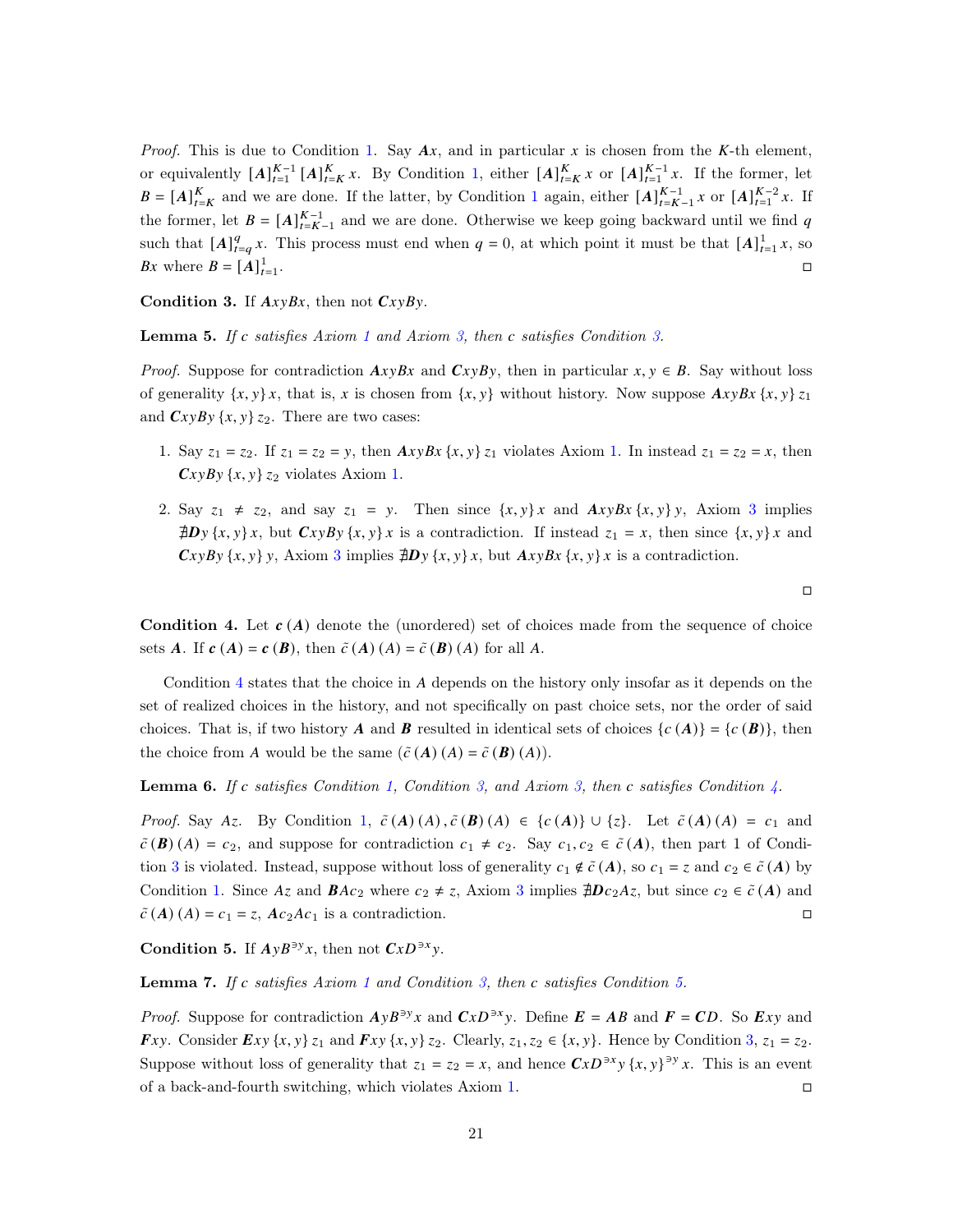Corollary 3. Suppose c satisfies Condition [5.](#page-20-2)

- 1. If  $AxyB^{y}x$ , then not  $AxyD^{y}x$ .
- 2. If  $AxyB^{y}x$ , then not  $CxyB^{y}x$ .

Proof. This follows immediately from Condition [5](#page-20-2)

<span id="page-21-0"></span>Condition 6. If  $A y B y$ , then not  $BzAz$ .

<span id="page-21-2"></span>**Lemma 8.** If c satisfies Axiom [3,](#page-6-1) then c satisfies Condition  $6$ .

*Proof.* This is a direct implication of Axiom [3:](#page-6-1) Suppose for contradiction  $AyBy$  and  $BzAz$ . So  $y, z \in A, B$ . Also, Ay and Bz. BzAz combined with Ay is a direct violation of Axiom [3](#page-6-1) under  $AyBy.$ 

The intuition is straightforward: Under  $A\gamma By$  and  $B\gamma$ , we learn that  $\gamma$  is revealed better than  $\gamma$ since z would have been chosen in  $B$  without history but the choice of y from  $A$  prior to facing  $B$ induced a choice of y in B. Hence, there must not exist  $AA^{3y}z$  where A is a choice set in which y always receives attention.

<span id="page-21-1"></span>**Condition 7.** If  $\{x, y\}x$  and  $A\{x, y\}y$  for some A, then  $\{x, y\}xAy\{x, y\}x$ , and hence there exists  $B \times Cy^{3x}$  for some  $B, C$ .

**Lemma 9.** If c satisfies Condition [1](#page-19-0) and Axiom [3,](#page-6-1) then c satisfies Condition [7.](#page-21-1)

*Proof.* Suppose  $\{x, y\}$  and  $A \{x, y\}$  for some A. By Condition [1,](#page-19-0) Ay. By Condition [1](#page-19-0) again, either  ${x, y} xAy$  or  ${x, y} xAx$ . The latter would violate Condition [6](#page-21-0) (which by Lemma [8](#page-21-2) is implied by Axiom [3\)](#page-6-1), since  $\{x, y\}$   $\lambda Ax$  and  $Ay \{x, y\}$ . Hence,  $\{x, y\}$   $\lambda Ay$ . Consider  $\{x, y\}$   $\lambda Ay \{x, y\}$ . Clearly,  $z \in \{x, y\}$ . Since  $\{x, y\}x$  and  $A \{x, y\}y$  for some A, Axiom [3](#page-6-1) implies that  $\sharp C y \{x, y\}x$ . So  $z = y$ . To conclude,  $\{x, y\}$   $xAy \{x, y\}$ , and we constructed an example of  $BxCy^{3x}$  where  $B = \{x, y\}$  A and  $C = \{x, y\}.$ 

## A.3 Proofs (chronological)

### A.3.1 Proof of Theorem [1](#page-7-1)

Fix c. As is common, necessity is straightforward, and we will focus on showing sufficiency. The game plan goes as follows. Stage 1, we construct ≻. Stage 2, we show that the constructed  $>$  has some desirable properties. Stage 3, we construct  $\Gamma$  and show that  $(\succ, \Gamma)$  explains choices. Let's begin!

**Stage 1, Construction of >** First we partition alternatives  $x \in X$  into two parts: The group where an alternative is *sometimes-chosen*,  $\hat{X} := \{x \in X : x = c((A_n))_i\}$  for some  $(A_n)$  and  $i\}$ , and the group where an alternatives is never-chosen,  $X\backslash \hat{X}$ . By Condition [2,](#page-19-1)  $\hat{X}$  can be equivalently characterized by  $\{x \in X : x = \tilde{c}(0) \}$  (A) for some  $A \in \mathcal{A}\}$ ; that is  $x \in \tilde{X}$  if and only if  $\exists A \in \mathcal{A}$  such that Ax. Moreover,  $|X \setminus \hat{X}| \leq 1$ : say  $z \in X \setminus \hat{X}$ , so  $\{z, x\}$  *x* for all  $x \neq z$ , which means  $x \in \hat{X}$  for all  $x \neq z$ .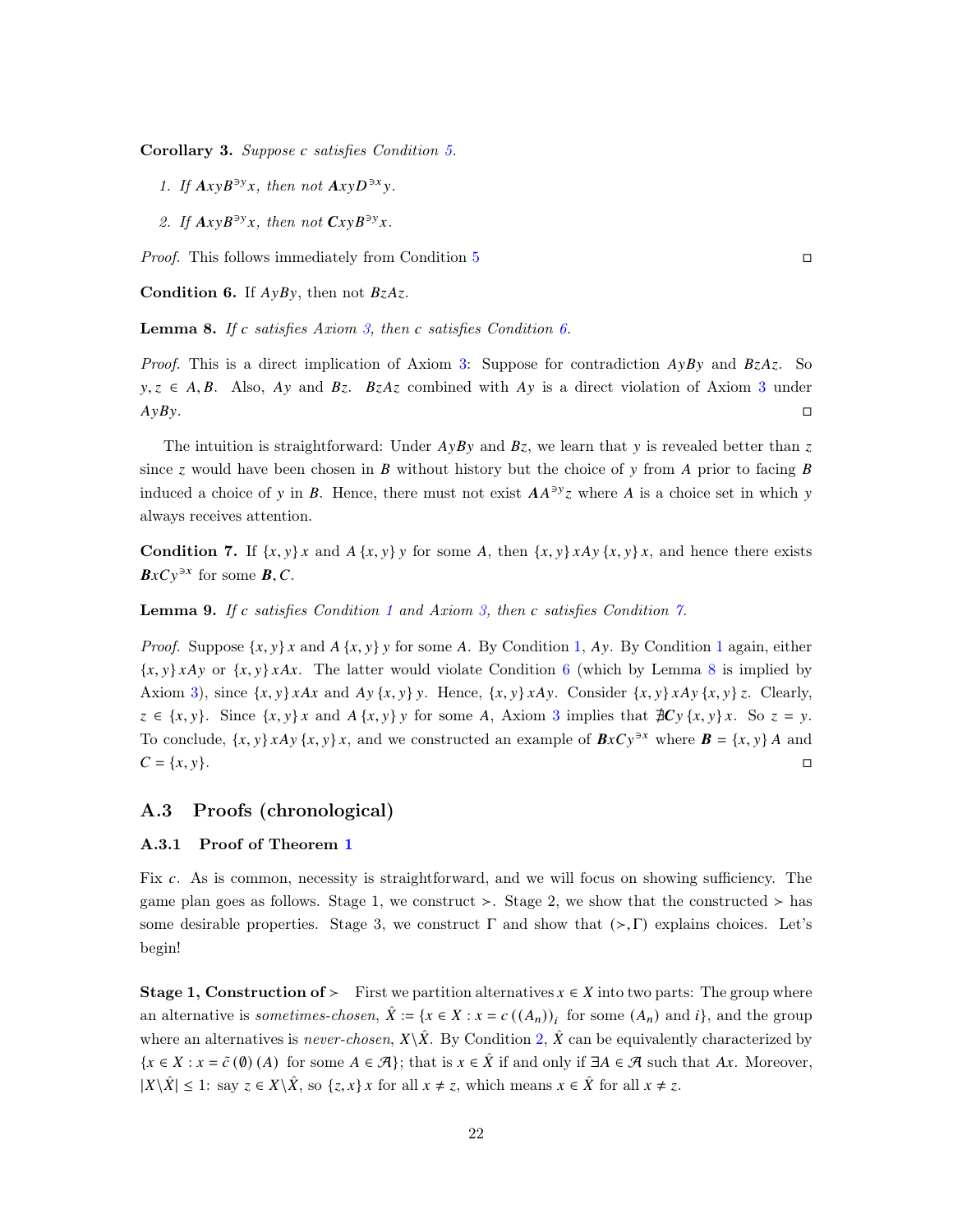Fix any two alternatives  $x, y \in \hat{X}$ , and suppose without loss of generality that  $\{x, y\}$ . Fix any  $\Lambda$  such that  $Av$ .

- 1. If  $Ay\{x, y\}x$ , we set  $x > S$  y. (We use subscript S to denote an observed switch.)
- 2. If  $Ay\{x, y\}$ , we set  $y \succ_D x$ . (We use subscript D to denote, in the absence of a switch, we know y is better cause x is paid attention to by default in  $\{x, y\}$ .

Note that the conclusion of whether  $x >_{S} y$  or  $y >_{D} x$  does not depend on A as long as Ay. Suppose not, so for some A we have  $Ay\{x, y\}x$  and for some A' we have  $A'y\{x, y\}y$ , this violates Condition [4.](#page-20-1) Moreover, note that for every pair  $x, y \in \hat{X}$ , either  $x >_{S} y$  or  $y >_{D} x$  (and never both), meaning the joint relation  $\succ_S \cup \succ_D$  is complete and antisymmetric (i.e.,  $x \succ y$  and  $y \succ x$  do not both hold) on  $\overline{X}$ . For every pair x, y such that  $x \in \hat{X}$  and  $y \in X \setminus \hat{X}$ , set  $x >_P y$ . Finally, for any  $x \in X$ , set  $x >_R x$ .

**Stage 2, Properties of** ≻ We argued that  $\succ_S \cup \succ_D$ , a subset of the Cartesian product  $\hat{X} \times \hat{X}$ , is complete and antisymmetric. Note that ≻ $_P$ , a subset of  $\hat{X} \times X \backslash \hat{X}$ , is complete by construction and clearly antisymmetric. Hence the joint relation  $\succ:=\succ_S \cup \succ_P \cup \succ_R$ , a subset of  $X \times X$ , is complete, antisymmetric, and reflexive.

We will soon argue that  $\geq$  is transitive; but first we make the following observations.

<span id="page-22-0"></span>**Lemma 10.** Suppose c satisfies Condition [7](#page-21-1) and Condition [5.](#page-20-2) If either  $x \succ_S y$  or  $x \succ_D y$ , then there exists  $AyB^{3y}x$ . Moreover, if  $x >_i y$ ,  $y >_j z$ ,  $z >_k x$  where  $i, j, k \in \{S, D\}$ , then  $\#Cxyz$ .

*Proof.* First we prove the first statement. Say  $x >_{S} y$ , then by the construction of  $\succ_{S}$  there exists  $AyB^{3y}x$ . Say  $x >_D y$ , then by the construction of  $\geq_D$  the sufficient condition of Condition [7](#page-21-1) is satisfied, hence we have  $AyB^{3y}x$ . Next we prove the second statement. Say  $x \succ_i y$ ,  $y \succ_j z$ ,  $z \succ_k x$ where *i*,  $j, k \in \{S, D\}$  and suppose for contradiction there exists  $Cxyz$ . Now consider  $Cxyz\{x, y, z\}$  w. Clearly,  $w \in \{x, y, z\}$ . Suppose without loss of generality that  $w = x$ , then  $Cxyz \{x, y, z\} x$  and  $AxB^{3x}z$ (due to  $z >_S x$  or  $z >_D x$  and the first statement) violate Condition [5.](#page-20-2)

 $Claim. >$  is transitive.

#### *Proof.* Take any  $x, y, z \in X$ .

Suppose some of x, y, z are in  $X\setminus\hat{X}$ . Since  $|X\setminus\hat{X}| \leq 1$ , there is exactly one of x, y, z are in  $X\setminus\hat{X}$ , say without loss of generality  $x, y \in \hat{X}$  and  $z \in X \backslash \hat{X}$ . Then either  $x > y$  or  $y > x$ . Say without loss of generality  $x \succ y$ , then since  $x \succ y$ , z, no transitivity violation is possible.

Now suppose all of  $x, y, z$  are in  $\hat{X}$ . Suppose for contradiction that transitivity is violated, that is,  $x > y$ ,  $y > z$ , and  $z > x$ . Since  $x, y, z \in \hat{X}$ , each of these ≻'s is either ≻<sub>S</sub> or ≻<sub>D</sub>. In the following cases of transitivity violations, we show the existence of  $Cxyz$  for cases 1-3, which violates Axioms 1-3 as outlined by Lemma [10.](#page-22-0)

1. Suppose none of the ≻'s are  $\succ_D$ , that is,  $x \succ_S y$ ,  $y \succ_S z$ , and  $z \succ_S x$ . By the construction of  $\succ_S$ :  ${x, y} x, {y, z} y, {x, z} z$ . By Condition [1,](#page-19-0)  ${x, y} x {y, z} y$ . By Axiom [3](#page-6-1) and the construction of  $z >_S x$ ,  $\{x, y\} x$   $\{x, z\} z$ . So by Axiom [2,](#page-6-0)  $\{x, y\} x$   $\{y, z\} y$ ,  $\{x, z\} z$ . So there exists  $Cxyz$ , and by Lemma [10](#page-22-0) we have contradiction.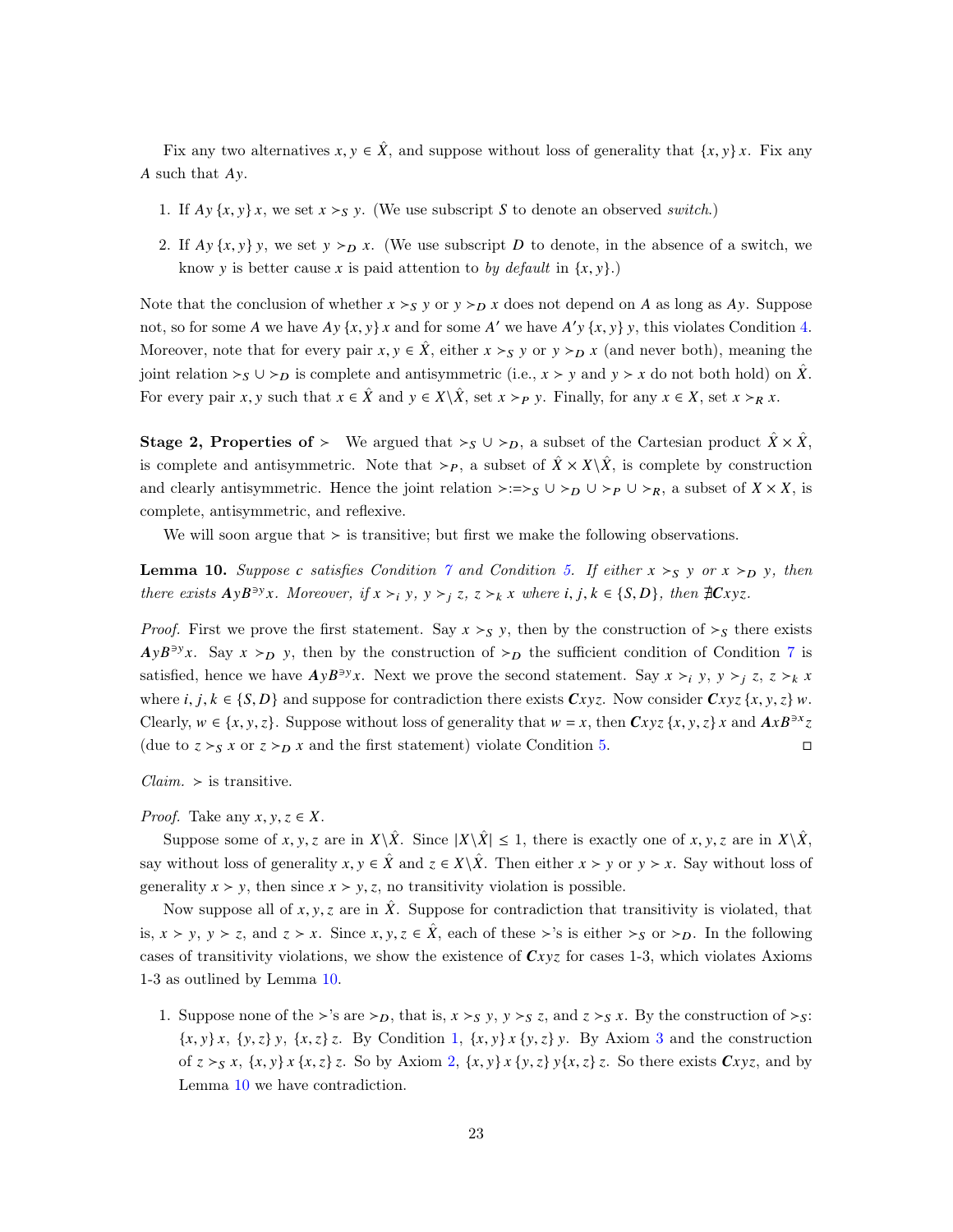- 2. Suppose exactly one of the ≻'s is ≻<sub>D</sub>. Without loss of generality, say  $x >_S y$ ,  $y >_S z$ , and  $z > p x$ . By the constructions of  $\succ_S$  and  $\succ_D$ :  $\{x, y\}x$ ,  $\{y, z\}y$ ,  $\{x, z\}x$ . Since  $z > p x$ ,  $Az \{x, z\}z$ for some A. By Condition [1,](#page-19-0)  $Az\{x,z\}z\{x,y\}x$ . By Axiom [3](#page-6-1) and the construction of  $z \succ_S x$ ,  $Az\{x,z\}z\{y,z\}y$ . So by Axiom [2,](#page-6-0)  $Az\{x,z\}z\{x,y\}x\{y,z\}y$ . So there exists  $Cxyz$ , and by Lemma [10](#page-22-0) we have contradiction.
- 3. Suppose exactly two of the ≻'s are ≻ $_D$ . Without loss of generality, say  $x >_D y$ ,  $y >_S z$ , and  $z >_{D} x$ . By the construction of  $z >_{D} x$  and Condition [7,](#page-21-1)  $\exists BxCz^{\exists x}$ . By the construction of  $y >_S z$ ,  $Az \{y, z\} y$  for some A and  $\{y, z\} y$ . So by Axiom [3,](#page-6-1)  $BxCz^{3x} \{y, z\} y$ . So there exists  $Cxyz$ , and by Lemma [10](#page-22-0) we have contradiction.
- 4. Finally, suppose all three  $\succ' s$  are  $\succ_D$ . Suppose without loss of generality that  $\{x, y, z\}$ . From  $z \gt_D x$  and Condition [7,](#page-21-1)  $\{x, z\} x A z \{x, y\} z$  for some A. Now consider  ${x, z} x A z {x, y} z {x, y, z} w$ . If  $w = y$ , this violates Condition [1.](#page-19-0) If  $w = x$ , this violates Axiom [1.](#page-5-0) Hence

<span id="page-23-0"></span>
$$
\{x, z\} \, x \, Az \, \{x, y\} \, z \, \{x, y, z\} \, z. \tag{A.1}
$$

From  $y \gt_D z$  and Condition [7,](#page-21-1)  $\{y, z\} zBy \{y, z\} y$  for some B. Now consider  $\{y, z\}$   $\{By\{y, z\} \mid \{x, y, z\} \mid w$ . Since  $\{x, y, z\}$  and Equation [A.1,](#page-23-0)  $w = x$  would violate Axiom [3.](#page-6-1) If  $w = z$ , this violates Axiom [1.](#page-5-0) Hence

<span id="page-23-1"></span>
$$
\{y, z\} zBy \{y, z\} y \{x, y, z\} y. \tag{A.2}
$$

From  $x \gt_{D} y$  and Condition [7,](#page-21-1)  $\{x, y\} y \mathbb{C} x \{x, y\} x$  for some C. Now consider  ${x, y} y C x {x, y} x {x, y, z} w$ . If  $w = z$ , this violates Condition [1.](#page-5-0) If  $w = y$ , this violates Axiom 1. Hence

$$
\{x, y\} yCx \{x, y\} x \{x, y, z\} x,
$$

but this along with Equation [A.2](#page-23-1) and  $\{x, y, z\}$  violates Axiom [3,](#page-6-1) a contradiction.

 $\Box$ 

Stage 3, Model Explains Choices Now that we established completeness and transitivity of  $>$  on X, and since X is countable, let  $u : X \to \mathbb{R}$  be real-valued function such that  $u(x) > u(y)$  if and only if  $x > y$ . Moreover, define by  $\Gamma(A) := {\tilde{c}(\emptyset)(A)}$ , for all  $A \in \mathcal{A}$ , the default attention set  $\Gamma : \mathcal{A} \to \mathcal{A}.$ 

Throughout, we use  $c_{\text{model}}$  to label the choice function given by the model, and from it  $\tilde{c}_{\text{model}}$ the cross-sectional choice functions.

<span id="page-23-2"></span>**Lemma 11.** The constructed  $(u, \Gamma)$  explains c when restricting attention to the first choice sets (i.e., without history). That is, for all  $A \in \mathcal{A}$ ,

$$
\tilde{c}\left(\emptyset\right)\left(A\right)=\underset{x\in\tilde{\Gamma}\left(\emptyset\right)\left(A\right)}{\arg\max u\left(x\right)}\,.
$$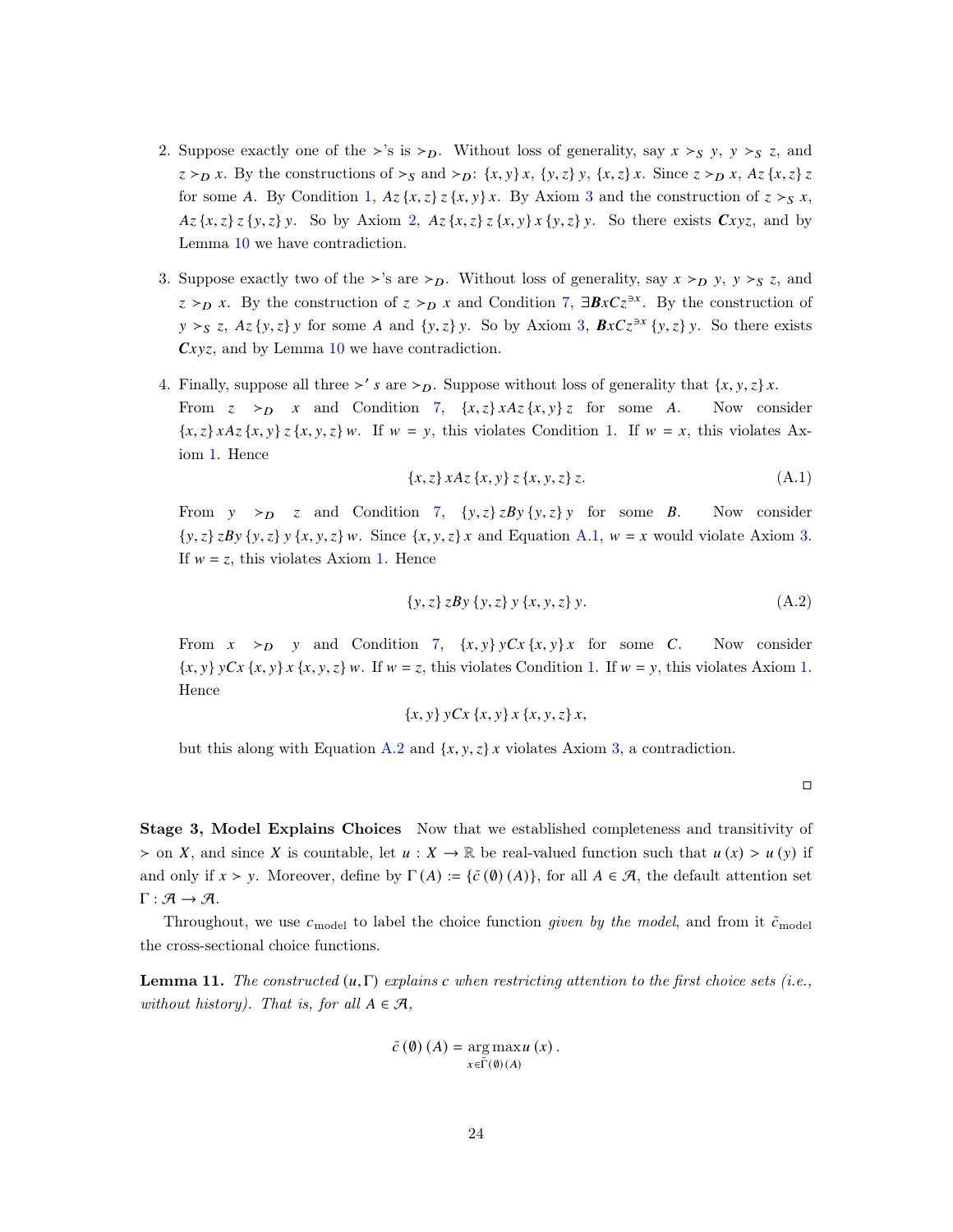*Proof.* This is a direct consequence of how Γ was constructed,  $\Gamma(A) := {\{\tilde{c}(0)(A)\}}$  and the fact that  $\Gamma$  (0) (A) =  $\Gamma$  (A).

We now show that  $(u, \Gamma)$  explains the entire c.

Take any sequence of choice sets  $(A_n)$ , and suppose for contradiction that, for some i,

$$
c\left(\left(A_n\right)\right)_i \neq \underset{x \in \widetilde{\Gamma}\left(\left(A_1,\ldots,A_{i-1}\right)\right)\left(A_i\right)}{\arg \max} u\left(x\right).
$$

Let i be the set of all such i's; they point to the set of all choice sets in  $(A_n)$  from which the actual choice is not the same as the model prediction. Denote the minimum element of  $i$  by  $i^* := \min i$ , which is well-defined.  $i^* \neq 1$  due to Lemma [11.](#page-23-2)

Consider  $i^* \geq 2$ . Denote by

$$
c^R = c\left((A_n)\right)_{i^*}
$$

the realized choice and

$$
c^P = c_{\mathrm{model}} \left( (A_n) \right)_{i^*} = \operatorname*{arg\,max}_{x \in \widetilde{\Gamma}((A_1, \ldots, A_{i^* - 1})) (A_{i^*})} u \left( x \right)
$$

the model prediction.

*Claim* 1.  $c^R$ ,  $c^P \in \hat{X}$ .

*Proof.* It is by definition that  $c^R \in \hat{X}$ . To establish  $c^P \in \hat{X}$ , we use the construction of  $\Gamma$ : Since  $c^P \in \tilde{\Gamma}((A_1, ..., A_{i^*-1})) (A_{i^*})$ , denote by  $A_j$  the earliest choice set in  $(A_n)$  from which  $c^P$  is chosen. Since  $c^P$  is chosen from  $A_{i^*}$ ,  $A_j$  exists and is well-defined. Hence

$$
c^{P} \in \tilde{\Gamma}\left(\left(A_{1},...,A_{j-1}\right)\right)\left(A_{j}\right)
$$

and

$$
c^{P} \notin \mathbf{c}_{\text{model}}\left((A_{1},...,A_{j-1})\right) := \{c_{\text{model}}\left((A_{n})\right)_{k} : k \leq j-1\}.
$$

By the definition of the history-dependent attention set,

$$
\tilde{\Gamma}\left(\left(A_1,\ldots,A_{j-1}\right)\right)\left(A_j\right)=\left(\Gamma\left(A_j\right)\cup{\boldsymbol{c}}_{\mathrm{model}}\left(\left(A_1,\ldots,A_{j-1}\right)\right)\right)\cap A_j,
$$

it must be that  $c^P \in \Gamma(A_j)$ , that is,  $c^P$  is in the default attention set of  $A_j$ . Moreover, given the way Γ was constructed (including only the alternatives that are chosen without history), the model predicts  $\tilde{c}_{\text{model}}(\emptyset) (A_j) = c^P$ . Finally by Lemma [11,](#page-23-2)  $\tilde{c}(\emptyset) (A_j) = \tilde{c}_{\text{model}}(\emptyset) (A_j) = c^P$ , and hence  $c^P \in \hat{X}$ .  $P \in \hat{X}$ .

Now that we know  $c^R$ ,  $c^P \in \hat{X}$ , we leverage the way  $u(c^R)$  and  $u(c^P)$  were defined to complete the proof.

Since  $c^P$  is the model's prediction, we know that  $c^P \in \tilde{\Gamma}((A_1, ..., A_{i^*-1}))(A_{i^*}).$ 

Suppose first that  $c^R$  is also in  $\tilde{\Gamma}((A_1, ..., A_{i^*-1})) (A_{i^*})$ . Since the model predicts  $c^P$  to be chosen over  $c^R$  even though  $c^R$  was paid attention to, we have  $u(c^P) > u(c^R)$ . Given  $c^P, c^R \in \hat{X}$ , this means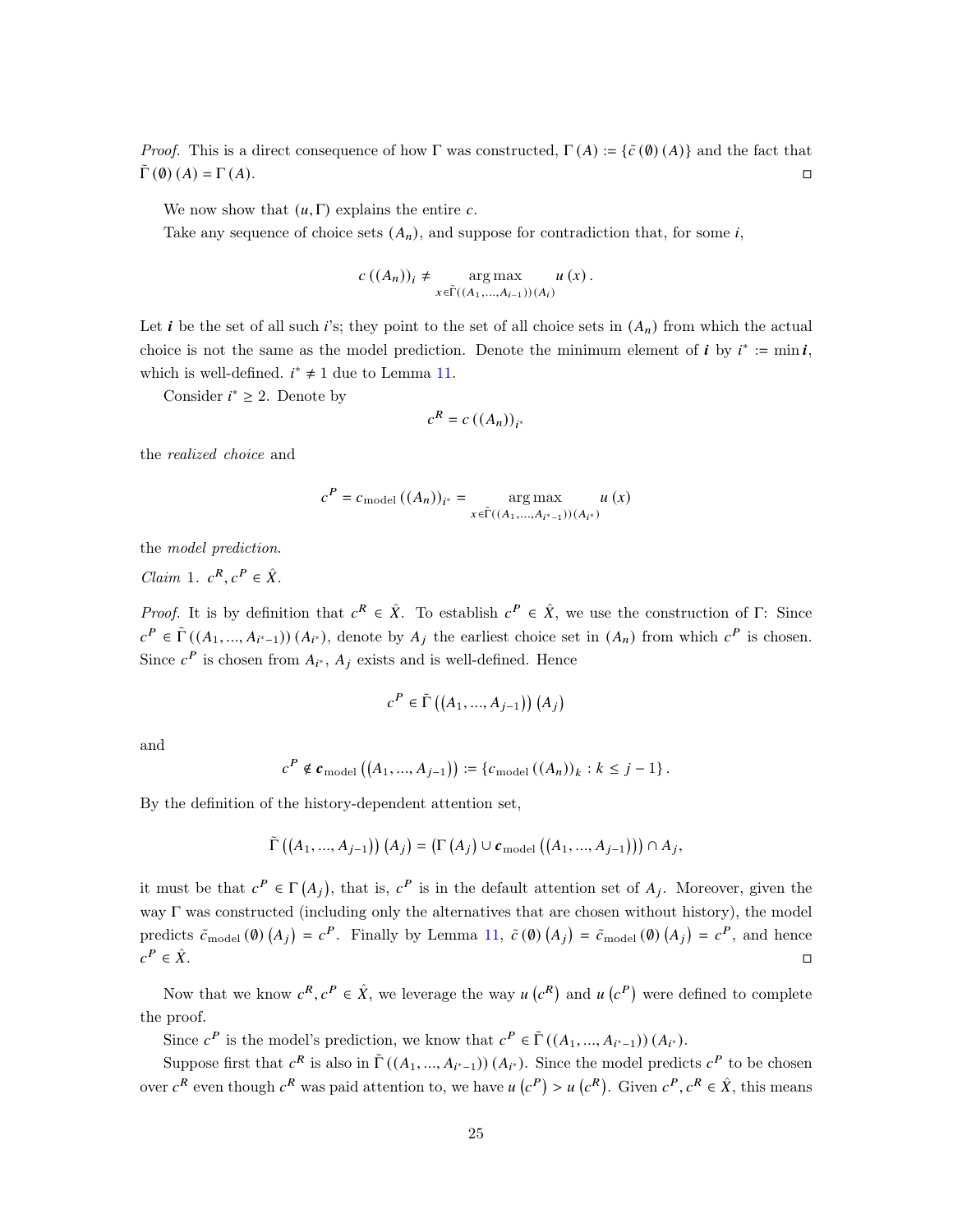either  $c^P >_S c^R$  or  $c^P >_D c^R$ , both imply there exists

<span id="page-25-4"></span>
$$
Ac^R B^{\ni c^R} c^P \tag{A.3}
$$

by Lemma [10.](#page-22-0)

Meanwhile, since  $c^P \in \tilde{\Gamma}((A_1, ..., A_{i^*-1})) (A_{i^*})$ , either

<span id="page-25-0"></span>
$$
c^{P} \in \mathbf{c}_{\text{model}}((A_1, ..., A_{i^*-i})) := \{c_{\text{model}}((A_n))_k : k \le i^*-1\}
$$
 (A.4)

or

<span id="page-25-1"></span>
$$
c^P = \tilde{c} \left( \emptyset \right) \left( A_{i^*} \right) \tag{A.5}
$$

or both.

Under Equation [A.4,](#page-25-0) since  $A_{i^*}$  is by definition the earliest choice set in  $(A_n)$  from which the model prediction and the actual choice disagree, this implies  $c((A_n))_k = c_{\text{model}}((A_n))_k = c^P$  for some  $k <$  $i^*$ . Along with  $c^R = c((A_n))_{i^*}$  where  $c^P \in A_{i^*}$ , this gives  $(A_1, ..., A_{i^*-1}) c^P A_{i^*}^{\ni c^P}$  $\bar{e}^{r}$  $c^{R}$ , and so we have for some  $\mathbf{B}$ ,

<span id="page-25-2"></span>
$$
\boldsymbol{B}c^{\boldsymbol{P}}A_{i^*}^{\exists c^{\boldsymbol{P}}}c^{\boldsymbol{R}}.
$$

If instead we have Equation [A.5,](#page-25-1) then by Lemma [11](#page-23-2) and  $c^R = c((A_n))_{i^*}$  we have for some **B**,

<span id="page-25-3"></span>
$$
A_{i^*}c^P \text{ and } \mathbf{B}A_{i^*}c^R. \tag{A.7}
$$

These cases each results in a contradiction:

Equation A.6 Equation A.7  
\n
$$
Ac^RB^{\ni c^R}c^P
$$
 (Equation A.3)   
\n $\boxed{\text{Violates Condition 5}}$    
\n $\boxed{\text{Violates Axiom 3}}$ 

Suppose now that  $c^R$  is not in  $\tilde{\Gamma}((A_1, ..., A_{i^*-1}))(A_{i^*})$ . That is,

$$
c^R \notin \Gamma(A_{i^*}),
$$

which by Lemma [11](#page-23-2) means

<span id="page-25-5"></span>
$$
c^{R} \neq \tilde{c} \left( \emptyset \right) \left( A_{i^*} \right), \tag{A.8}
$$

and also

$$
c^{R} \notin \mathbf{c}_{\text{model}}((A_{1},...,A_{i^{*}-i})) := \{c_{\text{model}}((A_{n}))_{k} : k \leq i^{*}-1\},\
$$

which, by the fact that  $i^*$  is the earliest choice set in  $(A_n)$  from which the model and actual choices disagree, implies

<span id="page-25-6"></span>
$$
c^{R} \neq c \left( (A_{n}) \right)_{l} \text{ for all } l < i^{*}. \tag{A.9}
$$

But then  $c^R = c((A_n))_{i^*}$ , Equation [A.8,](#page-25-5) and Equation [A.9](#page-25-6) result in a direct contradiction of Condition [1,](#page-19-0) a consequence of Axiom [2](#page-6-0) (Lemma [3\)](#page-19-2).

What we have done thus far is to show that if the model predictions and and actual choices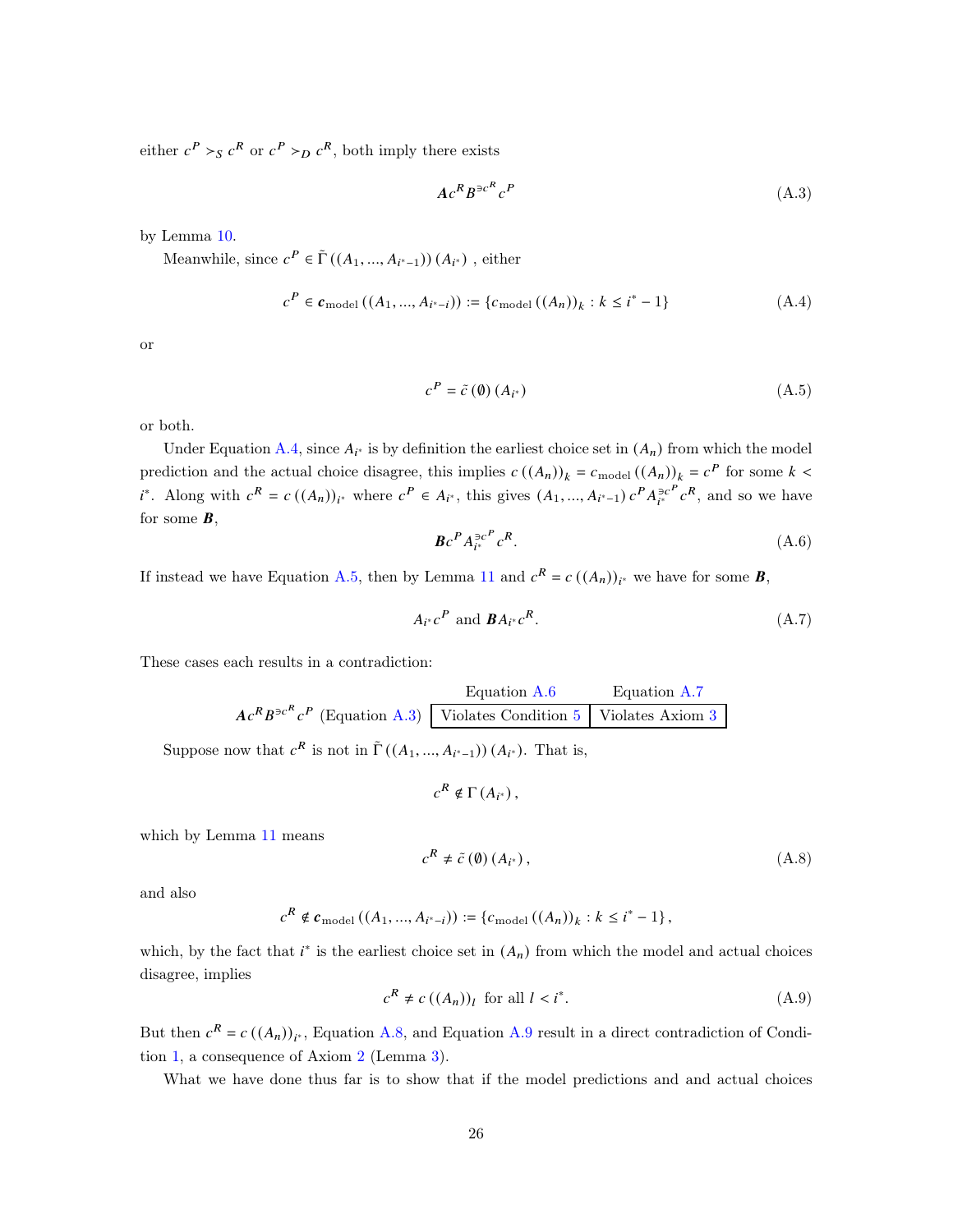mismatch for the first time in a sequence, that necessarily leads to a contradiction. But this means no mismatches can ever happen. Therefore,

$$
c\left(\left(A_{n}\right)\right)_{k} = c_{\text{model}}\left(\left(A_{n}\right)\right)_{k} = \underset{x \in \tilde{\Gamma}\left(\left(A_{1}, \ldots, A_{k-1}\right)\right)\left(A_{k}\right)}{\arg\max} u\left(x\right)
$$

for all  $(A_n) \in \mathcal{A}^N$  and  $k \in \mathbb{N}$ .

### A.3.2 Proof of Proposition [1](#page-8-0)

Suppose c admits an AAT representation (Γ', u). Without loss of generality, if  $X\setminus\hat{X} = \{z\}$  (z is never chosen), let  $u(z') > u(z)$  for all  $z' \in \hat{X}$ . Fix any sequence of choice sets  $(A_n) \in \mathcal{A}^N$ . Construct  $yPx$ if for some  $i, x \in (A_n)_i$  and  $y = c((A_n))_i$ . Due to Full Stability, P is antisymmetric. I now show P is consistent with  $u$  whenever defined. Suppose not, let  $i$  be the earliest instance (smallest  $i$ ) in  $(A_n)$ such that for some  $x, y \in X$ ,  $u(x) > u(y)$  but  $y = c((A_n))_i$ ; where  $x \in (A_n)_i =: B$ , a disagreement. By Lemma [1](#page-8-2) (or Condition [2\)](#page-19-1), there exist choice sets  $D, E \in \mathcal{A}$  such that  $Dx$  and  $Ey$ . By implications of AAT, there is a sequence of choice sets and choices that begins with  $E y B^{3x} y D x \{x, y\} x$  (where " $D x$ " is due to  $x \in \Gamma(D)$  and  $u(x) > u(z)$  for all  $z \in \tilde{\Gamma}(EB)(D) \setminus \{x\}$ , and " $\{x, y\}$   $x$ " is due to  $x \in \mathcal{C}(EBD)$ , which implies  $x \in \tilde{\Gamma}(EBD)(\{x, y\})$ , and  $u(x) > u(y)$ .  $EyB^{3x}yDx \{x, y\}x$  violates Full Stability, and therefore a disagreement cannot occur. Since  $P$  is consistent with  $\mu$  whenever defined, and  $P$  is itself defined without limited consideration, we conclude that  $u$  explains the choices from  $(A_n)$  when everything is always considered. Since this is true for all  $(A_n) \in \mathcal{A}^N$ , we arrive at a standard utility representation.

#### A.3.3 Proof of Proposition [2](#page-8-3)

Under Past Independence,  $\tilde{c}(h)(A) = \tilde{c}(0)(A)$  for all h and A. Suppose c admits an AAT representation  $(\Gamma', u)$ . If  $\hat{X} \neq \emptyset$  (the set of never-chosen alternatives, first introduced in Subsection [3.2,](#page-8-4) and has at most size 1), then u could be revised into one where  $u(x) < u(z)$  for all z and  $\{x\} = \hat{X}$ . Now we show that it also admits an AAT representation  $(\Gamma, u)$  where  $\Gamma(A) = A$  for all A, which would imply  $\tilde{\Gamma}(h)(A) = A$  for all A, and standard utility representation is immediate. Suppose for contradiction that for some h and A, the choice predicted by  $(\Gamma, u)$ , x, is not  $\tilde{c}(h)(A)$ . Then it must be that  $u(x) > u(\tilde{c}(h)(A)) \ge u(z)$  for all  $z \in \Gamma'(A)$ . Since  $x \in \hat{X}$ , there is some B such that  $\tilde{c}(\emptyset)(B) = x$  (Lemma [4\)](#page-19-3). Then  $\tilde{c}((B))(A) = x$  since  $x \in \tilde{\Gamma}'((B))(A)$  and  $u(x) \ge u(z)$  for all  $\zeta \in \tilde{\Gamma}'((B)) (A) \triangleq \Gamma'(A) \cup \{x\}$ . However,  $\tilde{c}((B)) (A) = \tilde{c}(0) (A) = \tilde{c}(h) (A)$  due to Past Independence, hence a contradiction.

#### A.3.4 Proof of Corollary [1](#page-8-5)

This is immediate given Proposition [1](#page-8-0) and Proposition [2,](#page-8-3) since each property implies standard utility representation, which implies the other property.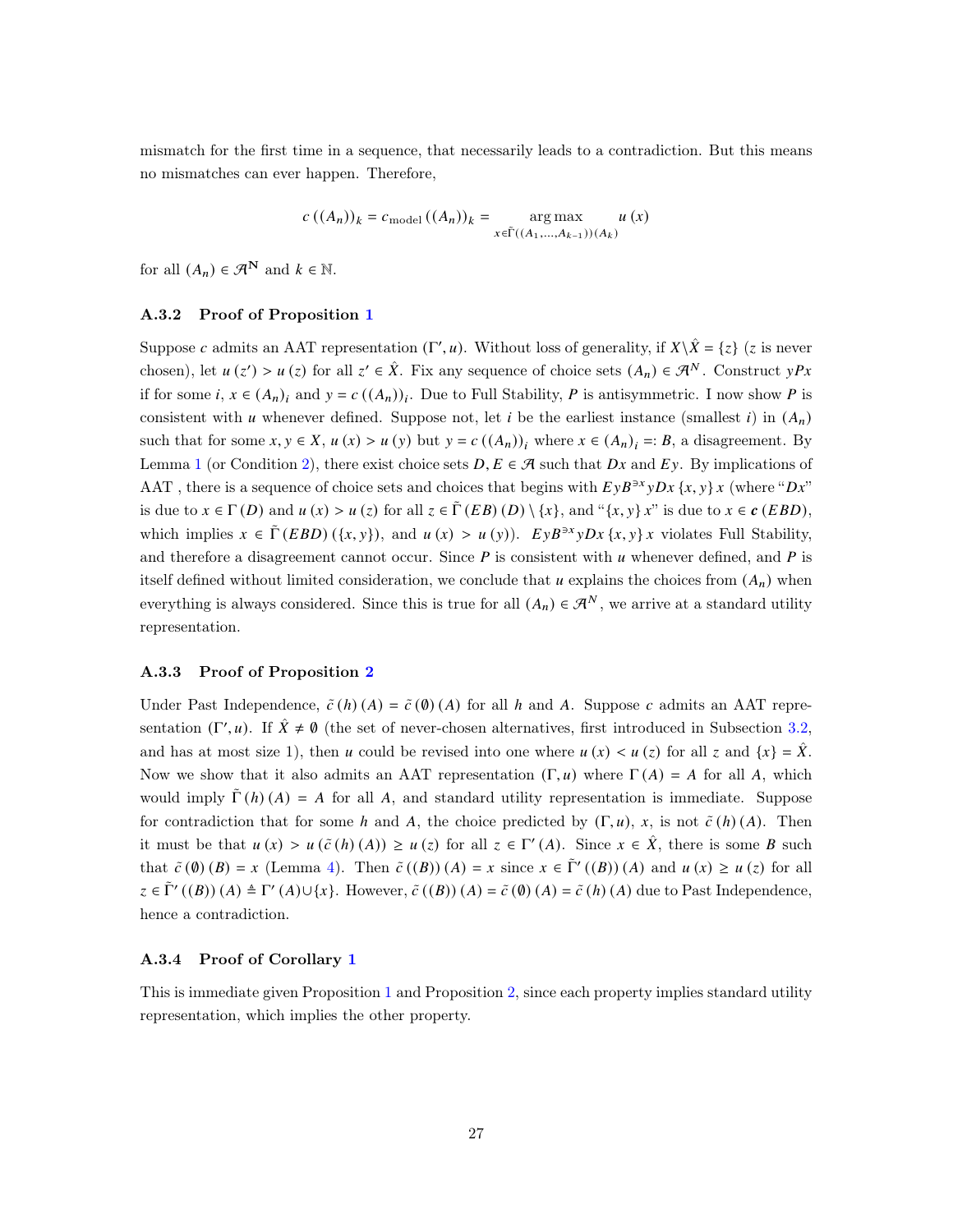### A.3.5 Proof of Lemma [1](#page-8-2)

(1) If: Suppose  $x \in c_0(A)$  for some  $A \in \mathcal{A}$ , then  $x \in \hat{X}$ . Only If: Given by Lemma [4.](#page-19-3)

(2) Say  $z \in X \setminus \hat{X}$ , so  $c_0(\{z, x\}) = x$  for all  $x \neq z$ , which means  $x \in \hat{X}$  for all  $x \neq z$  and therefore  $|X \backslash \hat{X}| \leq 1.$ 

### A.3.6 Proof of Proposition [3](#page-8-1)

If c admits an AAT representation, it satisfies Axiom [2.](#page-6-0) By Lemma [3](#page-19-2) and Lemma [4,](#page-19-3) it also satisfies Condition [1](#page-19-0) and Condition [2](#page-19-1) respectively. Suppose for contradiction  $c$  admits AAT representations with specifications  $(u_1, \Gamma_1)$  and  $(u_2, \Gamma_2)$  but  $u_1(x) > u_1(y)$  and  $u_2(x) < u_2(y)$  for some  $x, y \in \hat{X}$ . Since  $x, y \in \hat{X}$ , there exist  $A, B \in \mathcal{A}$  such that  $Ax, By$  by Condition [2.](#page-19-1) Now consider  $AxBz$ . By Condition [1,](#page-19-0)  $z \in \{x, y\}$ . Under AAT,  $\{x, y\} \subseteq \Gamma((A))$  (*B*), so by  $(u_1, \Gamma_1)$  we have  $z = x$  but by  $(u_2, \Gamma_2)$ we have  $z = y$ , hence they cannot both represent c.

#### A.3.7 Proof of Proposition [4](#page-9-0)

We prove by construction. Consider any c and an AAT representation  $(u, \Gamma)$  that represents c. Enumerate the alternatives in  $\hat{X}$  by  $u(\cdot)$  so that  $\{x_1, ..., x_n\} = \hat{X}$  and  $u(x_i) < u(x_{i+1})$  for all i. For each *i*, find  $A_i$  such that  $c_0(A_i) = x_i$ . Now construct the sequence that begins with  $(A_1, ..., A_n)$ , followed by the finite sequence of all possible binary choice problems  $(B_1, ..., B_k)$  (in any order), with arbitrary completion of what happens next (since  $(A_n)$ ) must be an infinite sequence). Note that  $c_0(A_1) = x_1$  and for any  $j \in \{2, ..., n\}$ , if  $\tilde{\Gamma}((A_1, ..., A_{j-1}))(A_j) \subseteq \Gamma(A_j) \cup \{x_1, ..., x_{j-1}\},$ then  $\tilde{c}((A_1,...,A_{j-1}))(A_j) = \arg \max_{x \in \tilde{\Gamma}((A_1,...,A_{j-1}))(A_j)} u(x) = x_j$ . By induction, this gives  $\mathbf{c}((A_1, ..., A_n)) = \hat{X}$ . Then, in the  $(B_1, ..., B_k)$  phase, either  $x \succ_{(A_n)} y$  or  $y \succ_{(A_n)} x$  for all  $x, y \in \hat{X}$ . Since  $x \succ_{(A_n)} y$  if and only if  $u(x) > u(y)$ ,  $\succ_{(A_n)}$  is also transitive.

#### A.3.8 Proof of Proposition [5](#page-9-1)

We prove by construction. Consider any sequence  $(A_n)$  that begins with the finite sequence of all possible binary choice problems  $(B_1, ..., B_k)$  (in any order) and then repeats itself, with arbitrary completion of what happens next (since  $(A_n)$ ) must be an infinite sequence). Since X is finite, the set of all binary choice problems is finite, so this sequence is possible. Now consider any  $c$ . Note that all but at most one alternative will been chosen in the first iteration of  $(B_1, ..., B_k)$  (if z was not chosen, then then all other alternatives have been chosen, so  $z$  is the only alternative that is not chosen), denote this set by  $\bar{X}_c$ . Then, during the repetition of  $(B_1, ..., B_k)$ , either  $x \succ_{(A_n)} y$  or  $y \succ_{(A_n)} x$  for all  $x, y \in \overline{X}_c$ . Moreover, since c admits an AAT representation, due to Proposition [3](#page-8-1) and  $\bar{X}_c \subseteq \hat{X}$ , we have  $x \succ_{(A_n)} y$  only if  $u(x) > u(y)$ . Hence  $\succ_{(A_n)}$  is also transitive.

#### A.3.9 Proof of Lemma [2](#page-9-5)

The intuition is that a union (and similarly an intersection) always includes the choice and only includes alternatives that are inferior to the choice, at any history. Formally, let  $\Gamma^* = \Gamma \cup \Gamma'$ . We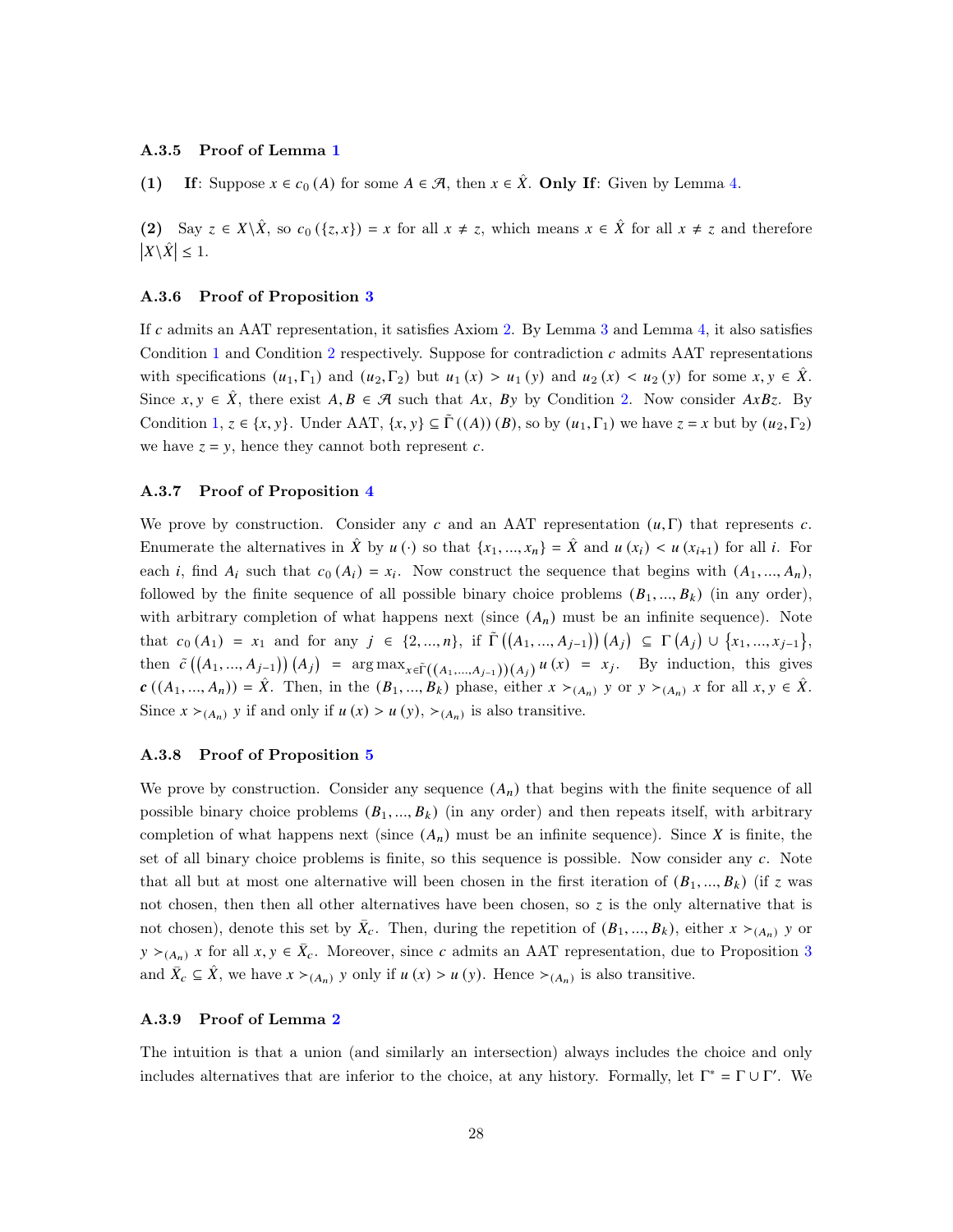start from  $h = \emptyset$ . For any  $A, y \in \tilde{\Gamma}^*(\emptyset)$  (A) implies either  $y \in \Gamma(A)$  or  $y \in \Gamma'(A)$  or both, and they imply  $u(\tilde{c}(\emptyset)(A)) > u(y)$  whenever  $\tilde{c}(\emptyset)(A) \neq y$ . Combined with the fact that  $\tilde{c}(\emptyset)(A) \in \Gamma(A)$ , which implies  $\tilde{c}(\emptyset)$  (A)  $\in \tilde{\Gamma}^*(\emptyset)$  (A), we conclude  $\tilde{c}(h)(A)$  is uniquely chosen from A when there is no history and  $\Gamma^*$  is the default attention function. Then, the same argument applies to  $h \neq \emptyset$ inductively, starting from history of length 1, then length 2, and so on. For any history  $h$  and current choice set A, past choices  $c(h)$  predicted by  $(\Gamma^*, u)$  are correct (due to induction), so  $y \in \tilde{\Gamma}^*(h)$  (A) implies at least one of  $y \in c(h)$  or  $y \in \Gamma(A)$  or  $y \in \Gamma'(A)$ , and they imply  $u(\tilde{c}(h)(A)) > u(y)$ whenever  $\tilde{c}(h)(A) \neq y$ . So  $\tilde{c}(h)(A)$  is uniquely chosen from A after history h under  $\Gamma^*$ . This completes the proof for union operation. (This proof is related to but not implied by Proposition [6,](#page-9-2) the difference is that Proposition  $6$  has the freedom to  $u$  whereas the present theorem does not).

Next I show the case for intersection operations using Lemma [12.](#page-28-0) Note that an intersection between  $\Gamma$  and  $\Gamma'$  guarantees that  $\Gamma^* := \Gamma \cap \Gamma'$  satisfies  $\Gamma^* \subseteq \Gamma$  and  $c_0(A) \in \Gamma^*(A)$  for all A.

<span id="page-28-0"></span>**Lemma 12.** If c admits an AAT representation  $(\Gamma, u)$  and  $\Gamma^* \subseteq \Gamma$  such that  $c_0(A) \in \Gamma^*(A)$  for all A, then c also admit an  $AAT$  representation  $(\Gamma^*, u)$ .

*Proof.* Consider  $h = \emptyset$ . For any  $A, y \in \tilde{\Gamma}^*(\emptyset)$   $(A) \triangleq \tilde{F}^*(A)$  implies  $y \in \Gamma(A)$ , which implies  $u(\tilde{c}(\emptyset)(A)) > u(y)$  whenever  $\tilde{c}(\emptyset)(A) \neq y$ . Combined with the fact that  $\tilde{c}(\emptyset)(A) \in \Gamma^*(A)$ , which implies  $\tilde{c}(\emptyset)(A) \in \tilde{\Gamma}^*(\emptyset)(A)$ , we conclude  $\tilde{c}(\emptyset)(A)$  is uniquely chosen from A when there is no history and  $\Gamma^*$  is the default attention function. Then, the same applies to  $h \neq \emptyset$  inductively, starting from history of length 1, then length 2, and so on. For any history  $h$  and current choice set A, past choices  $c(h)$  predicted by  $(\Gamma^*, u)$  are correct (due to induction), so  $y \in \tilde{\Gamma}^*(h)$  (A) implies either  $y \in \mathbf{c}(h)$  or  $y \in \Gamma^*(A) \subseteq \Gamma(A)$  or both, and they all imply  $u(\tilde{c}(h)(A)) > u(y)$  whenever  $\tilde{c}(h)(A) \neq y$ . So  $\tilde{c}(h)(A)$  is uniquely chosen from A after history h under  $\Gamma^*$ . В последните последните село в последните село в последните село в последните село в село в село в село в се<br>В село в село в село в село в село в село в село в село в село в село в село в село в село в село в село в сел

### A.3.10 Proof of Proposition [6](#page-9-2)

**Only if:** Fix c. Suppose c admits an AAT representation  $(\Gamma, u)$ . Fix any  $A \in \mathcal{A}$ . Suppose  $y \in \Gamma(A) \backslash \Gamma^*(A)$ , so  $y > c_0(A)$  by definition of  $\Gamma^*$ , then by Proposition [7](#page-10-0) we have  $u(y) > u(c_0(A))$ . In this case,  $(\Gamma, u)$  gives  $\arg \max_{x \in \tilde{\Gamma}(\emptyset)(A)} u(x) \neq c_0(A)$  a contradiction. So  $\Gamma(A) \backslash \Gamma^+(A) = \emptyset$ , or  $\Gamma(A) \subseteq \Gamma^+(A)$ . It is straightforward that  $c_0(A) \in \Gamma(A)$ , otherwise  $\arg \max_{x \in \tilde{\Gamma}(\emptyset)(A)} u(x) \neq c_0(A)$ , a contradiction.

If: Fix c. Suppose c admits an AAT representation  $(\Gamma', u')$ . Consider u constructed in the following way. Proposition [4](#page-9-0) showed that > is complete and transitive on  $\hat{X}$  and Lemma [1](#page-8-2) showed that  $X\setminus \hat{X} \leq 1$ . If  $X\setminus \hat{X} = \emptyset$ , let u represent ≻. If  $X\setminus \hat{X} = \{z\}$ , perform a completion of ≻ by letting  $x > z$ for all  $x \in \hat{X}$  and then let u represent >. It is straightforward that  $(\Gamma', u)$  is an AAT representation for c. Now I show that  $(\Gamma^+, u)$  is also AAT representation for c, and then the proof is complete by invoking Lemma [12.](#page-28-0) Consider  $h = \emptyset$ . For any  $A, y \in \tilde{\Gamma}^+(\emptyset)$   $(A) \triangleq \Gamma^+(A)$  and  $y \neq \tilde{c}(\emptyset)$   $(A)$ implies either  $\tilde{c}(\emptyset)(A) > y$  or  $y \notin \hat{X}$ , and in both cases we have  $u(\tilde{c}(\emptyset)(A)) > u(y)$ . Combined with the fact that  $\tilde{c}(\emptyset)(A) \in \tilde{\Gamma}^+(\emptyset)(A)$ , we conclude  $\tilde{c}(\emptyset)(A)$  is uniquely chosen from A when there is no history and  $\Gamma^+$  is the default attention function. Then, the same applies to  $h \neq \emptyset$  inductively, starting from history of length 1, then length 2, and so on. For any history  $h$  and current choice set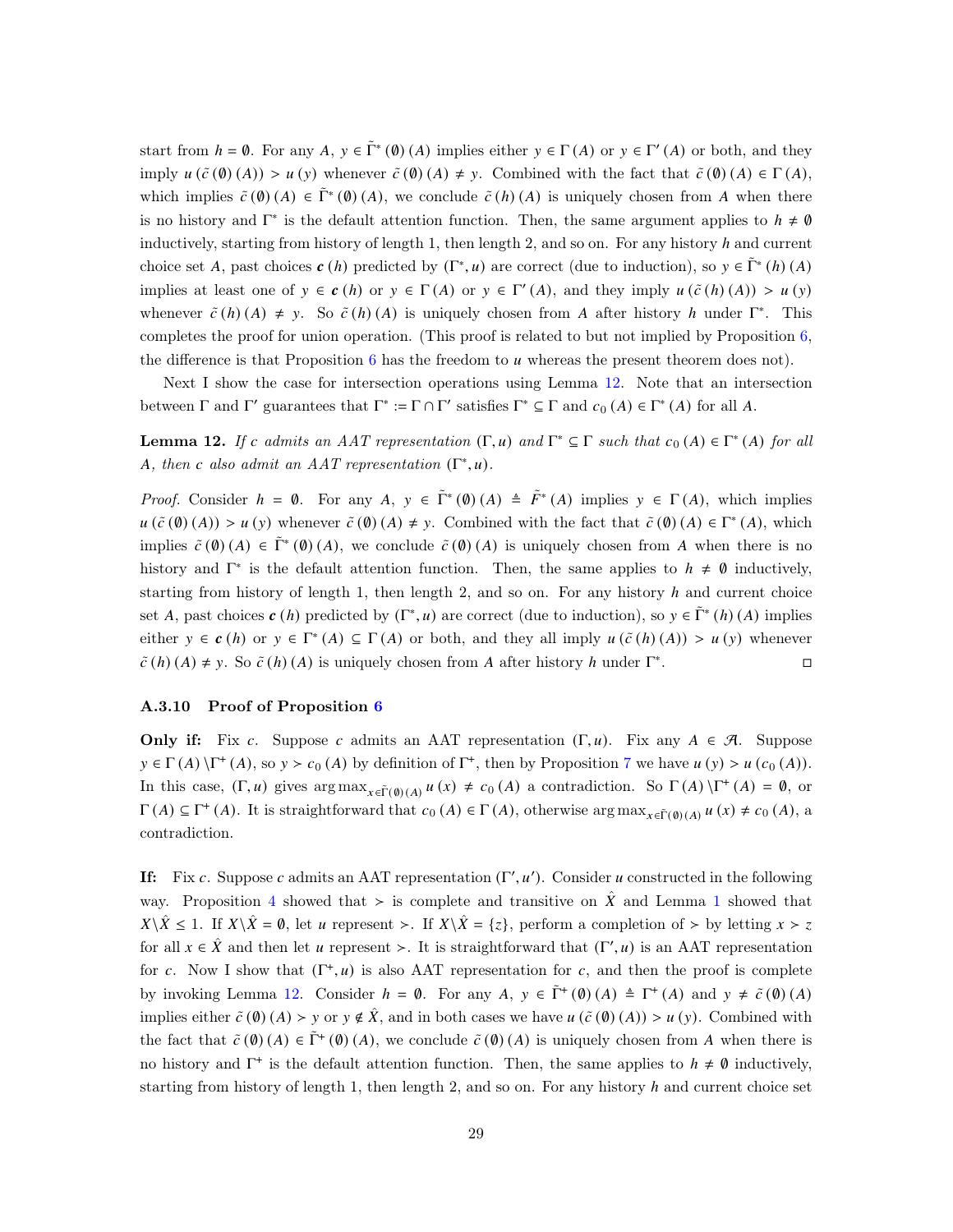A, past choices  $c(h)$  predicted by  $(\Gamma^+, u)$  are correct (due to induction), so  $y \in \tilde{\Gamma}^+(h)$  (A) implies either (i)  $y \in \Gamma^+(A)$  or (ii)  $y \in c(h)$  or both. In case (i), we have either  $\tilde{c}(h)(A) > y$  or  $y \notin \hat{X}$ , and so  $u(\tilde{c}(h)(A)) > u(y)$  from the way u is constructed. In case (ii), the fact that  $\tilde{c}(h)(A)$  is actually chosen over y after y was chosen in the past means  $\tilde{c}(h)(A) > y$ , and so  $u(\tilde{c}(h)(A)) > u(y)$  from the way u is constructed. We now have enough to conclude that  $\tilde{c}(h)(A)$  is uniquely chosen from A after history  $h$  under  $\Gamma^*$ .

#### A.3.11 Proof of Proposition [7](#page-10-0)

This is proven in Lemma [7.](#page-20-3) Or, simply notice that  $c((A_n))_i = x$ ,  $c((A_n))_i = y$  and  $x \in A_j$ together imply  $\{x, y\} \subseteq \tilde{\Gamma}\left(\left(A_1, ..., A_{j-1}\right)\right) \left(A_j\right)$ , and so  $c\left(\left(A_n\right)\right)_j = y$  implies  $u\left(y\right) > u\left(x\right)$ . But the same arguments can be applied to  $c((B_n))_k = y$ ,  $c((B_n))_l = x$ , and  $y \in B_l$  for  $u(x) > u(y)$ , a contradiction.

### A.3.12 Proof of Corollary [2](#page-10-1)

This is immediate given Proposition [7.](#page-10-0)

### A.3.13 Proof of Theorem [2](#page-11-0)

**Proof for** (1)  $\Rightarrow$  (2) Take any  $f \in \mathbb{C}_*$ . Since  $\mathbb{C}_*$  is WARP-convex, consider the  $\kappa \in \mathbb{C}_{WARP}$  such that every  $\kappa$ -cousin of f is in  $\mathbb{C}_*$ . Construct the AAT representation  $(u,\Gamma)$  where u represents  $\kappa$  in standard utility maximization and  $\Gamma(A) = \{f(A)\}\$ . It is clear that  $c_0 = f$ . Now consider any history  $h \in \mathbb{A}$ , which results in past choices  $c(h)$ . The cross-sectional choice function is  $\tilde{c}(h)$  and attention function is  $\tilde{\Gamma}(h)$ . Consider any  $A \in \mathcal{A}$ . By AAT,  $\tilde{\Gamma}(h) (A) = \Gamma(A) \cup [A \cap \mathbf{c}(h)] = \{f(A)\} \cup [A \cap \mathbf{c}(h)],$ so  $\tilde{c}(h)(A) = \arg \max_{x \in \{f(A)\} \cup [A \cap c(h)]} u(x) = \kappa(\{f(A)\} \cup [A \cap c(h)]\})$ , where the second equality is due to the fact that u represents  $\kappa$ . By setting  $X^* = c(h)$ , we conclude that  $\tilde{c}(h)$  is a  $\kappa$ -cousin of f, and therefore  $\tilde{c}(h) \in \mathbb{C}_{*}$ .

**Proof for**  $(2) \Rightarrow (1)$  Suppose  $\mathbb{C}_*$  is not WARP-convex, so for some  $f \in \mathbb{C}_*$ , there is no  $\kappa \in \mathbb{C}_{WARP}$ such that every  $\kappa$ -cousin of f is in  $\mathbb{C}_*$ . Consider this f, and suppose for contradiction the AAT representation  $(u, \Gamma)$  is such that  $c_0 = f$  and  $\tilde{c}(h) \in \mathbb{C}^*$  for all  $h \in \mathbb{A}$ . Since u represents some  $\kappa \in \mathbb{C}_{WARD}$  in standard utility maximization, consider the  $\kappa$ -cousin of f that is not in  $\mathbb{C}_*$ , and call it g, which is associated with some  $X^* \subseteq f(\mathcal{A})$ .

Now we construct the history  $h \in \mathbb{A}$  such that  $c(h) = X^*$ . Consider the alternatives  $x_1, ..., x_n$  such that  $\{x_1, ..., x_n\} = X^*$  and  $u(x_i) < u(x_{i+1})$ . For each i, since  $x_i \in X^* \subseteq f(\mathcal{A})$ , there exists  $A_i$  such that  $c_0(A_i) = x_i$  (and therefore  $x_i = \arg \max_{x \in \Gamma(A_i)} u(x)$ ); consider the history  $h = (A_1, ..., A_n)$ . By induction,  $c_0(A_1) = x_1$  and at any j, since  $\tilde{\Gamma}((A_1, ..., A_{j-i})) (A_j) = \Gamma(A_j) \cup \{x_1, ..., x_{j-i}\}$  and  $u(x_k) < u(x_j)$ , we have  $\tilde{c}((A_1,...,A_{j-i})) (A_j) = x_j$ . So  $\boldsymbol{c}(h) = X^*$ , and so  $\tilde{c}(h)(A) = \arg \max_{x \in \Gamma(A) \cup [A \cap \boldsymbol{c}(h)]} u(x) =$  $\arg \max_{x \in \{f(A)\} \cup [A \cap X^*]} u(x) = g(A)$  for all  $A \in \mathcal{A}$ , so  $\tilde{c}(h) = g$  is not in  $\mathbb{C}_*$ .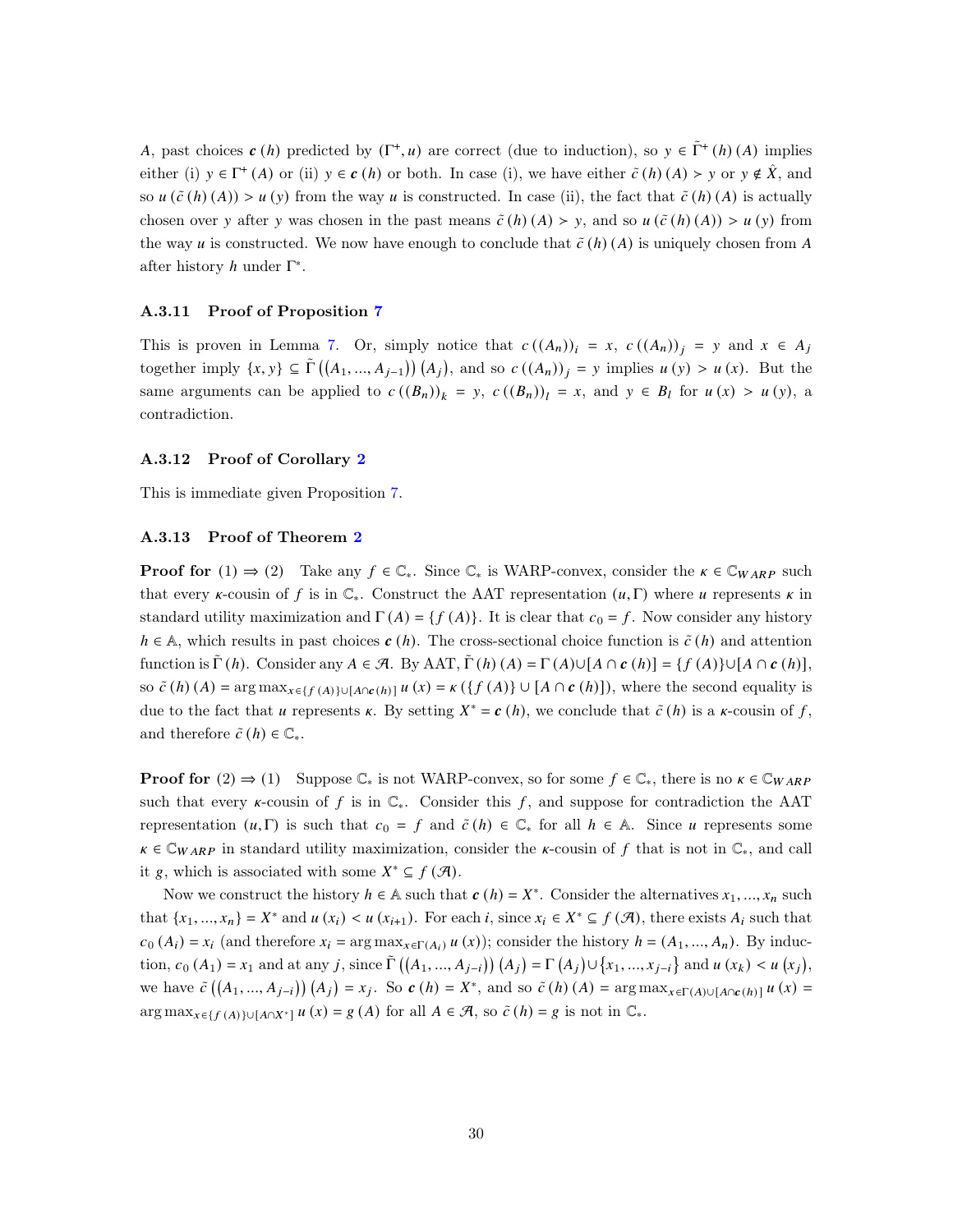### A.3.14 Proof of Theorem [3](#page-12-2)

We start with sufficiency. The key is to show that revealed preference in CLA is also revealed preference in AAT. The rest is completed with a proof technique similar to that for CLA in [Masatlioglu et al.](#page-18-0) [\(2012\)](#page-18-0), which allows for an arbitrary completion of preference, and other intrinsic compatibility between AAT and CLA.

Recall that  $\hat{X} := \{x \in X : c((A_n))_i = x \text{ for some } (A_n) \text{ and } i\}$ 

**Stage [1](#page-7-1), AAT** Since c satisfies Axiom [1-](#page-5-0)Axiom [3,](#page-6-1) by Theorem 1 it admits an AAT representation. We use the specification as constructed by the proof of Theorem [1,](#page-7-1) that is,  $\Gamma(A) = c(A)$  for all A and for all  $x \in \hat{X}$  and  $y \in X \backslash \hat{X}$  we have  $u(x) > u(y)$ .

Stage 2,  $xPy$  implies  $u(x) > u(y)$ 

<span id="page-30-0"></span>**Lemma 13.** Suppose c admits an AAT representation. If  $x, y \in \hat{X}$ , then there exists a sequence of two choice sets,  $(A_1, A_2)$ , such that  $\{x, y\} \subseteq c \ (A_1, A_2)$ .

*Proof.* Say c admits an AAT representation with u and Γ. Suppose without loss  $u(x) > u(y)$ .

- 1. Suppose  $\tilde{c}(\emptyset) (\{x, y\}) = x$ , and hence  $x \in \Gamma(\{x, y\})$ . Since  $y \in \hat{X}$ , by Lemma [4](#page-19-3) there exists  $A \in \mathcal{A}$ such that  $\tilde{c}(\emptyset)(A) = y$ , and hence  $y \in \Gamma(A)$ . By AAT representation,  $\{x, y\} \subseteq \tilde{\Gamma}(A)$   $(\{x, y\})$ , then since  $u(x) > u(y)$ , we have  $\tilde{c}(A) (\{x, y\}) = x$ . So  $\{x, y\} \subseteq c((A, \{x, y\})).$
- 2. Suppose  $\tilde{c}(\emptyset) (\{x, y\}) = y$ , and hence  $y \in \Gamma(\{x, y\})$ . Since  $x \in \hat{X}$ , by Lemma [4](#page-19-3) there exists  $A \in \mathcal{A}$ such that  $\tilde{c}(\emptyset)(A) = x$ , and hence  $x \in \Gamma(A)$ . By AAT representation,  $\{x, y\} \subseteq \tilde{\Gamma}(A) (\{x, y\})$ , then since  $u(x) > u(y)$ , we have  $\tilde{c}(A)(\{x, y\}) = x$ . So  $\{x, y\} \subseteq c((A, \{x, y\})).$

 $\Box$ 

**Definition 13.** Define  $xPy$  if for some  $T \in \mathcal{A}$ , we have  $\tilde{c}(\emptyset)(T) = x$  and  $\tilde{c}(\emptyset)(T \setminus \{y\}) \neq x$ .

<span id="page-30-1"></span>**Lemma 14.** Suppose c admits an AAT representation. Consider any  $x, y \in \hat{X}$ . Either  $\exists (A_n)$  such that  $c((A_n))_i = y$  and  $c((A_n))_i = x$  where  $y \in A_j$  and  $i < j$  or  $\exists (A_n)$  such that  $c((A_n))_i = x$  and  $c((A_n))_i = y$  where  $x \in A_i$  and  $i < j$  (and not both).

*Proof.* Since  $x, y \in \hat{X}$ , Lemma [13](#page-30-0) guarantees the existence of  $(A_1, A_2)$  such that  $\{x, y\} \subseteq c((A_1, A_2))$ . Suppose without loss of generality  $\tilde{c}((A_1, A_2))(\{x, y\}) = x$ , then  $(A_1, A_2, \{x, y\})$  is a sequence where y was chosen in the past and  $x$  is chosen over y in the future. Furthermore, since  $c$  admits an AAT representation, we must have  $u(x) > u(y)$ , which excludes the possibility of any sequence where x was chosen in the past and  $y$  is chosen over  $x$  in the future.

<span id="page-30-2"></span>**Lemma 15.** If c (which is assumed to satisfy Axiom [1-](#page-5-0)Axiom [3\)](#page-6-1) further satisfies Axiom  $\frac{1}{4}$ , then  $x P y$  implies  $u(x) > u(y)$ .

*Proof.* Suppose  $xPy$ .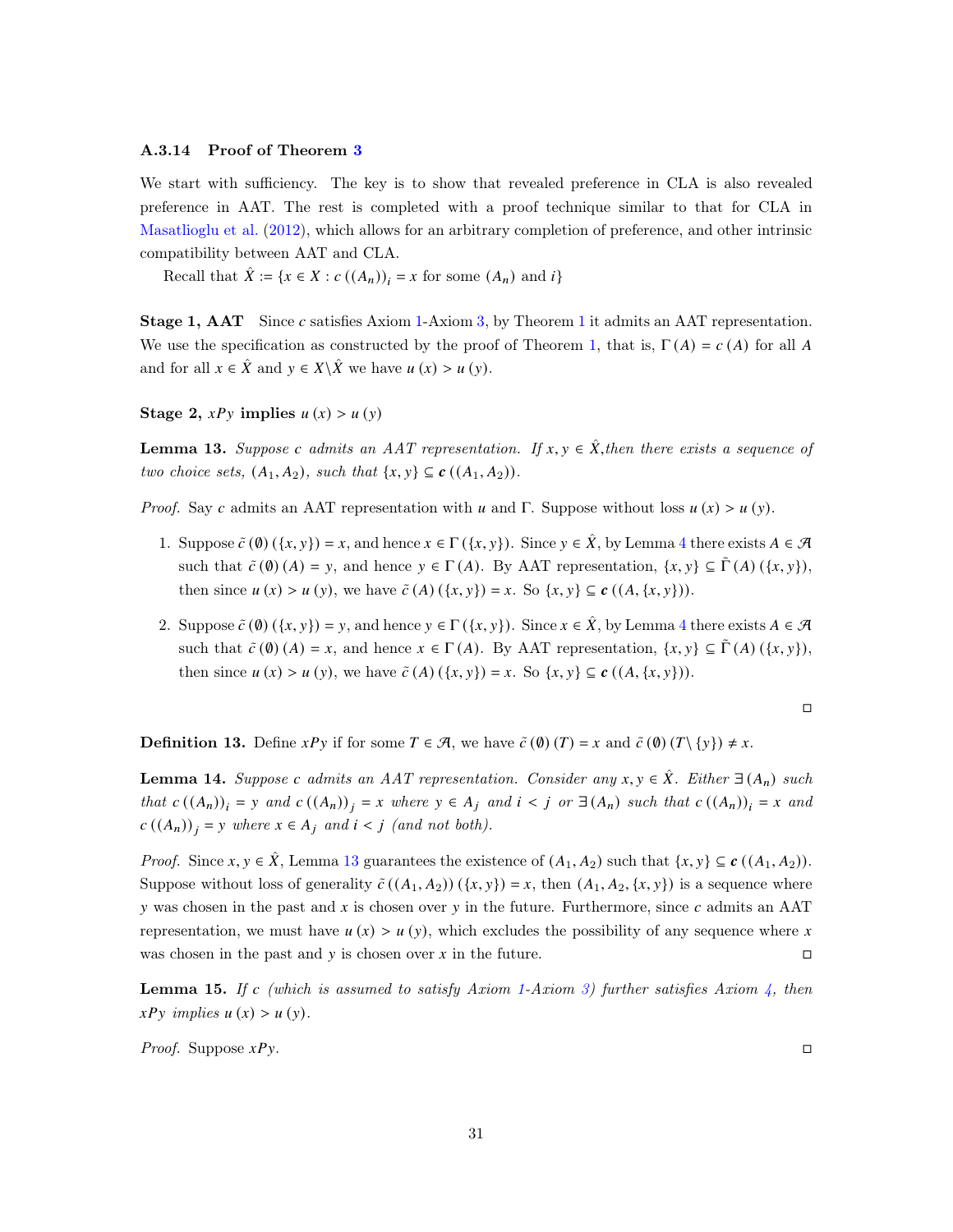- 1. Suppose  $y \in \hat{X}$ . Since  $xPy$ ,  $x \in \hat{X}$ . Then by Axiom [4](#page-12-1) and Lemma [14,](#page-30-1) ∃  $(A_n)$  such that  $c((A_n))_i = y$  and  $c((A_n))_i = x$  where  $y \in A_j$  and  $i < j$ , so  $u(x) > u(y)$  since  $(u, \Gamma)$  explains choices.
- 2. Suppose  $y \notin \hat{X}$ , then  $u(x) > u(y)$  is by construction.

Stage 3, Constructing the attention filter Now we show that we can reconstruct the default attention  $\Gamma$  into an attention filter  $\Gamma^*$  while continue to explain  $c$ .

First we restate a result provided in [Masatlioglu et al.](#page-18-0) [\(2012\)](#page-18-0) (with notational revisions):

<span id="page-31-0"></span>**Lemma 16** [\(Masatlioglu et al.](#page-18-0) [\(2012\)](#page-18-0)). Fix a choice function c. If P is acyclic, for any arbitrary completion from  $P$  to  $>$  that is transitive and an attention filter constructed by

$$
\Gamma^* (A) := \{ x \in A : \tilde{c} (\emptyset) (A) > x \} \cup \{ \tilde{c} (\emptyset) (A) \},
$$

we have

$$
\tilde{c}(\emptyset)(A) = \{x \in \Gamma^*(A) : x > y \text{ for all } y \in \Gamma^*(A)\}.
$$

In [Masatlioglu et al.](#page-18-0)  $(2012)$ , an axiom (WARP(LA)) is used to guarantee the acyclicity of P. In our case, Lemma [15](#page-30-2) guarantees that P is a subset of  $\succ_u$  (defined by  $x \succ_u y$  if  $u(x) > u(y)$ ), which is complete and transitive, so P is acyclic. Moreover,  $\succ$ <sub>u</sub> is itself a transitive completion of P.

Stage 4, Shows that  $u, \Gamma^*$  explains choice We complete the proof by showing that c admits an AAT representation with  $(\Gamma^*, u)$ , where

$$
\Gamma^{*}\left(A\right):=\left\{x\in A:u\left(\tilde{c}\left(\emptyset\right)\left(A\right)\right)>u\left(x\right)\right\}\cup\left\{\tilde{c}\left(\emptyset\right)\left(A\right)\right\}.
$$

Lemma [16](#page-31-0) already states that  $\Gamma^*$  constructed this way is an attention filter, and  $\Gamma^*$  along with  $u$ explains  $\tilde{c}(\emptyset) : \mathcal{A} \to X$ . It remains to show that choices with history is also explained.

The intuition is straightforward: We added alternatives to  $\Gamma$  to form  $\Gamma^*$ , but all those that are added are worse than what should be chosen, and hence does not affect the choice. Formally:

First note that  $\Gamma \subseteq \Gamma^*$  (since  $\Gamma(A) = \tilde{c}(\emptyset)(A)$ ). Moreover, by construction of  $\Gamma^*$ , for all  $(A_1, ..., A_n)$ and  $A$ ,

$$
\tilde{\Gamma}^*(A_1,..,A_n) (A) \backslash \tilde{\Gamma}(A_1,..,A_n) (A) \subseteq \{x : u (\tilde{c}(\emptyset) (A)) > u (x) \}.
$$

Suppose

$$
\tilde{c} ((A_1, ..., A_n)) (A) = y,
$$

then it must be that

$$
u(y) \ge \max\left\{u(x) : x \in \tilde{\Gamma}(A_1, ..., A_n)(A)\right\} \ge \max\left\{u(x) : x \in \tilde{\Gamma}(\emptyset)(A)\right\} = u(\tilde{c}(\emptyset)(A)).
$$

by the AAT representation (the second weak inequality is due to  $\tilde{\Gamma}(A_1, ..., A_n)$  (*A*)  $\supseteq \tilde{\Gamma}(0)$  (*A*). So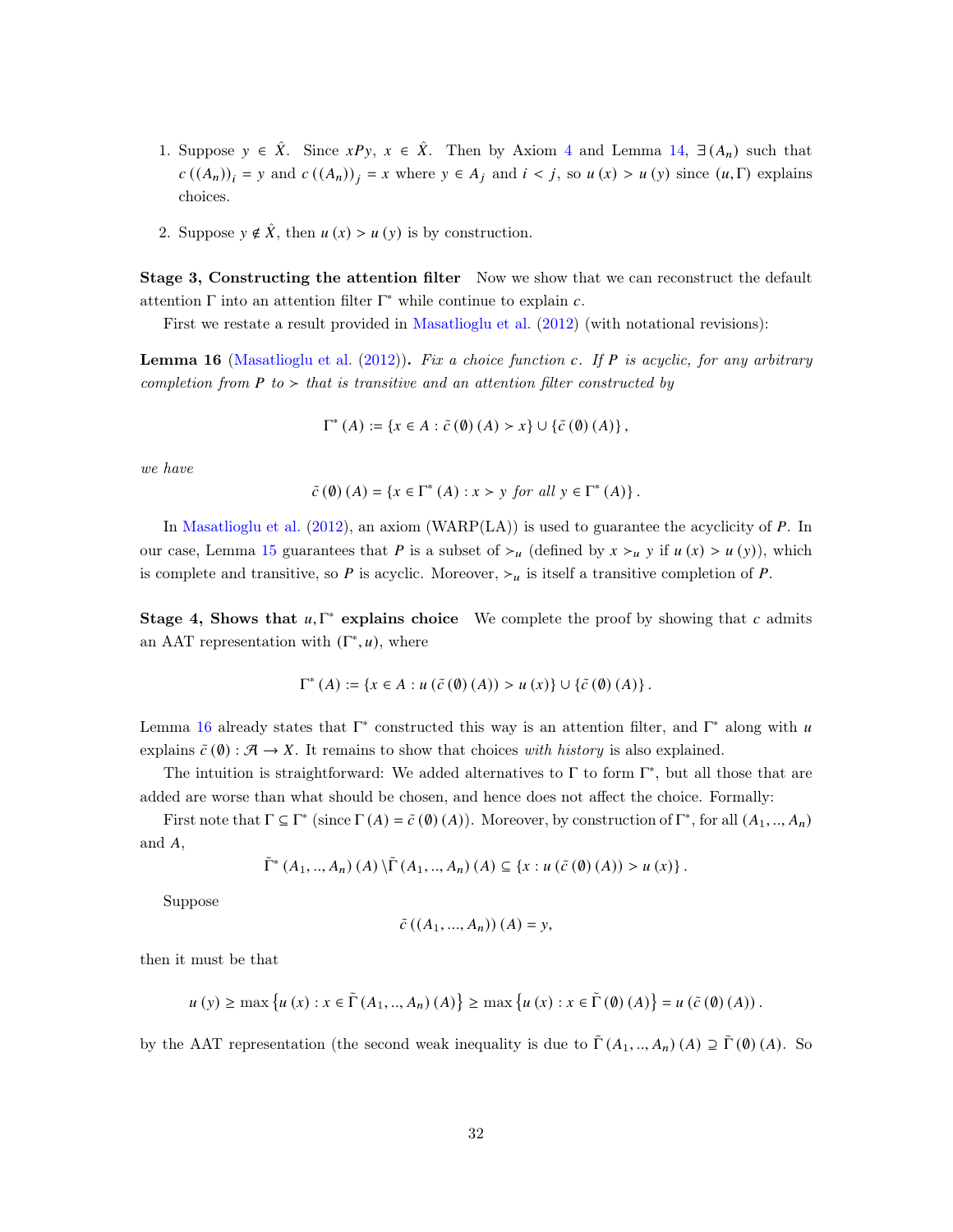$u(y) \geq u(\tilde{c}(\emptyset)(A)),$  and hence

$$
u(y) \ge u(\tilde{c}(\emptyset)(A)) \ge \max\left\{u(x) : x \in \tilde{\Gamma}^*(A_1, ..., A_n)(A) \backslash \tilde{\Gamma}(A_1, ..., A_n)\right\}.
$$

Since  $y \in \tilde{\Gamma}^*(A_1, ..., A_n)$  (A) and  $u(y) \ge u(x)$  for all  $x \in \tilde{\Gamma}^*(A_1, ..., A_n)$  (A), the model prediction with u and  $\Gamma^*$  conforms with choice (for any  $(A_1, ..., A_n)$  and A). And we are done!

Necessity Since  $c$  that admits an AAT representation, it satisfies Axiom [1-](#page-5-0)Axiom [3.](#page-6-1)

Suppose c admits an AAT representation where  $\Gamma$  is an *attention filter*. If  $\tilde{c}(\emptyset)(T) = x$  and  $\tilde{c}(\emptyset)(T\setminus\{y\}) \neq x$ , it must be that  $y \in \Gamma(T)$  since  $\Gamma$  is an attention filter and  $\Gamma(T) \neq \Gamma(T\setminus\{y\}).$ Since  $\tilde{c}(\emptyset)(T) = x$ , it must be that  $u(x) > u(y)$ . So for all  $(A_n)$ , if  $c((A_n))_i = x$ , then  $c((A_n))_i \neq y$ for all  $j > i$  such that  $x \in A_j$ . Hence Axiom [4.](#page-12-1)

#### A.3.15 Proof of Proposition [8](#page-13-3)

This is a direct implication of Lemma [14](#page-30-1) and the fact that  $u(x) > u(y)$ , which is given by  $\tilde{c}(0)(T) = x$ and  $\tilde{c}(\emptyset)(T\backslash \{y\}) \neq x$ .

### A.3.16 Proof of Proposition [9](#page-13-0)

Part 2 is immediate given Part 1, within which the equivalence between CLA and WARP(LA) is proven in [Masatlioglu et al.](#page-18-0) [\(2012\)](#page-18-0)'s Theorem 3. To show Part 1, that  $\tilde{\Gamma}(h)$ :  $\mathcal{A} \to \mathcal{A}$  is an attention filter for all  $h \in \mathbb{A}$ , we begin with a lemma,

<span id="page-32-0"></span>**Lemma 17.** For any  $T \subseteq X$ , if  $\Gamma$  is an attention filter and  $\Gamma^*(A) := \Gamma(A) \cup [T \cap A]$  for all A, then  $\Gamma^*$  is also an attention filter.

Proof. Fix any A and consider  $y \in A\backslash \Gamma^*(A)$ , then  $y \in A\backslash \Gamma(A)$  by construction of  $\Gamma^*$ , and then  $\Gamma(A \setminus \{y\}) = \Gamma(A)$  since  $\Gamma$  is an attention filter. So  $\Gamma^*(A \setminus \{y\}) = \Gamma(A \setminus \{y\}) \cup [T \cap (A \setminus \{y\})] =$  $\Gamma(A) \cup [T \cap (A \setminus \{y\})] = \Gamma(A) \cup [T \cap A] = \Gamma^*(A)$ , where the third inequality is due to  $y \notin T$  implied by  $y \in A \backslash \Gamma^*(A)$ . Since this is true for any A and  $y, \Gamma^*$  meets the properties of an attention filter.  $\Box$ 

To wrap up, recall  $\tilde{\Gamma}(h)(A) = \Gamma(A) \cup [c(h) \cap A]$ . Invoking Lemma [17](#page-32-0) with  $\Gamma^* = \tilde{\Gamma}$  and  $T = c(h)$ completes the proof for  $2(a)$ , which implies  $2(b)$  by [Masatlioglu et al.](#page-18-0) [\(2012](#page-18-0)).

#### A.3.17 Proof of Proposition [10](#page-14-0)

Part 2 is immediate given Part 1, where the corresponding  $P_2$  (in RSM) is given by  $u$  (in AAT) and  $P_1$  (in RSM) is given by the rationale P for shortlist  $\tilde{\Gamma}$  (in AAT). The equivalence between RSM and Expansion plus Weak WARP is proven in [Manzini and Mariotti](#page-18-1) [\(2007](#page-18-1))'s Theorem 1. To show Part 1, that  $\tilde{\Gamma}(h)$ :  $\mathcal{A} \to \mathcal{A}$  is a shortlist for all  $h \in \mathbb{A}$ , we prove by construction. Given  $(u, \Gamma)$ where  $\Gamma$  is a shortlist, let P be the corresponding rationale. Consider any h. Define a new rationale  $P^* \subseteq X \times X$  by  $xP^*y$  if  $xPy$  and  $y \notin c(h)$ . Then let  $\Gamma^*$  be the shortlist defined  $P^*$ . Fix any  $A \in \mathcal{A}$ . If  $y \in \tilde{\Gamma}(h)(A)$ , then either  $y \in \Gamma(A)$  (so  $\neg xPy$  for all  $x \in X$ ) or  $y \in c(h)$  (so  $\neg xPy$  for all  $x \in X$ ), so  $y \in \Gamma^*(A)$ . If  $y \in \Gamma^*(A)$ , then  $\neg xP^*y$  for all  $x \in A$ , which by definition of  $P^*$  can be due to  $\neg xPy$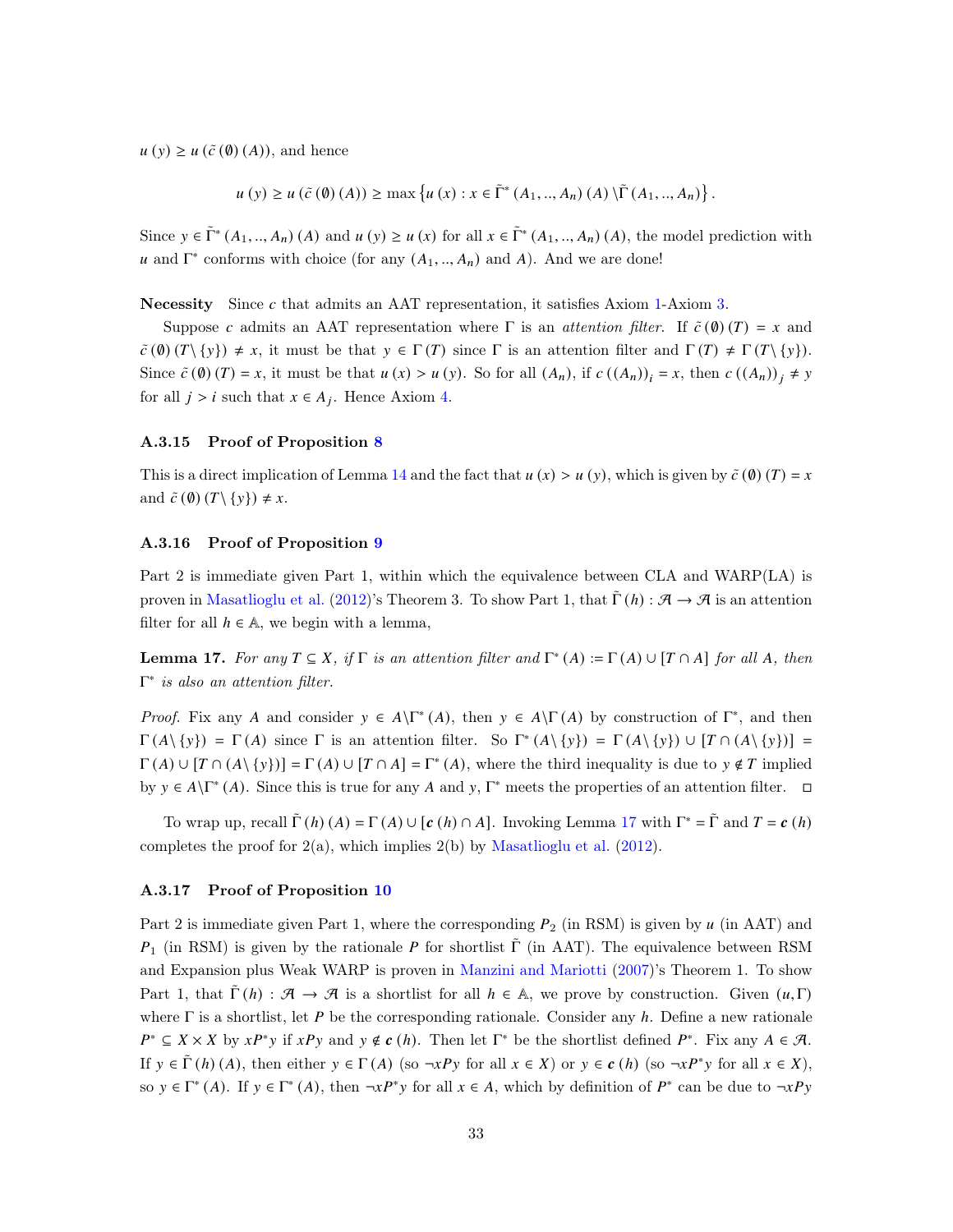for all  $x \in A$  or  $y \in c(h)$ , so  $y \in \tilde{\Gamma}(h)(A)$ . So  $\tilde{\Gamma}(h)(A) = \Gamma^*(A)$  for all  $A \in \mathcal{A}$ , and this hold for all  $h \in \mathbb{A}$ .

### A.3.18 Proof of Theorem [4](#page-16-0)

**Stage 1, Equivalent Classes** First, we show that under the axioms, if  $x$  and  $y$  are sometimes chosen simultaneously, and  $y$  and  $z$  are sometimes chosen simultaneously, then  $x$  and  $z$  are sometimes chosen simultaneously:

<span id="page-33-0"></span>**Lemma 18.** Suppose C satisfies Axiom [7.](#page-15-2) For all xWy, if  $x \in C((A_n))$ , and  $y \in C((A_n))$ ,  $\cup \tilde{C}(0)(A_i)$ for some  $j < i$ , then  $y \notin A_i \backslash C((A_n))_i$ .

*Proof.* This is by direct application of Axiom [7.](#page-15-2) Suppose  $xWy$ . Suppose for contradiction  $x \in$  $C((A_n))_i, y \in B_i$ , and  $y \in C((A_n))_j \cup C(\emptyset)(A_i)$  for some  $j < i$ , but  $y \notin C((A_n))_i$ , then by Axiom [7,](#page-15-2)  $x \in C((B_n))_k$  implies  $y \notin C((B_n))_k$  for all  $(B_n) \in \mathcal{A}^N$  and  $k \in \mathbb{N}$ , but this contradicts  $xWy$ .

<span id="page-33-1"></span>**Lemma 19.** If  $xWy$  and  $yWz$ , then  $xWz$ .

*Proof.* First we show that there exists a sequence of choice sets  $(A_1, ..., A_K)$  such that x, y, z were chosen at some point,  $\{x, y, z\} \subseteq \mathbb{C}((A_1, ..., A_K)) := \{C((A_n))_i : i \leq K\}.$ 

Since  $yW_z$ , there exists a sequence of choice sets  $(B_n)$  such that  $\{y, z\} \subseteq C((B_n))_i$  for some  $i \in \mathbb{N}$ .

- 1. Suppose  $x \in \tilde{C}(\emptyset)$   $(\{x, y\})$ , then either  $x \in \tilde{C}((B_1, ..., B_i))$   $(\{x, y\})$  or  $y \in \tilde{C}((B_1, ..., B_i))$   $(\{x, y\})$ , and the latter implies  $x \in \tilde{C}((B_1, ..., B_i))$   $(\{x, y\})$  due to  $x \in \tilde{C}(0)$   $(\{x, y\})$  and Lemma [18.](#page-33-0) Hence  ${x, y, z} \subseteq C ((B_1, ..., B_i, \{x, y\})).$
- 2. Suppose  $x \notin \tilde{C}(\emptyset)$   $(\{x, y\})$ , so  $\tilde{C}(\emptyset)$   $(\{x, y\}) = \{y\}$ . Since  $xWy$ ,  $x$  is sometimes chosen  $(x \in \hat{X})$ , so through an argument analogous to Lemma [4,](#page-19-3) Axiom [6](#page-15-3) implies  $x \in \tilde{C}(0)(D)$  for some  $D \in \mathcal{A}$ . Due to Lemma [18](#page-33-0) and  $\tilde{C}(\emptyset) (\{x, y\}) = \{y\}, \tilde{C}((D)) (\{x, y\}) = \{x, y\}.$  Now consider  $\tilde{C}((D,\{x,y\}))(B_i)$  where  $B_i$  is defined above as the choice set from which both y and z were chosen in some sequence. If  $\tilde{C}((D,\{x,y\}))(B_i) \cap \{x,y,z\} \neq \emptyset$ , then due to  $\{x, y\} \subseteq C((D, \{x, y\})), xWy$  and  $yWz$ , once or twice application(s) of Lemma [18](#page-33-0) guarantees  $z \in \tilde{C}((D, \{x, y\})) (B_i)$ , and we are done with  $\{x, y, z\} \subseteq C((D, \{x, y\}, B_i))$ . Suppose for contradiction  $\tilde{C}((D, \{x, y\})) (B_i) \cap \{x, y, z\} = \emptyset$ , let  $a \in \tilde{C}((D, \{x, y\})) (B_i)$ :
	- (a) Suppose  $a \in \tilde{C}(\emptyset)(D)$ , then  $aWx$ , and so  $x \notin \tilde{C}((D,\{x,y\}))(B_i)$  is a contradiction of  $x \in \mathbb{C}((D, \{x, y\}))$  and Lemma [18.](#page-33-0)
	- (b) Suppose  $a \notin \tilde{C}(\emptyset)(D)$ , then through an argument analogous to Lemma [3,](#page-19-2) Axiom [6](#page-15-3) implies  $a \in \tilde{C}(\emptyset) (B_i).$ 
		- i. If  $a \in C((B_n))_i$ , then  $aWy$ , and so  $y \notin \tilde{C}((D, \{x, y\})) (B_i)$  is a contradiction of  $y \in \mathbb{C}((D, \{x, y\}))$  and Lemma [18.](#page-33-0)
		- ii. If  $a \notin C((B_n))_i$  (so  $a \in B_i \backslash C((B_n))_i$ ), then  $y \in C((B_n))_i$ ,  $a \in \tilde{C}(0)(B_i) \backslash C((B_n))_i$ ,  $y \in \mathcal{C}((D, \{x, y\}))$  but  $a \in \tilde{C}((D, \{x, y\}))$   $(B_i)$  contradicts Lemma [18.](#page-33-0)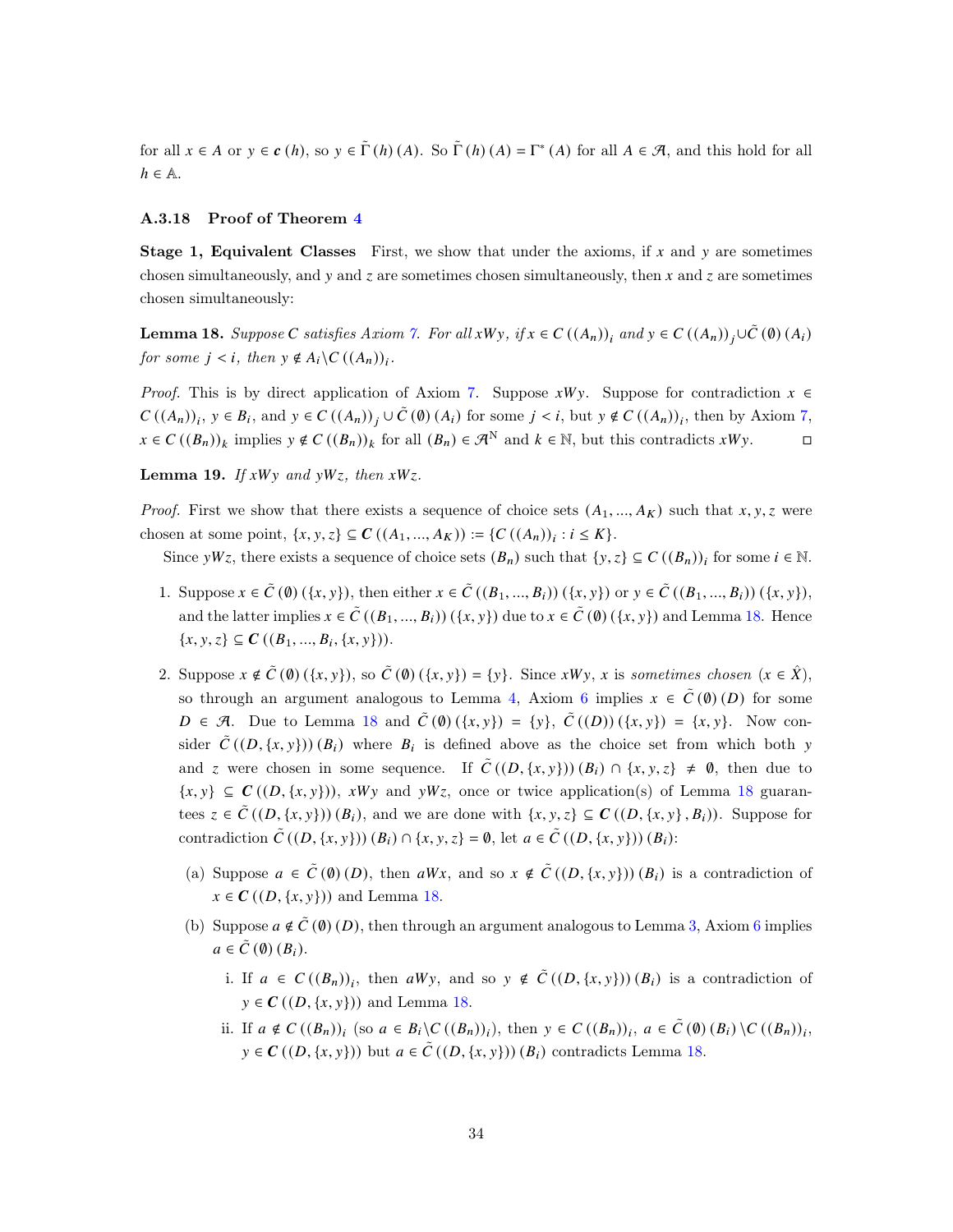We have now established that there exists a sequence of choice sets  $(A_1, ..., A_K)$  such that  $\{x, y, z\} \subseteq C((A_1, ..., A_K))$ . Now consider  $\tilde{C}((A_1, ..., A_K))(\{x, y, z\})$ . Since  $xWy$  and  $\{x, y\} \subset C((A_1, ..., A_K))$ , Lemma [18](#page-33-0) requires  $\{x, y\} \subset \tilde{C}((A_1, ..., A_K))$   $(\{x, y, z\})$  or  $\{x, y\}$  $\tilde{C}((A_1,...,A_K))(\{x,y,z\}) = \emptyset$ . Similarly, since yWz and  $\{y,z\} \subset C((A_1,...,A_K))$ , Lemma [18](#page-33-0) requires  $\{y, z\} \subset \tilde{C}((A_1, ..., A_K))$   $(\{x, y, z\})$  or  $\{y, z\} \cap \tilde{C}((A_1, ..., A_K))$   $(\{x, y, z\}) = \emptyset$ . Therefore  $\tilde{C} ((A_1, ..., A_K)) (\{x, y, z\}) = \{x, y, z\}$ , and hence  $xWz$ .

 $\Box$ 

Using Lemma [19,](#page-33-1) given C, we can group alternatives into equivalent classes, denoted by  $[x]_{\sim}$ where x is an (arbitrary) representative alternative and  $y \in [x]_{\sim}$  if (and only if)  $yWx$ .

Stage 2, Representation Without Indifferences Suppose there are at least two nonintersecting indifferent classes (otherwise, the representation is simply  $\Gamma(A) = \tilde{C}(\emptyset)(A)$  and  $u(x) = u(y)$  for all  $x, y \in X$ ).

**Definition 14.** We call  $X^*$  an *Indifference-Removed Set* if  $\bigcup_{x \in X^*} [x]_{\sim} = X$  and  $[x]_{\sim} \cap [y]_{\sim} = \emptyset$  for all  $x, y \in X^*$  and  $x \neq y$ .

That is, we pick an alternative  $x$ , remove all alternatives that are sometimes simultaneously chosen with  $x$ , remove them from  $X$ , and repeat until we are done. Consider the choice correspondence restricted to  $X^*$  and the set of all finite choice sets of at least size two that  $X^*$  generates:  $\mathcal{A}^*$ . This choice correspondence,  $C^* : \mathcal{A}^{*\mathbf{N}} \to \mathcal{A}^{*\mathbf{N}}$ , is essentially a choice function, since we artificially removed all indifferences. Therefore, it admits an AAT representation using Theorem [1.](#page-7-1)

Stage 3, Representation for C Pick any Indifference-Removed Set  $X^* \subseteq X$ . Since C satisfies Axioms [5](#page-15-1)[-8](#page-15-0) and  $C^* : \mathcal{A}^{*\mathbf{N}} \to \mathcal{A}^{*\mathbf{N}}$  is essentially a choice function, it admits an AAT representation with  $(u^*, \Gamma^*)$ , where  $u^*: X^* \to \mathbb{R}$  and  $\Gamma^*: \mathcal{A}^* \to \mathcal{A}^*$ .

Now we construct  $u: X \to \mathbb{R}$  from  $u^*$  in the following way. For all  $x \in \hat{X}^*$  (the set of chosen things in  $X^*$  under  $C^*$ ),

$$
u\left( x\right) :=u^{\ast }\left( x\right) .
$$

For  $\bar{x} \in X^* \backslash \hat{X}^*$ , we ask whether  $\bar{x} \in \hat{X}$  or not. If not, then we set

$$
u\left( x\right) :=u^{\ast }\left( x\right) .
$$

If instead  $\bar{x} \in \hat{X}$  (but  $\bar{x} \in X^* \setminus \hat{X}^*$ ), this issue arises because there exists some set in A—but no set in  $\mathcal{A}^*$ —from which  $\bar{x}$  is chosen without history (recall that by an argument analogous to Lemma [4,](#page-19-3) if  $\bar{x} \in \hat{X}, \bar{x} \in \tilde{C}(0)$  (A) for some  $\mathcal{A}$ ). This means that the AAT representation  $(u^*, \Gamma^*)$  did not correctly capture  $\bar{x}$ 's preference ranking in  $C$ . We now solve this issue.

Since  $\bar{x} \in X^* \setminus \hat{X}^*, \tilde{C}(\emptyset) (\{\bar{x}, z\}) = \{z\}$  for all  $z \in X^* \setminus {\{\bar{x}\}}$ . Since  $\bar{x} \in \hat{X}$ , there exists  $A \in \mathcal{A}$  such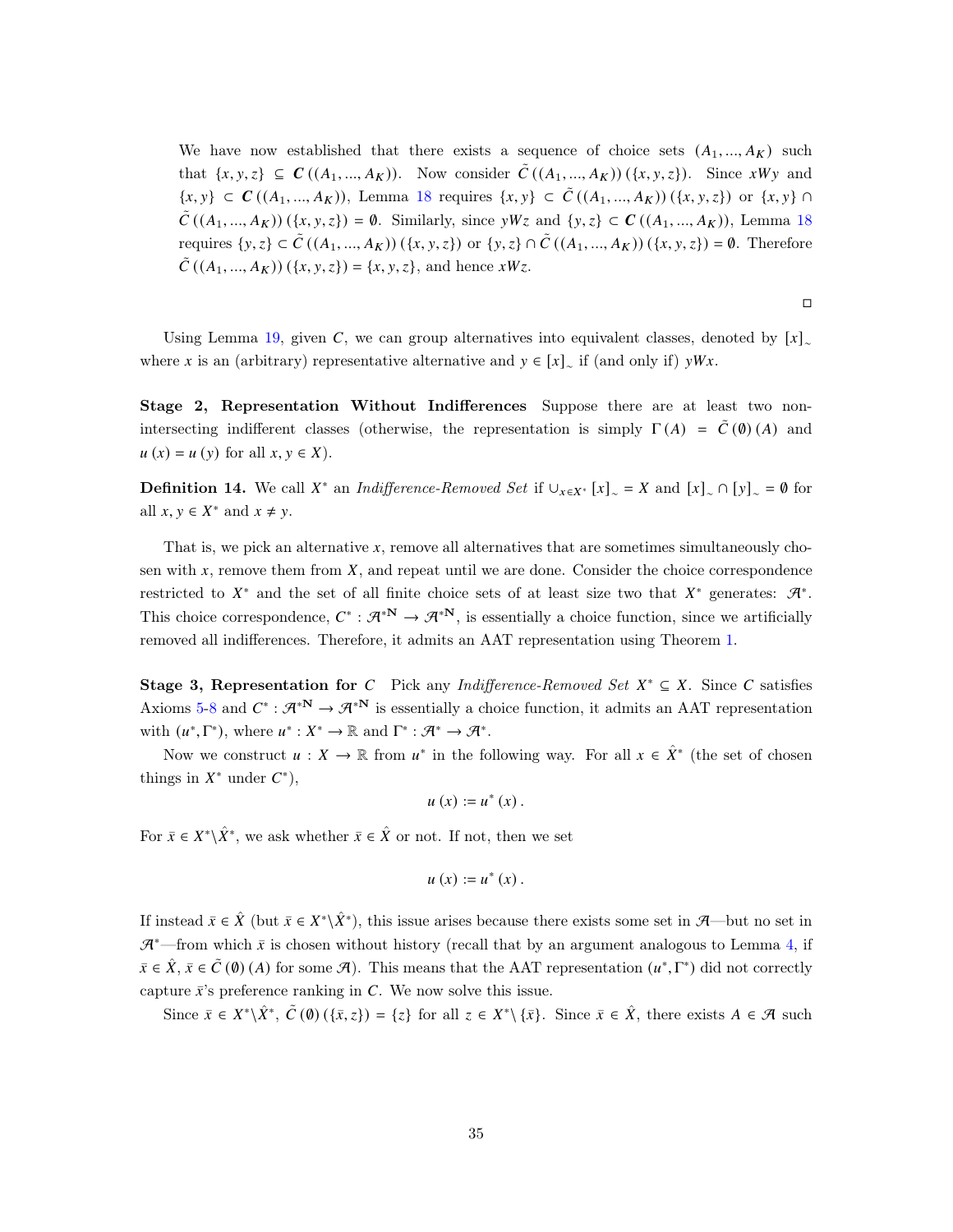that  $\bar{x} \in \tilde{C}(\emptyset)$  (A). Therefore we can partition  $X^* \setminus {\bar{x}}$  into two parts:  $\bar{x}^+$  and  $\bar{x}^-$ :

$$
\bar{x}^+ := \{ z \in X^* \setminus \{ \bar{x} \} : \tilde{C}(A) \left( \{ \bar{x}, z \} \right) = \{ z \} \},
$$
  

$$
\bar{x}^- := \{ z \in X^* \setminus \{ \bar{x} \} : \tilde{C}(A) \left( \{ \bar{x}, z \} \right) = \{ \bar{x} \} \},
$$

the things that, in anticipation, are better than and worse than  $\bar{x}$  respectively. Note that  $\tilde{C}(A) (\{\bar{x}, z\}) = \{\bar{x}, z\}$  is impossible by construction of  $X^*$ .

Since  $|X^*\hat{X}^*| \leq 1$  (if  $\tilde{C}(0) (\{\bar{x}, z\}) = \{z\}$  for all  $z \in X^* \setminus {\{\bar{x}\}},$  then  $z \in \hat{X}^*$  for all  $z \in X^* \setminus {\{\bar{x}\}}, \bar{x}^*$ preference ranking is well-defined, and we want to define  $u(\bar{x})$  to reflect that. One way to do that is:

$$
u\left(\bar{x}\right):=\sup_{z\in\bar{x}^-}u\left(z\right)+\epsilon
$$

for some  $\epsilon > 0$  and add  $2\epsilon$  to every  $u(z)$  such that  $z \in \bar{x}^+$ ,

$$
u_{\text{new}}(z) := u_{\text{old}}(z) + 2\epsilon \text{ for all } z \in \bar{x}^+,
$$

(The reason we do this is to go around the possible issue of  $\sup_{z \in \bar{x}^-} u(z) = \inf_{z \in \bar{x}^+} u(z)$ .)

Consequently, for all  $x, y \in X^* \cap \hat{X}$ ,

<span id="page-35-0"></span>
$$
u(x) > u(y) \text{ if and only if } ySx. \tag{A.10}
$$

Finally, for all  $x \in X^*$ ,

<span id="page-35-1"></span>
$$
u(y) := u^*(x)
$$
 for all  $y \in [x]_{\sim}$ . (A.11)

Note, consequently, that for all  $x, y \in \hat{X}$ , there exists  $x^*, y^* \in X^* \cap \hat{X}$  such that  $x^*Wx$  and  $y^*Wy$  such that

<span id="page-35-4"></span>
$$
u(x) > u(y) \text{ if and only if } y^* S x^*, \tag{A.12}
$$

as a consequence of Equation [A.10](#page-35-0) and Equation [A.11.](#page-35-1) Moreover, for  $y \in X \setminus \hat{X}$  (if it exists),

<span id="page-35-3"></span>
$$
u(x) > u(y) \text{ for all other } x \in X,
$$
\n(A.13)

since this means  $y \in X^* \backslash \hat{X}^*$  and therefore  $u(y) < u(x)$  for all  $x \in X^*$  by construction of  $u^*$  for  $C^*$ .

For  $\Gamma$ , we simply construct it by

$$
\Gamma(A) := \tilde{C}(\emptyset) (A) .
$$

Stage 4, Model Explains Choices This proof is similar to that for Theorem [1,](#page-7-1) with two main differences. First, we need to deal with timely predictions of indifferences, which is primarily done using Lemma [19.](#page-33-1) Second, we will demonstrate contradictions of Axiom  $7$  and Axiom  $8$  when  $x$  is predicted (but not chosen) but  $y$  is chosen (but not predicted), where either  $x$  or  $y$  (or both) is not in  $X^*$ .

<span id="page-35-2"></span>**Lemma 20.** The constructed  $(u, \Gamma)$  explains C when restricting attention to the first choice sets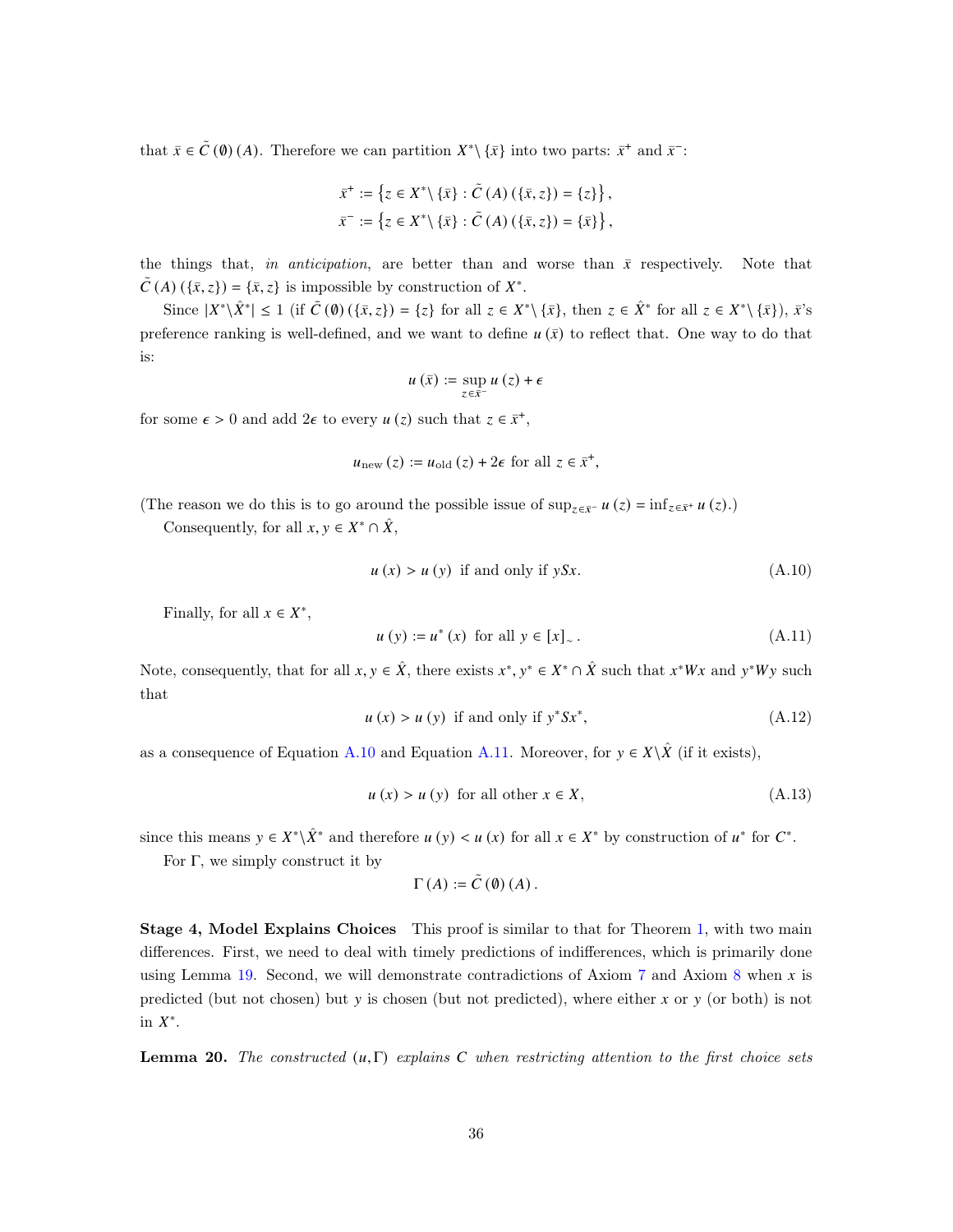(*i.e.*, without history). That is, for all  $A \in \mathcal{A}$ ,

$$
\tilde{C}\left(\emptyset\right)\left(A\right)=\underset{x\in\tilde{\Gamma}\left(\emptyset\right)\left(A\right)}{\arg\max}u\left(x\right).
$$

*Proof.* This is a direct consequence of how  $\Gamma$  was constructed,  $\Gamma(A) := \{ \tilde{C}(\emptyset) (A) \}$  and the fact that  $\tilde{\Gamma}(\emptyset)$  (A) =  $\Gamma(A)$ . Moreover for all  $x, y \in \tilde{C}(\emptyset)$  (A), it is by definition  $xWy$  and therefore  $u(x) = u(y)$ . Hence  $\tilde{C}(\emptyset)(A) = \arg \max u(x)$ .  $x \in \widetilde{\Gamma}(\emptyset) (A)$  $u(x)$ .

We now show that  $(u, \Gamma)$  explains the entire C.

Take any sequence of choice sets  $(A_n)$ , and suppose for contradiction that, for some i,

$$
C\left((A_n)\right)_i \neq \operatorname*{arg\,max}_{x \in \widetilde{\Gamma}((A_1, \ldots, A_{i-1}))(A_i)} u\left(x\right)
$$

Let *i* be the set of all such *i*'s; they point to the set of all choice sets in  $(A_n)$  from which the actual choice(s) is not the same as the model prediction(s). Denote the minimum element of  $i$  by  $i^* := \min i$ , which is well-defined.  $i^* \neq 1$  due to Lemma [11.](#page-23-2)

Consider  $i^* \geq 2$ . Denote by

$$
C^R = C((A_n))_{i^*}
$$

the realized choice and

$$
C^{P} = C_{\text{model}} \left( (A_{n}) \right)_{i^{*}} = \operatorname*{arg\,max}_{x \in \tilde{\Gamma}((A_{1},...,A_{i^{*}-1}))(A_{i^{*}})} u(x)
$$

the model prediction.

If  $C^R \neq C^P$ , there are three cases: (i)  $C^R \cap C^P \neq \emptyset$  where  $C^R \setminus C^P \neq \emptyset$ , (ii)  $C^R \cap C^P \neq \emptyset$  where  $C^R \setminus C^P \neq \emptyset$ , and (iii)  $C^R \cap C^P = \emptyset$ . We now show that each admits a contradiction. Note too that since  $C^P$  is a well-defined maximization problem,  $C^P \neq \emptyset$ . Clearly,  $C^R \neq \emptyset$  by definition.

*Claim* 2.  $C^R \cap C^P \neq \emptyset$  where  $C^R \setminus C^P \neq \emptyset$  is impossible.

*Proof.* Suppose for contradiction there exists  $y \in C^R \setminus C^P$  and  $x \in C^R \cap C^P$ . Since y and x are both in  $\mathcal{C}^R$ , yWx, therefore  $u(y) < u(x)$  is not possible due to construction of u (Equation [A.11\)](#page-35-1). Therefore if  $y \notin C^P$ , it must be that  $y \notin \tilde{\Gamma}((A_1, ..., A_{i^*-1}))(A_{i^*})$ , which means (by definition of  $\tilde{\Gamma})$   $y \notin \Gamma(A_{i^*})$ and  $y \notin C_{\text{model}}((A_1, ..., A_{i^*-1}))$ . By Lemma  $20, y \notin \Gamma(A_{i^*})$  $20, y \notin \Gamma(A_{i^*})$  implies

$$
y \notin \tilde{C}(\emptyset) (A_{i^*}).
$$

And by the fact that  $A_{i^*}$  is the first choice set in  $(A_n)$  from which the model and actual choice disagrees,  $C_{\text{model}}((A_1, ..., A_{i^*-1}))$  implies

$$
y \notin C((A_1, ..., A_{i^*-1}))
$$
.

Finally, since y is neither the default choice of  $A_{i^*}$  nor chosen in the past,  $y \in C^R$  contradicts Axiom [6](#page-15-3)